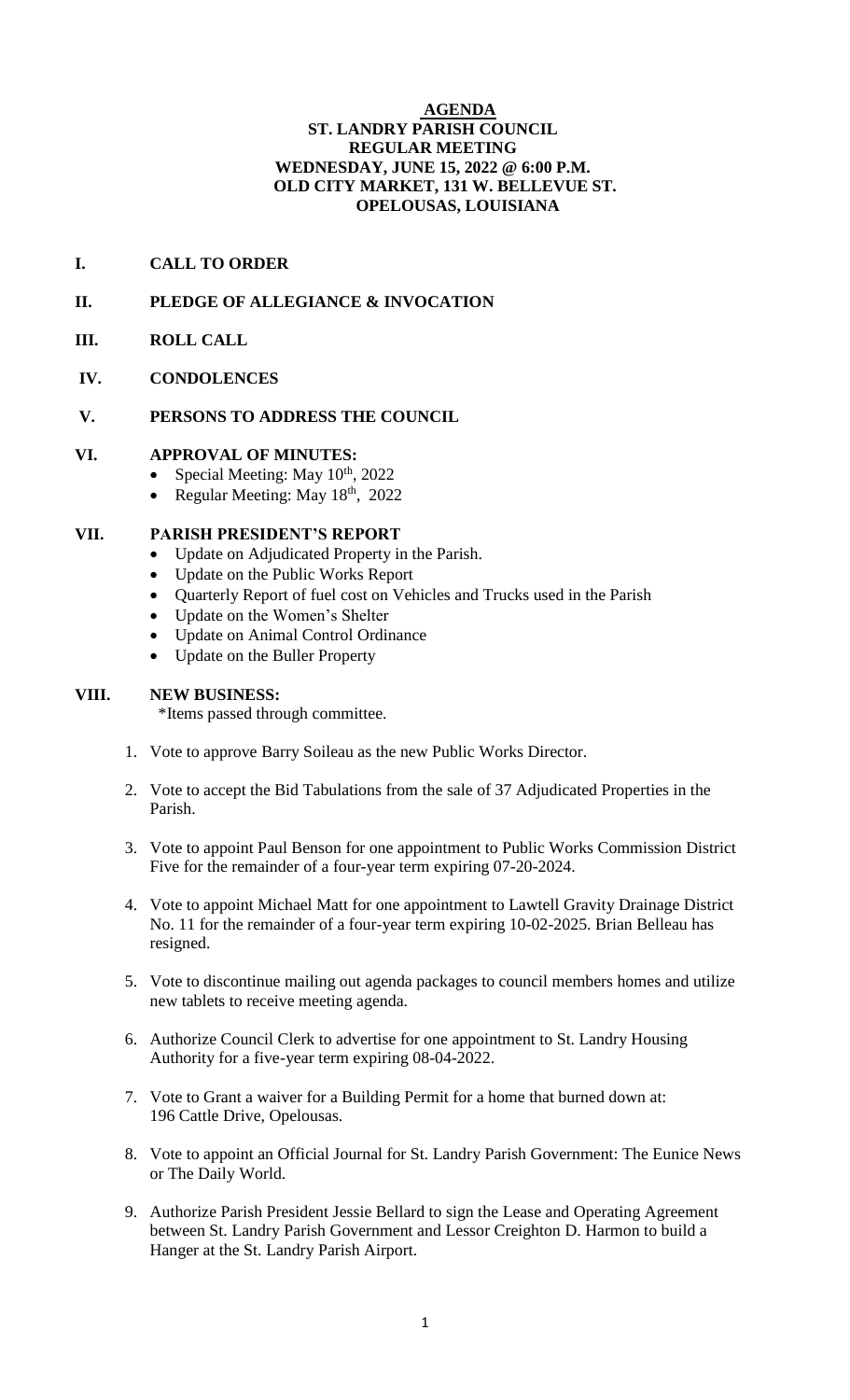## **IX. ORDINANCES TO BE INTRODUCED: ORDINANCE NO. 2022-011 AN ORDINANCE TO ABANDON A PORTION OF OLD US-HIGHWAY 190**

#### **X. ORDINANCES TO BE ADOPTED: ORDINANCE NO. 2022-009 ADOPTION OF REAPPORTIONMENT PLAN**

#### **AN ORDINANCE AMENDING ORDINANCE NO. 2011-012, REAPPORTIONING SINGLE MEMBER VOTING DISTRICTS FOR THE COUNCIL OF THE PARISH OF ST. LANDRY,LOUISIANA, IN ACCORDANCE WITH THE 2020 CENSUS**

**WHEREAS**, The Census 2020 count has been completed and the PL 94-171 reapportionment data was delivered to the State of Louisiana on the 12th of August 2021, and,

**WHEREAS**, The St. Landry Parish Council conducted a study which found the current districts were malapportioned and thereby required redistricting, and,

**WHEREAS**, the St. Landry Parish Council has held several public redistricting workshops and has developed draft Plan 3 to meet the requirements of the applicable state statutes and.

**WHEREAS**, Draft Plan 3 is hereby formalized as the Council's official redistricting plan and is designated as Redistricting Plan A; and,

**WHEREAS**, Redistricting Plan A meets all the requirements of the Voting Rights Act and applicable State Statutes; and,

**WHEREAS**, the St. Landry Parish Council hereby authorizes the demographer to submit Plan A, hereby designated as the Reapportionment Plan to the Louisiana Secretary of State and State Legislative Office for review, approval, and implementation.

**BE IT ORDAINED** by the St. Landry Parish Council, in regular session assembled, that Ordinance No. 2022-009 adopting Reapportionment Plan A be adopted with the Districts described to -wit:

# SECTION I (Definition of District 1) District 1 of the St. Landry Parish Council shall be defined by the following whole precincts: Precinct 10A Precinct 18 Precinct 19 Precinct 21A Precinct 22 Precinct 22A Precinct 26A Precinct 32A SECTION II (Definition of District 2)

District 2 of the St. Landry Parish Council shall be defined by the following whole precincts:

Precinct 13B Precinct 14A Precinct 14B Precinct 20 Precinct 21 Precinct 23 Precinct 23A

SECTION III (Definition of District 3) District 3 of the St. Landry Parish Council shall be defined by the following whole precincts: Precinct 10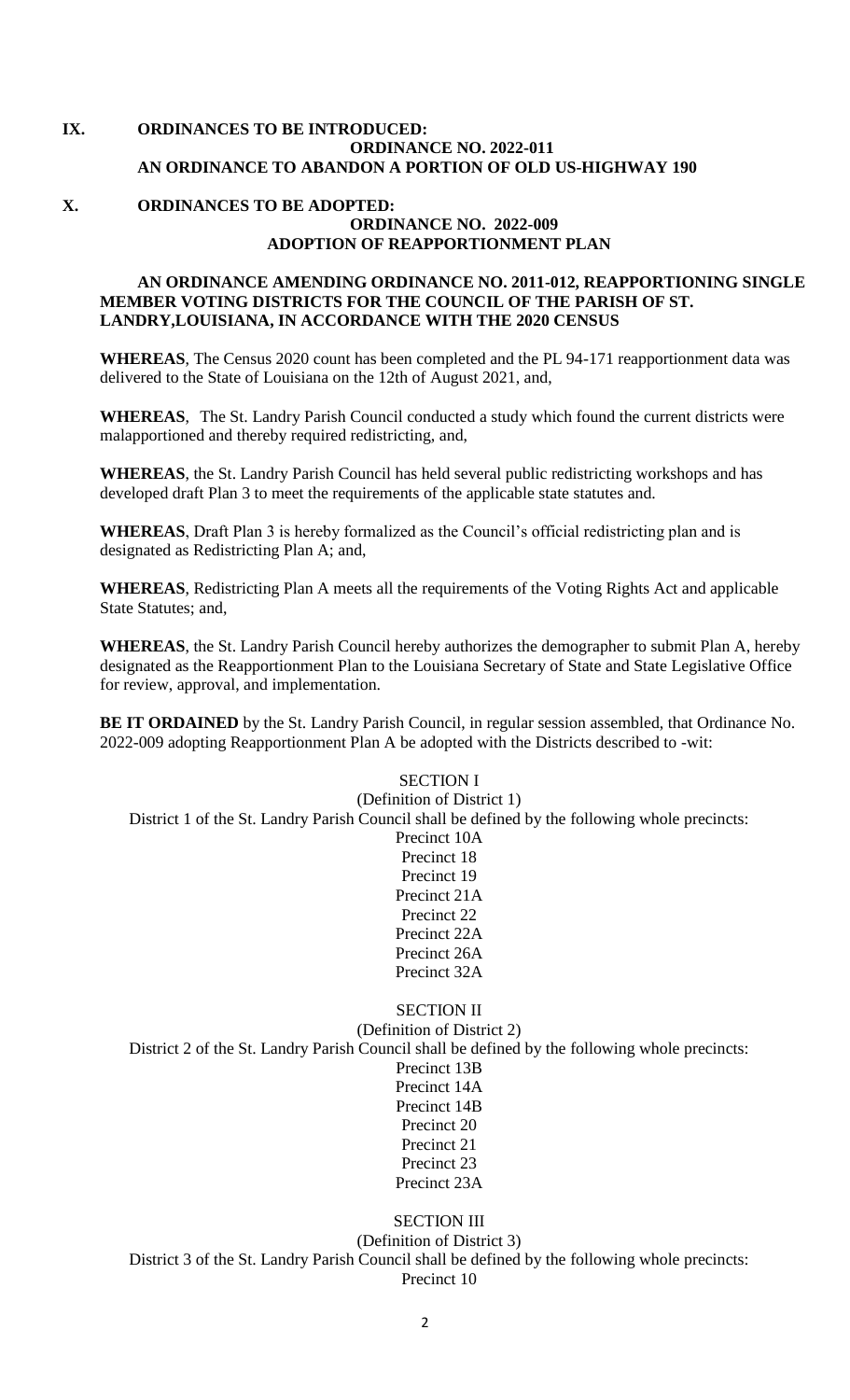| Precinct 11  |
|--------------|
| Precinct 12  |
| Precinct 18B |
| Precinct 19A |
| Precinct 20B |

#### SECTION IV (Definition of District 4) District 4 of the St. Landry Parish Council shall be defined by the following whole precincts: Precinct 11B Precinct 4 Precinct 4B Precinct 6 Precinct 8

Precinct 9

## SECTION V

(Definition of District 5) District 5 of the St. Landry Parish Council shall be defined by the following whole precincts:

Precinct 1 Precinct 13 Precinct 1A Precinct 1B Precinct 1C Precinct 1D Precinct 2 Precinct 20A Precinct 2A Precinct 2B Precinct 2C Precinct 3 Precinct 4A Precinct 5 Precinct 7 Precinct 7A Precinct 9A

#### SECTION VI (Definition of District 6) District 6 of the St. Landry Parish Council shall be defined by the following whole precincts: Precinct 13A Precinct 14 Precinct 15 Precinct 16 Precinct 16A Precinct 17

Precinct 30 Precinct 30B Precinct 39A

#### SECTION VII (Definition of District 7) District 7 of the St. Landry Parish Council shall be defined by the following whole precincts: Precinct 29A Precinct 30A Precinct 31 Precinct 37A Precinct 38 Precinct 39 Precinct 40

#### SECTION VIII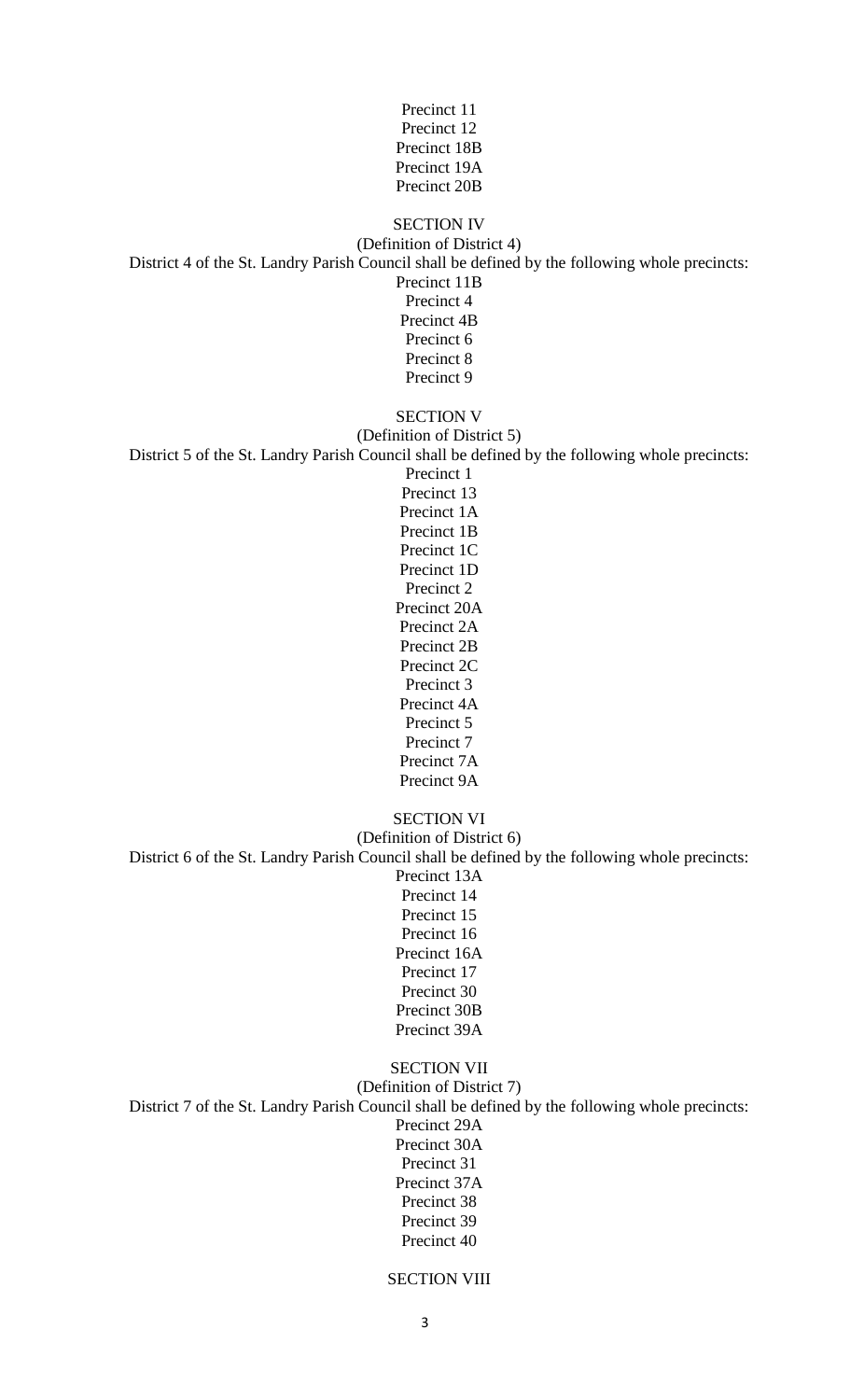(Definition of District 8) District 8 of the St. Landry Parish Council shall be defined by the following whole precincts: Precinct 34 Precinct 35 Precinct 36 Precinct 41A Precinct 42 Precinct 43

SECTION IX (Definition of District 9) District 9 of the St. Landry Parish Council shall be defined by the following whole precincts: Precinct 27 Precinct 28 Precinct 29 Precinct 33A Precinct 34A Precinct 37

SECTION X (Definition of District 10) District 10 of the St. Landry Parish Council shall be defined by the following whole precincts: Precinct 22B Precinct 24 Precinct 25 Precinct 26

SECTION XI (Definition of District 11) District 11 of the St. Landry Parish Council shall be defined by the following whole precincts: Precinct 18A Precinct 24B Precinct 32 Precinct 33 Precinct 41 Precinct 44A SECTION XII

(Definition of District 12) District 12 of the St. Landry Parish Council shall be defined by the following whole precincts: Precinct 44 Precinct 44B Precinct 48 Precinct 49 Precinct 50 Precinct 51

#### SECTION XIII

(Definition of District 13) District 13 of the St. Landry Parish Council shall be defined by the following whole precincts: Precinct 45 Precinct 46 Precinct 47 Precinct 50A Precinct 51A Precinct 52

This ordinance shall become effective and be in full force upon publication in the official journal of the Parish and as allowed by law.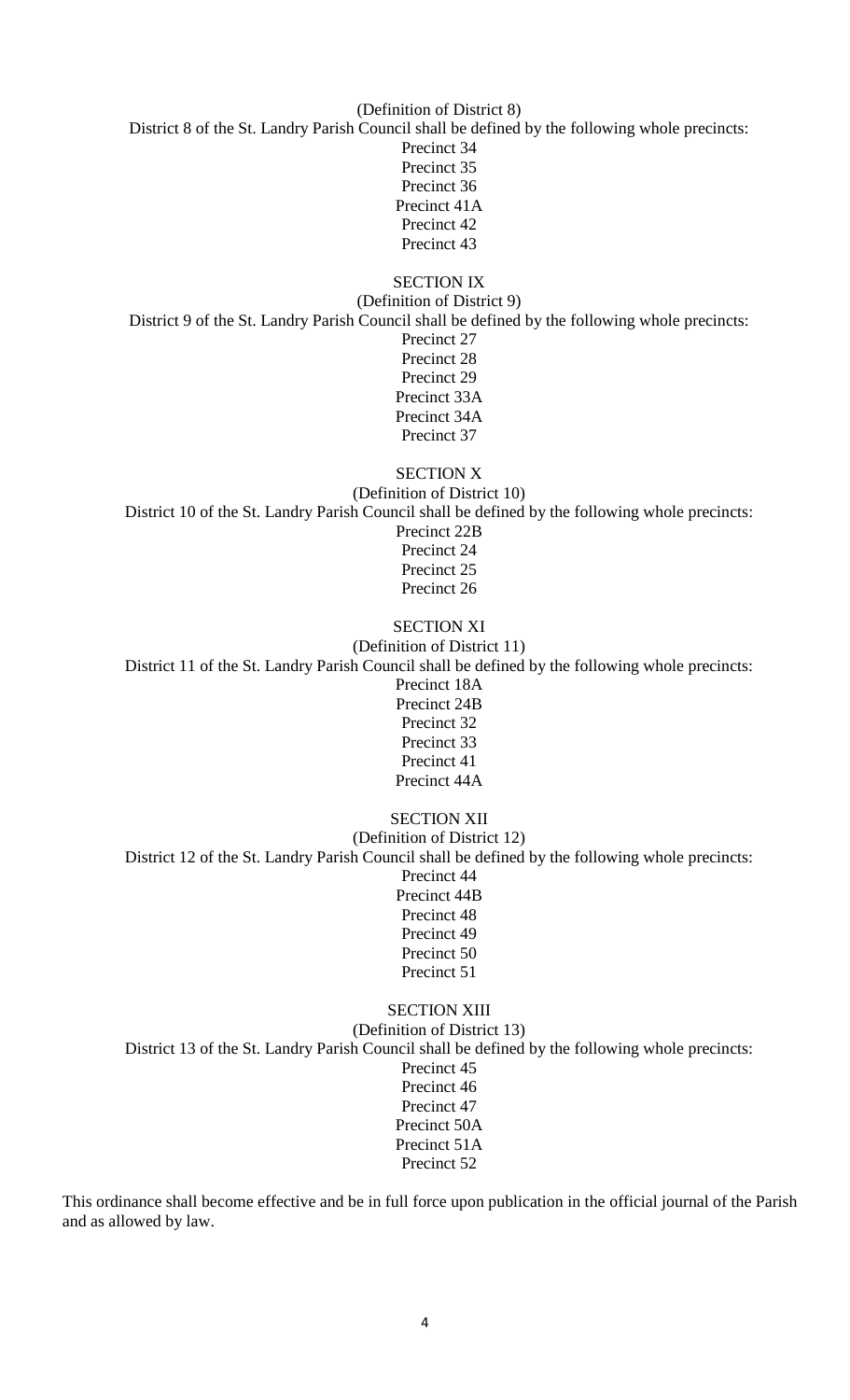This ordinance having been offered and read on this the 15th day of June 2022, having been published in accordance with law and having been heard in a public hearing in Opelousas, Louisiana on the 15th day of June 2022 was adopted by the following vote on the 15th day of June 2022:

#### **ST. LANDRY PARISH COUNCIL ORDINANCE NO. 2022-010**

### **CREATION OF CERTAIN VOTING PRECINCTS FOR ST. LANDRY PARISH FROM PRECINCT SPLITS CONTAINED IN REAPPORTIONMENT PLAN A AND THE DESCRIPTION THEREOF**

#### **AN ORDINANCE AMENDING THE CURRENT PARISH PRECINCT ORDINANCE CREATING WHOLE VOTING PRECINCTS FOR THE PARISH OF ST. LANDRY IN ACCORDANCE WITH REAPPORTIONMENT PLAN A**

**WHEREAS**, The Census 2020 count has been completed and the PL 94-171 reapportionment data was delivered to the State of Louisiana on the 12th of August 2021, and:

**WHEREAS**, The St. Landry Parish Council conducted a study which found the current districts were malapportioned and thereby required redistricting, and:

**WHEREAS**, The St. Landry Parish Council developed Plan A as the new election plan for the members of the St. Landry Parish Council that was in fulfillment of the requirements of Section 2 of the Voting Rights Act, the requirements of the State of Louisiana, and the Louisiana Secretary of State, and:

**WHEREAS**, The new election plan is hereby designated as Reapportionment Plan A, and:

**WHEREAS**, The precinct splits contained in Reapportionment Plan A meet the requirements for splitting precincts as promulgated by the State of Louisiana such as, but not limited to using census tabulation blocks that contain visible features for split precinct boundaries, and:

**WHEREAS**, That the St. Landry Parish Council, in Regular Session assembled, does hereby amend the following precincts in their descriptions and new whole precincts are created from the precinct splits contained in Reapportionment Plan A and redescribes the remaining precincts as hereby described to-wit in the attached Exhibit A.

**NOW, THEREFORE BE IT ORDAINED**, that this ordinance shall become effective upon approval and implementation by the Louisiana Secretary of State and as allowed by law.

#### **EXHIBIT A**

#### **DESCRIPTIONS AND DESIGNATIONS OF PRECINCTS CREATED AND MODIFIED UNDER ST. LANDRY PARISH COUNCIL PLAN A**

#### **Precinct 1.**

All of that portion bounded and described as follows: Beginning at the point of intersection of Horecky Rd and Bayou Wauksha, and proceeding northerly along Horecky Rd to Lee Richard Loop, and proceeding southerly along Lee Richard Loop to US Hwy 71, and proceeding southerly along US Hwy 71 to Roy Baker Rd, and proceeding northerly along Roy Baker Rd to Petite Prairie Bayou Rd, and proceeding northerly along Petite Prairie Bayou Rd to unnamed Local road, and proceeding northerly along unnamed Local road to Bayou Petite Prairie, and proceeding easterly along Bayou Petite Prairie to Cason Rd, and proceeding easterly along Cason Rd to La Hwy 361, and proceeding northerly along La Hwy 361 to unnamed Vehicular trail, and proceeding easterly along unnamed Vehicular trail to an unnamed Local road, and proceeding easterly along unnamed Local road to Jim Camp Rd, and proceeding northerly along Jim Camp Rd to Potatoeville Rd, and proceeding northerly along Potatoeville Rd to Murrel Rd, and proceeding easterly along Murrel Rd to Bayou Jack, and proceeding easterly along Bayou Jack to Bayou Des Glaises Diversion Channel, and proceeding northerly along Bayou Des Glaises Diversion Channel to stream/river, and proceeding easterly along stream/river to Missouri Pacific RR, and proceeding westerly along Missouri Pacific RR to La Hwy 361, and proceeding southerly along La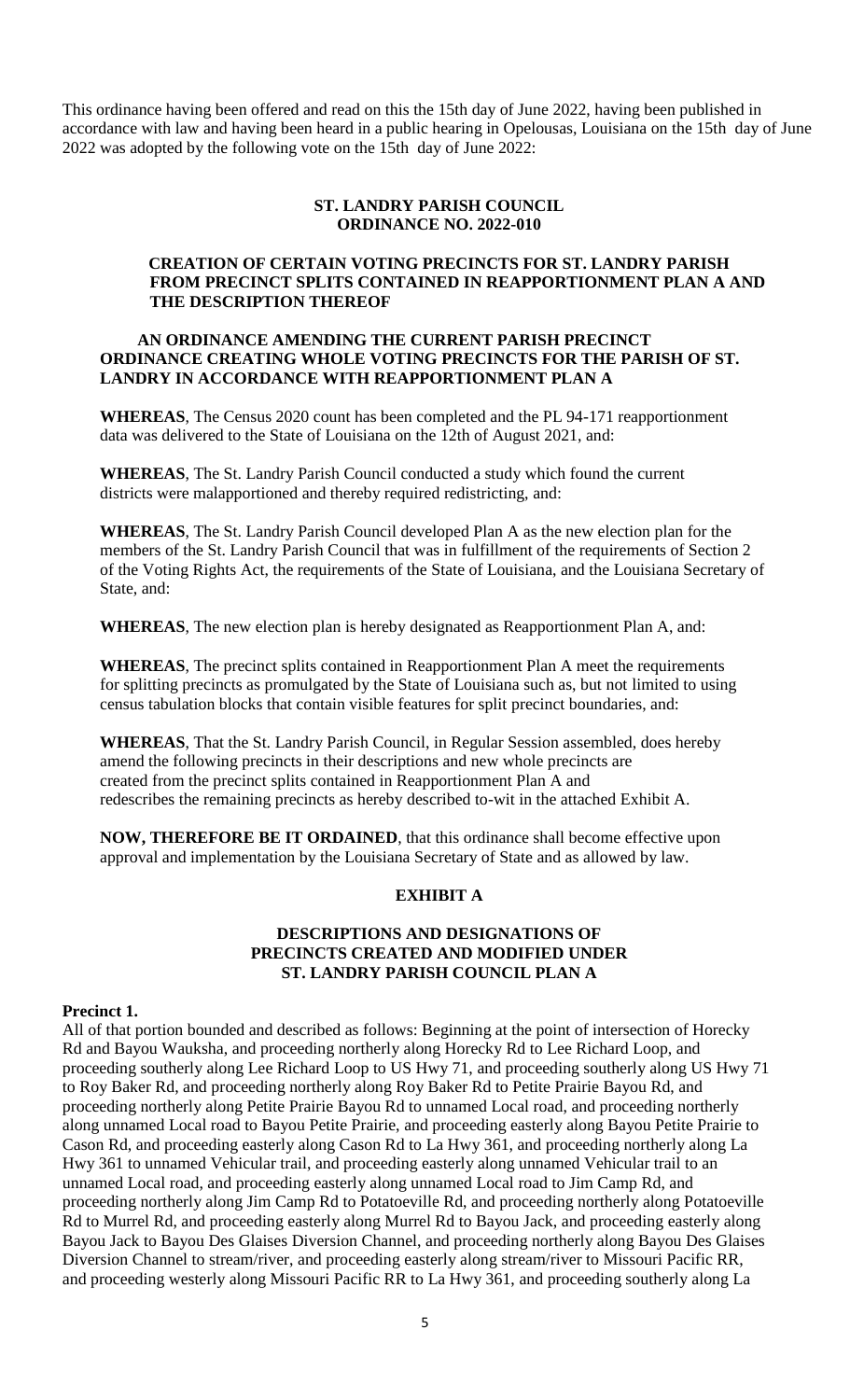Hwy 361 to US Hwy 71, and proceeding easterly along US Hwy 71 to La Hwy 10, and proceeding southerly along La Hwy 10 to Bayou Wauksha, and proceeding northerly along Bayou Wauksha to the point of beginning.

# **Precinct 1A.**

All of that portion bounded and described as follows: Beginning at the point of intersection of the St. Landry Parish line and I- 49, and proceeding easterly along the St. Landry Parish line to Red Bayou, and proceeding southerly along Red Bayou to Bayou Wauksha, and proceeding southerly along Bayou Wauksha to Horecky Rd, and proceeding southerly along Horecky Rd to La Hwy 182, and proceeding westerly along La Hwy 182 to powerline, and proceeding southerly along powerline to stream/river, and proceeding southerly along stream/river to I- 49, and proceeding westerly along I- 49 to the point of beginning.

# **Precinct 1B.**

All of that portion bounded and described as follows: Beginning at the point of intersection of Red Bayou and Bayou Wauksha, and proceeding northerly along Red Bayou to the St. Landry Parish line, and proceeding easterly along the St. Landry Parish line to Dominiques Ranch Rd, and proceeding southerly along Dominiques Ranch Rd to La Hwy 107, and proceeding westerly along La Hwy 107 to Bayou Petite Prairie, and proceeding southerly along Bayou Petite Prairie to Roy Baker Rd, and proceeding southerly along Roy Baker Rd to US Hwy 71, and proceeding northerly along US Hwy 71 to Lee Richard Loop, and proceeding westerly along Lee Richard Loop to Horecky Rd, and proceeding westerly along Horecky Rd to Bayou Wauksha, and proceeding westerly along Bayou Wauksha to the point of beginning. **Precinct 1C**.

All of that portion bounded and described as follows: Beginning at the point of intersection of Bayou Petite Prairie and La Hwy 107, and proceeding easterly along La Hwy 107 to Dominiques Ranch Rd, and proceeding northerly along Dominiques Ranch Rd to the St. Landry Parish line, and proceeding easterly along the St. Landry Parish line to stream/river, and proceeding southerly along stream/river to Bayou Jack, and proceeding westerly along Bayou Jack to Levee Rd, and proceeding westerly and southerly along the Levee Rd to Bayou Jack Rd, and proceeding westerly along Bayou Jack Rd to Bayou Des Glaises Diversion Channel, and proceeding southerly along Bayou Des Glaises Diversion Channel to Bayou Jack, and proceeding westerly along Bayou Jack to Murrel Rd, and proceeding westerly along Murrel Rd to Potatoeville Rd, and proceeding southerly along Potatoeville Rd to Jim Camp Rd, and proceeding westerly along Jim Camp Rd to unnamed Local road, and proceeding westerly along unnamed Local road to an unnamed Vehicular trail, and proceeding westerly along unnamed Vehicular trail to La Hwy 361, and proceeding southerly along La Hwy 361 to Cason Rd, and proceeding westerly along Cason Rd to Bayou Petite Prairie, and proceeding northwesterly along Bayou Petite Prairie to La Hwy 107 and the point of beginning.

# **Precinct 1D.**

All of that portion bounded and described as follows: Beginning at the point of intersection of the drainage canal (south of the I-49 rest stop) and I- 49, and proceeding northerly along the drainage canal to powerline, and proceeding northerly along powerline to La Hwy 182, and proceeding easterly along La Hwy 182 to Horecky Rd, and proceeding northerly along Horecky Rd to Bayou Wauksha, and proceeding easterly along Bayou Wauksha to La Hwy 10, and proceeding southerly along La Hwy 10 to La Hwy 182, and proceeding southerly along La Hwy 182 to La Hwy 10, and proceeding southerly along La Hwy 10 to I- 49, and proceeding northerly along I- 49 to the point of beginning.

#### **Precinct 10.**

All of that portion of St. Landry Parish bounded and described as follows: Beginning at the point of intersection of La Hwy 104 and the St. Landry Parish line, and proceeding southerly along La Hwy 104 to Prairie Ronde Hwy, and proceeding easterly along Prairie Ronde Hwy to La Hwy 104, and proceeding easterly along La Hwy 104 to La Hwy 3043, and proceeding easterly along La Hwy 3043 to unnamed Local road, and proceeding southerly along unnamed Local road to Missouri Pacific RR, and proceeding southerly along Missouri Pacific RR to Bayou Plaquemine Brule, and proceeding westerly along Bayou Plaquemine Brule to La Hwy 104, and proceeding westerly along La Hwy 104 to Frank Rd, and proceeding southerly along Frank Rd to Chelsie Rd, and proceeding westerly along Chelsie Rd to Benny Pitre Rd, and proceeding westerly along Benny Pitre Rd to Prairie Ronde Hwy, and proceeding northerly along Prairie Ronde Hwy to McGuffey Rd, and proceeding northerly along McGuffey Rd to the St. Landry Parish line, and proceeding northerly along the St. Landry Parish line to the point of beginning. **Precinct 10A.**

All of that portion of St. Landry Parish bounded and described as follows: Beginning at the point of intersection of Prairie Ronde Hwy and School Rd, and proceeding northerly along Prairie Ronde Hwy to Benny Pitre Rd, and proceeding easterly along Benny Pitre Rd to Chelsie Rd, and proceeding easterly along Chelsie Rd to Frank Rd, and proceeding northerly along Frank Rd to La Hwy 104, and proceeding easterly along La Hwy 104 to Bayou Plaquemine Brule, and proceeding northerly along Bayou Plaquemine Brule to Missouri Pacific RR, and proceeding southerly along Missouri Pacific RR to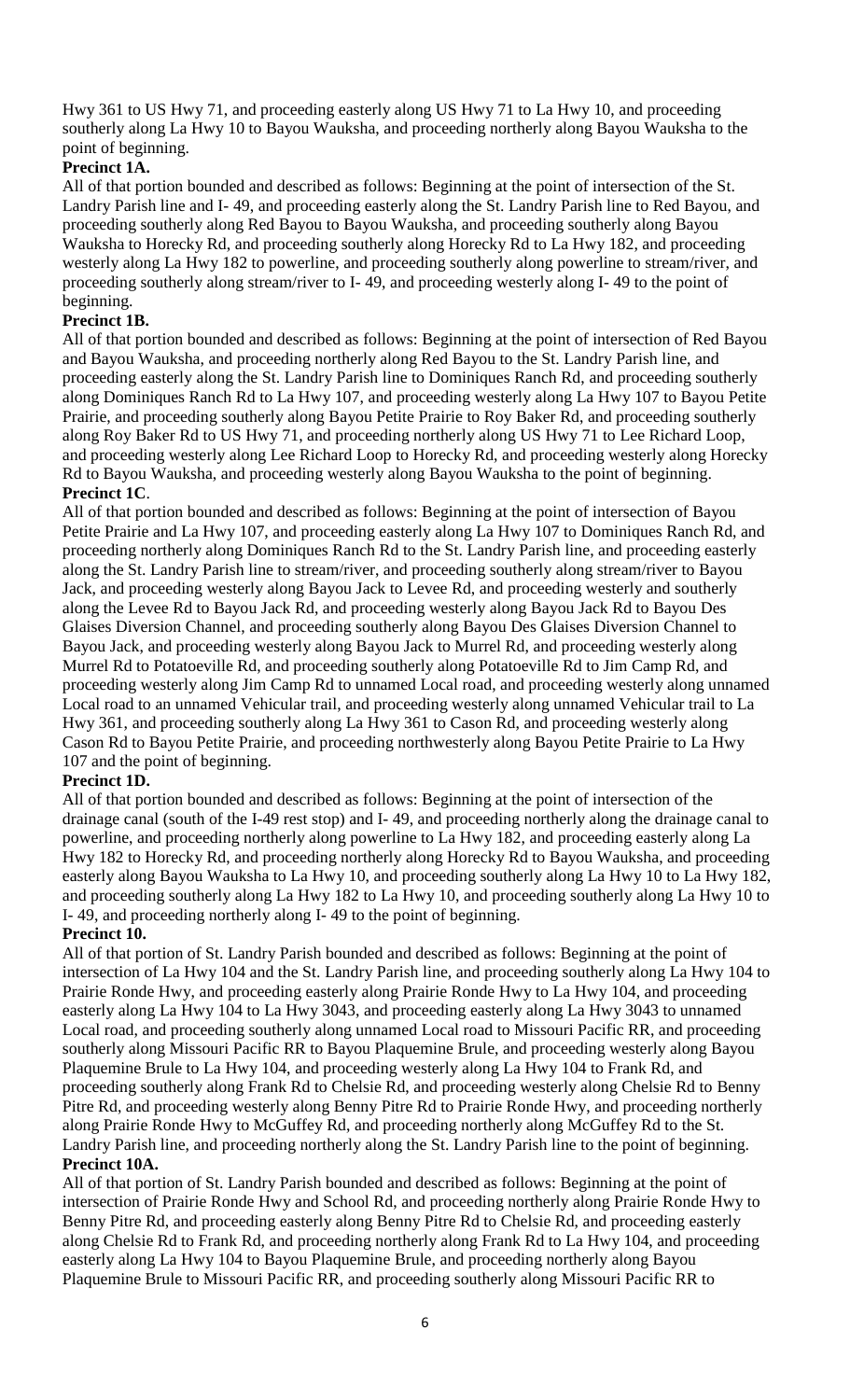Grandnigo Rd, and proceeding southerly along Grandnigo Rd to La Hwy 104, and proceeding easterly along La Hwy 104 to Bayou Plaquemine Brule E Fork, and proceeding southerly along Bayou Plaquemine Brule E Fork to W Landry St, and proceeding westerly along W Landry St to US Hwy 190, and proceeding westerly along US Hwy 190 to West Fork, and proceeding northerly along West Fork to Andrepont Rd, and proceeding northerly along Andrepont Rd to St Berchman Dr, and proceeding westerly along St Berchman Dr to Frank Rd, and proceeding southerly along Frank Rd to Summer Rd, and proceeding westerly along Summer Rd to School Rd, and proceeding westerly along School Rd to the point of beginning.

# **District 11.**

All of that portion bounded and described as follows: Beginning at the point of intersection of Bayou Plaquemine Brule and Missouri Pacific RR, and proceeding northwesterly along the railroad tracks to an unnamed Local road, and proceeding northerly along the road to La Hwy 3043, and proceeding easterly along La Hwy 3043 to Bayou Plaquemine Brule, and proceeding northerly along Bayou Plaquemine Brule to La Hwy 749, and proceeding southerly along La Hwy 749 to Compress Rd, and proceeding easterly along Compress Rd to Bayou Tesson, and proceeding southerly along Bayou Tesson to La Hwy 749, and proceeding southerly along La Hwy 749 to W Martin Luther King Dr Exd, and proceeding westerly along W Martin Luther King Dr Exd to Garland Ave, and proceeding southerly along Garland Ave to Missouri Pacific RR, and proceeding westerly along Missouri Pacific RR to the point of beginning.

## **Precinct 11B.**

All of that portion bounded and described as follows: Beginning at the point of intersection of Bayou Tesson and La Hwy 749, and proceeding northerly along Bayou Tesson to Compress Rd, and proceeding easterly along Compress Rd to Southern Pacific RR, and proceeding southerly along Southern Pacific RR to W Martin Luther King Jr Dr, and proceeding westerly along W Martin Luther King Jr Dr to La Hwy 749, and proceeding westerly along La Hwy 749 to the point of beginning.

## **Precinct 13**.

All of that portion bounded and described as follows: Beginning at the point of intersection of US Hwy 190 and Missouri Pacific RR, and proceeding easterly along US Hwy 190 to Acadiana Prep Cir, and proceeding westerly along Acadiana Prep Cir to E Prudhomme Ln, and proceeding northerly along E Prudhomme Ln to I- 49, and proceeding northerly along I- 49 to the Washington municipal Precinct 6 boundary, and proceeding northeasterly and northwesterly along the boundaries to Bayou Courtableau, and proceeding westerly along Bayou Courtableau to I- 49, and proceeding northerly along I- 49 to La Hwy 10, and proceeding northerly along La Hwy 10 to La Hwy 182, and proceeding northerly along La Hwy 182 to Plant Rd, and proceeding easterly along Plant Rd to stream/river, and proceeding easterly along stream/river to Bayou Courtableau, and proceeding easterly along Bayou Courtableau to Bayou Wauksha, and proceeding easterly along Bayou Wauksha to Bayou Courtableau, and proceeding southerly along Bayou Courtableau to the Port Barre municipal Precinct 15 boundary, and proceeding southerly along the boundary to US Hwy 190, and proceeding westerly along US Hwy 190 to Jennings Rd, and proceeding southerly along Jennings Rd to Missouri Pacific RR, and proceeding westerly along Missouri Pacific RR to the point of beginning.

# **Precinct 13A.**

All of that portion bounded and described as follows: Beginning at the point of intersection of US Hwy 190 and Jennings Rd, and proceeding easterly along US Hwy 190 to the Port Barre municipal Precinct 15 boundary, and proceeding southerly along the boundary to the Missouri Pacific RR, and proceeding westerly along Missouri Pacific RR to Jennings Rd, and proceeding northerly along Jennings Rd to the point of beginning.

#### **Precinct 13B.**

All of that portion bounded and described as follows: Beginning at the point of intersection of I- 49 and US Hwy 190, and proceeding northerly along I- 49 to E Prudhomme Ln, and proceeding easterly along E Prudhomme Ln to Acadiana Prep Cir, and proceeding southerly along Acadiana Prep Cir to US Hwy 190, and proceeding westerly along US Hwy 190 to the point of beginning.

#### **Precinct 14.**

All of that portion bounded and described as follows: Beginning at the point of intersection of La Hwy 31 and Country Ridge Rd, and proceeding northerly along La Hwy 31 to La Hwy 742, and proceeding easterly along La Hwy 742 to Bayou Little Teche, and proceeding easterly along Bayou Little Teche to Missouri Pacific RR, and proceeding easterly along Missouri Pacific RR to Bayou Teche, and proceeding southerly along Bayou Teche to Coulee Rouge, and proceeding westerly along Coulee Rouge to Country Ridge Rd, and proceeding westerly along Country Ridge Rd to the point of beginning.

#### **Precinct 14A.**

All of that portion bounded and described as follows: Beginning at the point of intersection of I- 49 and Cresswell Ln, and proceeding northerly along I- 49 to US Hwy 190, and proceeding northeasterly along US Hwy 190 to Missouri Pacific RR, and proceeding easterly along Missouri Pacific RR to unnamed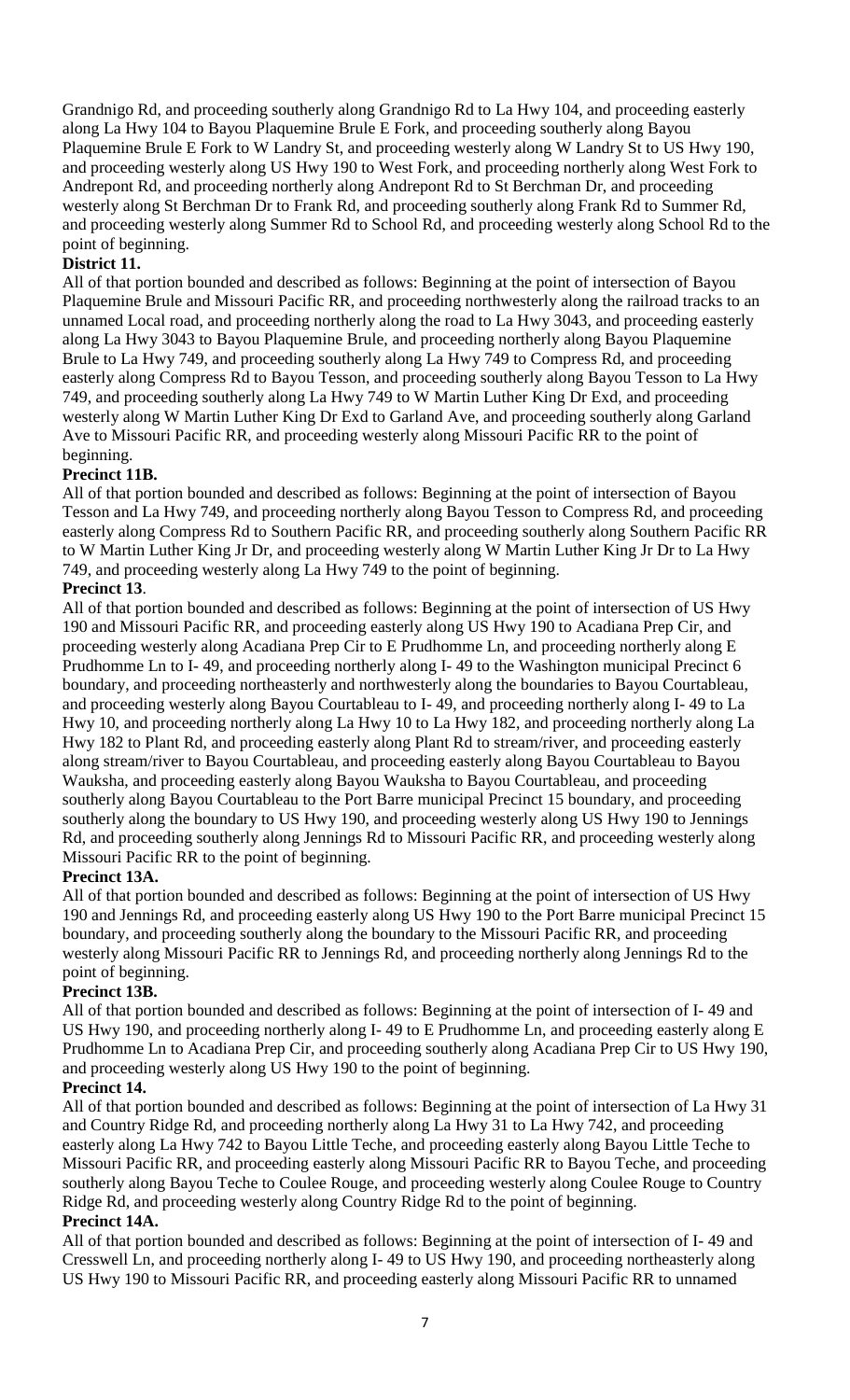Local road, and proceeding southerly and easterly along unnamed Local road to the Missouri Pacific RR, and proceeding easterly along Missouri Pacific RR to Bayou Little Teche, and proceeding southerly along Bayou Little Teche to La Hwy 742, and proceeding westerly along La Hwy 742 to La Hwy 31, and proceeding westerly along La Hwy 31 to Cresswell Ln, and proceeding westerly along Cresswell Ln to the point of beginning.

#### **Precinct 14B.**

All of that portion bounded and described as follows: Beginning at the point of intersection of I- 49 and Judson Walsh Dr, and proceeding northerly along I- 49 to Cresswell Ln, and proceeding easterly along Cresswell Ln to La Hwy 31, and proceeding easterly along La Hwy 31 to Country Ridge Rd, and proceeding westerly along Country Ridge Rd to I 49 N Service Rd, and proceeding northerly along I 49 N Service Rd to Judson Walsh Dr, and proceeding westerly along Judson Walsh Dr to the point of beginning.

## **Precinct 16.**

All of that portion bounded and described as follows: Beginning at the point of intersection of the Port Barre municipal Precinct 15 boundary and O G Track Rd, and proceeding northeasterly along O G Track Rd to Becasse Slough, and proceeding easterly along Becasse Slough to John Chance Rd, and proceeding southerly along John Chance Rd to Spillway Rd, and proceeding southerly along Spillway Rd to Misty Creek Rd, and proceeding easterly along Misty Creek Rd to the pipeline right of way, and proceeding westerly along the right to way to Bayou Chenevert, and proceeding westerly along Bayou Chenevert to Bayou Gerimond, and proceeding westerly along Bayou Gerimond to Bayou Portage, and proceeding northerly and westerly along Bayou Portage La Hwy 741, and proceeding northerly along La Hwy 741 to Missouri Pacific RR, and proceeding westerly along Missouri Pacific RR to the Port Barre municipal Precinct 15 boundary, and proceeding northerly along the boundaries to O G Track Rd and the point of beginning.

## **Precinct 16A.**

All of that portion bounded and described as follows: Beginning at the point of intersection of US Hwy 190 and Spillway Rd, and proceeding easterly along US Hwy 190 to the Krotz Springs municipal Precinct 17 boundaries, and proceeding southerly, easterly, and northerly along the boundaries to US Hwy 190, and proceeding easterly along US Hwy 190 to the St. Landry Parish line, and proceeding southerly along the St. Landry Parish line to the powerlines, and proceeding westerly along the powerlines to Bayou Fordoche, and proceeding westerly along Bayou Fordoche to Bayou Courtableau Outlet Channel, and proceeding northerly along Bayou Courtableau Outlet Channel to the pipeline right of way, and proceeding easterly along the pipeline right of way to Misty Creek Rd, and proceeding northerly along Misty Creek Rd to Spillway Rd, and proceeding northerly along Spillway Rd to the point of beginning. **Precinct 18.**

All of that portion bounded and described as follows: Beginning at the point of intersection of Houston Rd and Rozena Rd, and proceeding northerly along Houston Rd to Chanteberry Rd, and proceeding easterly along Chanteberry Rd to School Rd, and proceeding easterly along School Rd to Summer Rd, and proceeding easterly along Summer Rd to Frank Rd, and proceeding northerly along Frank Rd to St Berchman Dr, and proceeding easterly along St Berchman Dr to Andrepont Rd, and proceeding southerly along Andrepont Rd to West Fork, and proceeding southerly along West Fork to Bayou Plaquemine Brule, and proceeding southerly along Bayou Plaquemine Brule to Airline Rd, and proceeding westerly along Airline Rd to Jim Guillory Rd, and proceeding southerly along Jim Guillory Rd to La Hwy 35, and proceeding southerly along La Hwy 35 to Duplechin Rd, and proceeding westerly along Duplechin Rd to Luther Young Rd, and proceeding northerly along Luther Young Rd to La Hwy 752, and proceeding westerly along La Hwy 752 to Rozena Rd, and proceeding northerly along Rozena Rd to the point of beginning.

#### **Precinct 18A.**

All of that portion bounded and described as follows: Beginning at the point of intersection of Missouri Pacific RR and Belleau Rd, and proceeding easterly along Missouri Pacific RR to Rozena Rd, and proceeding southerly along Rozena Rd to La Hwy 752, and proceeding easterly along La Hwy 752 to Luther Young Rd, and proceeding southerly along Luther Young Rd to Duplechin Rd, and proceeding westerly along Duplechin Rd to Jesse B Rd, and proceeding northerly along Jesse B Rd to La Hwy 752, and proceeding westerly along La Hwy 752 to Belleau Rd, and proceeding westerly along Belleau Rd to the point of beginning.

### **Precinct 18B**.

All of that portion bounded and described as follows: Beginning at the point of intersection of Gallow Rd and Belleau Rd, and proceeding easterly along Gallow Rd to Pitre Ln, and proceeding northerly along Pitre Ln to the St. Landry Parish line, and proceeding northerly along the St. Landry Parish line to McGuffey Rd, and proceeding southerly along McGuffey Rd to Prairie Ronde Hwy, and proceeding southerly along Prairie Ronde Hwy to Chanteberry Rd, and proceeding westerly along Chanteberry Rd to Houston Rd, and proceeding southerly along Houston Rd to Rozena Rd, and proceeding southerly along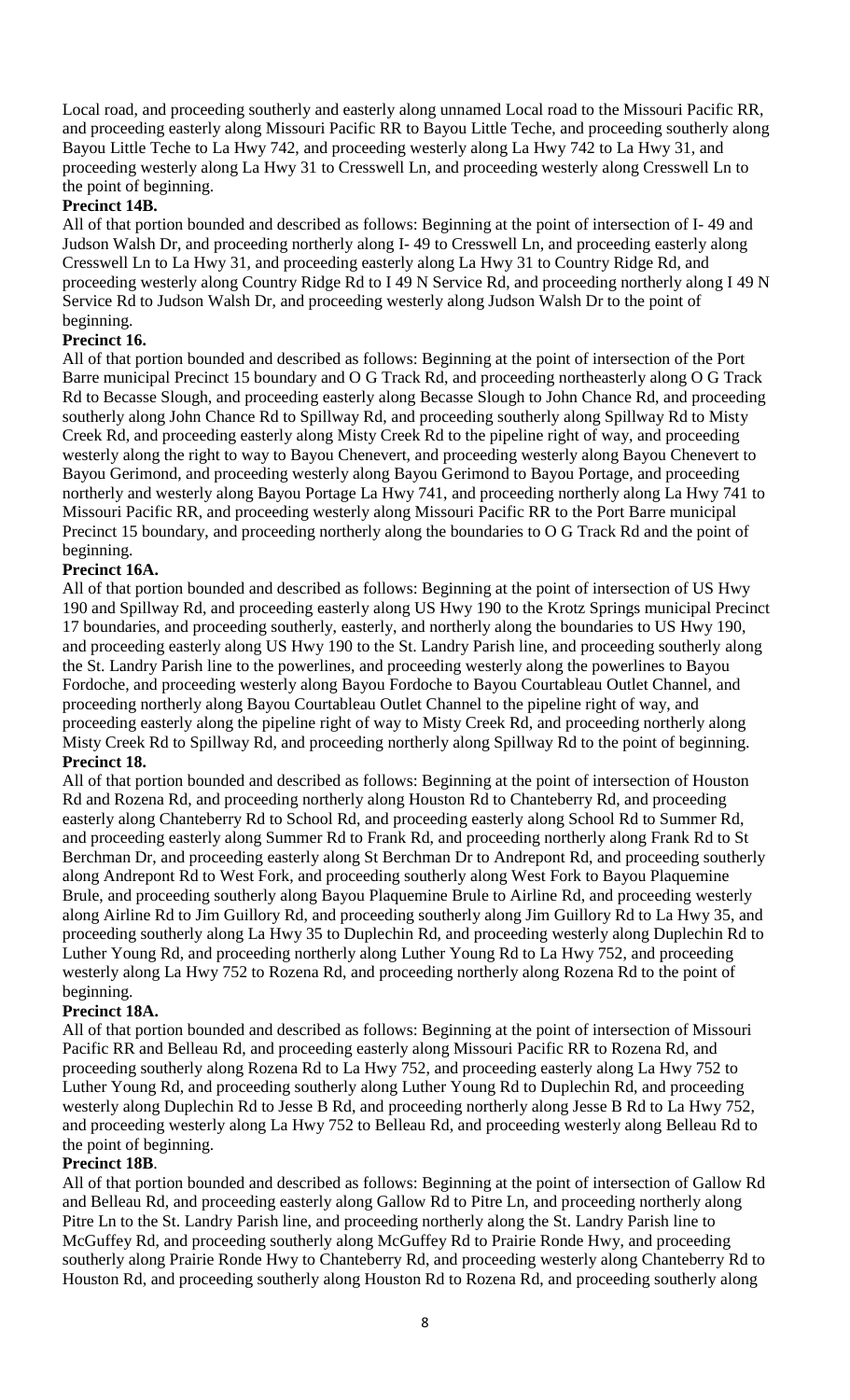Rozena Rd to Missouri Pacific RR, and proceeding westerly along Missouri Pacific RR to Belleau Rd, and proceeding northerly along Belleau Rd to the point of beginning. **Precinct 19.**

All of that portion bounded and described as follows: Beginning at the point of intersection of Missouri Pacific RR and Grandnigo Rd, and proceeding easterly along Missouri Pacific RR to Garland Ave, and proceeding westerly along Garland Ave to Statesman Rd, and proceeding easterly along Statesman Rd to Rice Ln, and proceeding northerly along Rice Ln to Larcade St, and proceeding easterly along Larcade St to N Washington St, and proceeding northerly along N Washington St to Pulford St, and proceeding easterly along Pulford St to N Railroad Ave, and proceeding southerly along N Railroad Ave to W Church St, and proceeding easterly along W Church St to Bayou Tesson, and proceeding southerly along Bayou Tesson to Missouri Pacific RR, and proceeding westerly along Missouri Pacific RR to Grandnigo Rd, and proceeding northerly along Grandnigo Rd to the point of beginning.

## **Precinct 19A**.

All of that portion bounded and described as follows: Beginning at the point of intersection of Garland Ave and Statesman Rd, and proceeding northeasterly along Garland Ave to Jordan St, and proceeding easterly along Jordan St to Planters St, and proceeding northerly and easterly along Planters St to Bayou Tesson, and proceeding southerly and easterly along Bayou Tesson to N Railroad Ave, and proceeding northerly along N Railroad Ave to W Lincoln St, and proceeding easterly along W Lincoln St to E Lincoln St, and proceeding easterly along E Lincoln St to Main St, and proceeding southerly along Main St to N Main St, and proceeding southerly along N Main St to E Convent St, and proceeding easterly along E Convent St to N Union St, and proceeding southerly along N Union St to the Missouri Pacific RR, and proceeding westerly along Missouri Pacific RR to Bayou Tesson, and proceeding northerly along Bayou Tesson to W Church St, and proceeding westerly along W Church St to N Railroad Ave, and proceeding northerly along N Railroad Ave to Pulford St, and proceeding westerly along Pulford St to N Washington St, and proceeding southerly along N Washington St to Larcade St, and proceeding westerly along Larcade St to Rice Ln, and proceeding southerly along Rice Ln to Statesman Rd, and proceeding westerly along Statesman Rd to the point of beginning.

## **Precinct 2.**

All of that portion bounded and described as follows: Beginning at the point of intersection of La Hwy 182 and Plant Rd, and proceeding northerly along La Hwy 182 to La Hwy 10, and proceeding easterly along La Hwy 10 to US Hwy 71, and proceeding westerly along US Hwy 71 to La Hwy 361, and proceeding northerly along La Hwy 361 to Missouri Pacific RR, and proceeding easterly along Missouri Pacific RR to the Palmetto municipal Precinct 5 boundary, and proceeding southerly along the boundary to Nursing Home Rd, and proceeding westerly along Nursing Home Rd to US Hwy 71, and proceeding southerly along US Hwy 71 to Bolden Rd, and proceeding westerly along Bolden Rd to Bayou Wauksha, and proceeding southerly along Bayou Wauksha to Bayou Courtableau, and proceeding westerly along Bayou Courtableau to an unnamed stream/river, and proceeding northerly along stream/river to Plant Rd, and proceeding westerly along Plant Rd to the point of beginning.

# **Precinct 2A**.

All of that portion bounded and described as follows: Beginning at the point of intersection of the St. Landry Parish line and La Hwy 10, and proceeding easterly along La Hwy 10 the Melville municipal Precinct 3 boundary, and proceeding northerly, westerly and southerly along the precinct boundaries to La Hwy 10, and proceeding westerly along La Hwy 10 to Bayou Ha Ha, and proceeding northerly along Bayou Ha Ha to an unnamed stream/river, and proceeding northerly along stream/river to State Canal, and proceeding northerly along State Canal to Bayou Rouge, and proceeding westerly along Bayou Rouge to La Hwy 360, and proceeding northerly along La Hwy 360 to Bayou Tawpaw, and proceeding northerly along Bayou Tawpaw to an unnamed stream/river, and proceeding northerly along stream/river Bayou Jack, and proceeding northeasterly along Bayou Jack to an unnamed stream/river, and proceeding northerly along the stream to the St. Landry Parish line, and proceeding easterly and southerly along the Parish line to La Hwy 10 and the point of beginning.

#### **Precinct 2B.**

All of that portion bounded and described as follows: Beginning at the point of intersection of Bolden Rd and US Hwy 71, and proceeding northerly along US Hwy 71 to Nursing Home Rd, and proceeding easterly along Nursing Home Rd to the Palmetto municipal boundary of Precinct 5, and proceeding southerly and easterly along the precinct boundaries to Missouri Pacific RR, and proceeding easterly along Missouri Pacific RR to Bad Bayou, and proceeding southerly along Bad Bayou to La Hwy 10, and proceeding easterly along La Hwy 10 to O G Track Rd, and proceeding southwesterly along O G Track Rd to WPA Rd, and proceeding westerly along WPA Rd to US Hwy 71, and proceeding northerly along US Hwy 71 to Bolden Rd and the point of beginning.

#### **Precinct 2C**.

All of that portion bounded and described as follows: Beginning at the point of intersection of Bayou Jack Rd and Bayou Des Glaises Diversion Channel, and proceeding easterly along Bayou Jack Rd to the Levee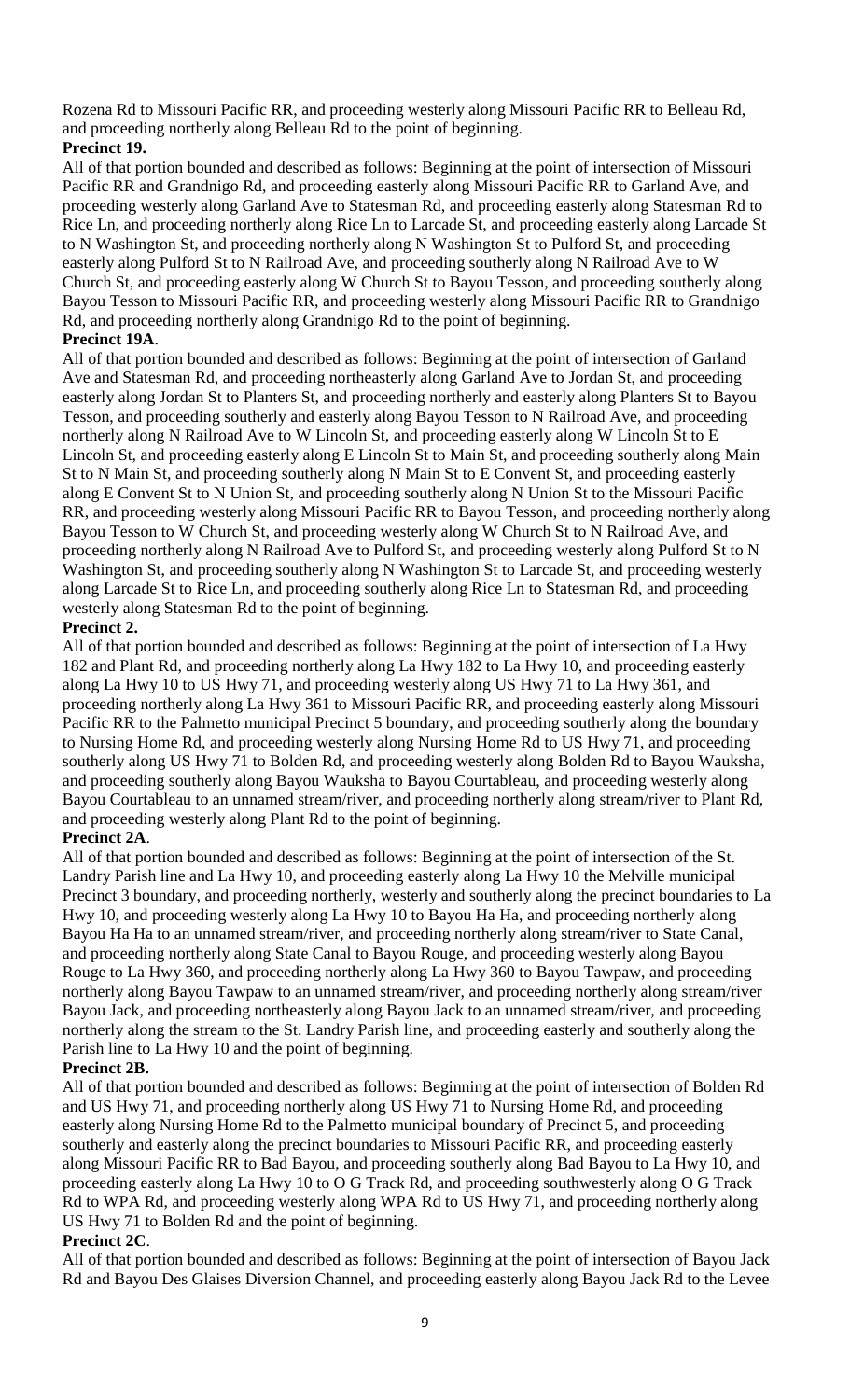Rd, and proceeding northerly along the Levee Rd to Bayou Jack, and proceeding easterly along Bayou Jack to an unnamed stream/river, and proceeding southerly along stream/river to Bayou Tawpaw, and proceeding easterly along Bayou Tawpaw to an unnamed stream/river, and proceeding southerly along stream/river to La Hwy 360, and proceeding southerly along La Hwy 360 to Bayou Rouge, and proceeding easterly along Bayou Rouge to State Canal, and proceeding southerly along State Canal to an unnamed stream/river, and proceeding southerly along stream/river to Bayou Ha Ha, and proceeding easterly along Bayou Ha Ha to stream/river, and proceeding southerly along stream/river to La Hwy 10, and proceeding westerly along La Hwy 10 to Bad Bayou, and proceeding northerly along Bad Bayou to the Missouri Pacific Railroad tracks, and proceeding northwesterly along the tracks to Bayou Des Glaises Diversion Channel, and proceeding northerly along Bayou Des Glaises Diversion Channel to the point of beginning.

## **Precinct 20.**

All of that portion bounded and described as follows: Beginning at the point of intersection of Main St and McNeese St, and proceeding northerly along Main St to La Hwy 182, and proceeding northerly along La Hwy 182 to Kennerson Rd, and proceeding easterly along Kennerson Rd to I- 49 S Service Rd, and proceeding northerly along I- 49 S Service Rd to US Hwy 167, and proceeding easterly along US Hwy 167 to I- 49, and proceeding southerly along I- 49 to Bayou Rawles, and proceeding northerly along Bayou Rawles to Katherine Dr, and proceeding westerly along Katherine Dr to H B Dejean Dr, and proceeding westerly along H B Dejean Dr to Bonjour Ln, and proceeding southerly along Bonjour Ln to Pine Tree Rd, and proceeding westerly along Pine Tree Rd to McNeese St, and proceeding westerly along McNeese St to the point of beginning.

## **Precinct 20A.**

All of that portion bounded and described as follows: Beginning at the point of intersection of La Hwy 182 and Kennerson Rd, and proceeding northerly along La Hwy 182 to US Hwy 167, and proceeding easterly along US Hwy 167 to I- 49 S Service Rd, and proceeding southerly along I- 49 S Service Rd to Kennerson Rd, and proceeding southerly along Kennerson Rd to the point of beginning.

## **Precinct 20B.**

All of that portion bounded and described as follows: Beginning at the point of intersection of N Main St and E Convent St and proceeding northerly along N Main St to Main St, and proceeding northerly along Main St to McNeese St, and proceeding easterly along McNeese St to Pine Tree Rd, and proceeding easterly along Pine Tree Rd to Bonjour Ln, and proceeding northerly along Bonjour Ln to H B Dejean Dr, and proceeding easterly along H B Dejean Dr to Katherine Dr, and proceeding easterly along Katherine Dr to Bayou Rawles, and proceeding southerly along Bayou Rawles to I- 49, and proceeding westerly along I- 49 to Bayou Rawles, and proceeding westerly along Bayou Rawles to stream/river, and proceeding westerly along stream/river to Perry Ln, and proceeding westerly along Perry Ln to N Union St, and proceeding northerly along N Union St to E Convent St, and westerly along E Convent St to the point of beginning.

# **Precinct 21**.

All of that portion bounded and described as follows: Beginning at the point of intersection of S Union St and E Vine St, and proceeding northerly along S Union St to E Landry St, and proceeding easterly along E Landry St to S Lombard St, and proceeding northerly along S Lombard St to N Lombard St, and proceeding northerly along N Lombard St to Lombard St, and proceeding northerly along Lombard St to Perry Ln, and proceeding easterly along Perry Ln to stream/river, and proceeding southerly along stream/river to Bayou Rawles, and proceeding easterly along Bayou Rawles to I- 49, and proceeding southerly along I- 49 to US Hwy 190, and proceeding westerly along US Hwy 190 to E Vine St, and proceeding westerly along E Vine St to the point of beginning.

#### **Precinct 21A.**

All of that portion bounded and described as follows: Beginning at the point of intersection of S Union St and E Landry St, and proceeding northerly along S Union St to N Union St, and proceeding northerly along N Union St to Perry Ln, and proceeding easterly along Perry Ln to Lombard St, and proceeding southerly along Lombard St to N Lombard St, and proceeding southerly along N Lombard St to S Lombard St, and proceeding southerly along S Lombard St to E Landry St, and proceeding westerly along E Landry St to the point of beginning.

#### **Precinct 22.**

All of that portion bounded and described as follows: Beginning at the point of intersection of Grandnigo Rd and La Hwy 104, and proceeding northerly along Grandnigo Rd, to Missouri Pacific RR, and proceeding easterly along Missouri Pacific RR to N Union St, and proceeding southerly along N Union St to S Union St, and proceeding southerly along S Union St to E Vine St, and proceeding westerly along E Vine St to W Vine St, and proceeding westerly along W Vine St to Bayou Tesson, and proceeding northerly along Bayou Tesson to W Landry St, and proceeding westerly along W Landry St to S Bullard St, and proceeding southerly along S Bullard St to Conrad St, and proceeding westerly along Conrad St to W Vine St, and proceeding westerly along W Vine St to W Landry St, and proceeding westerly along W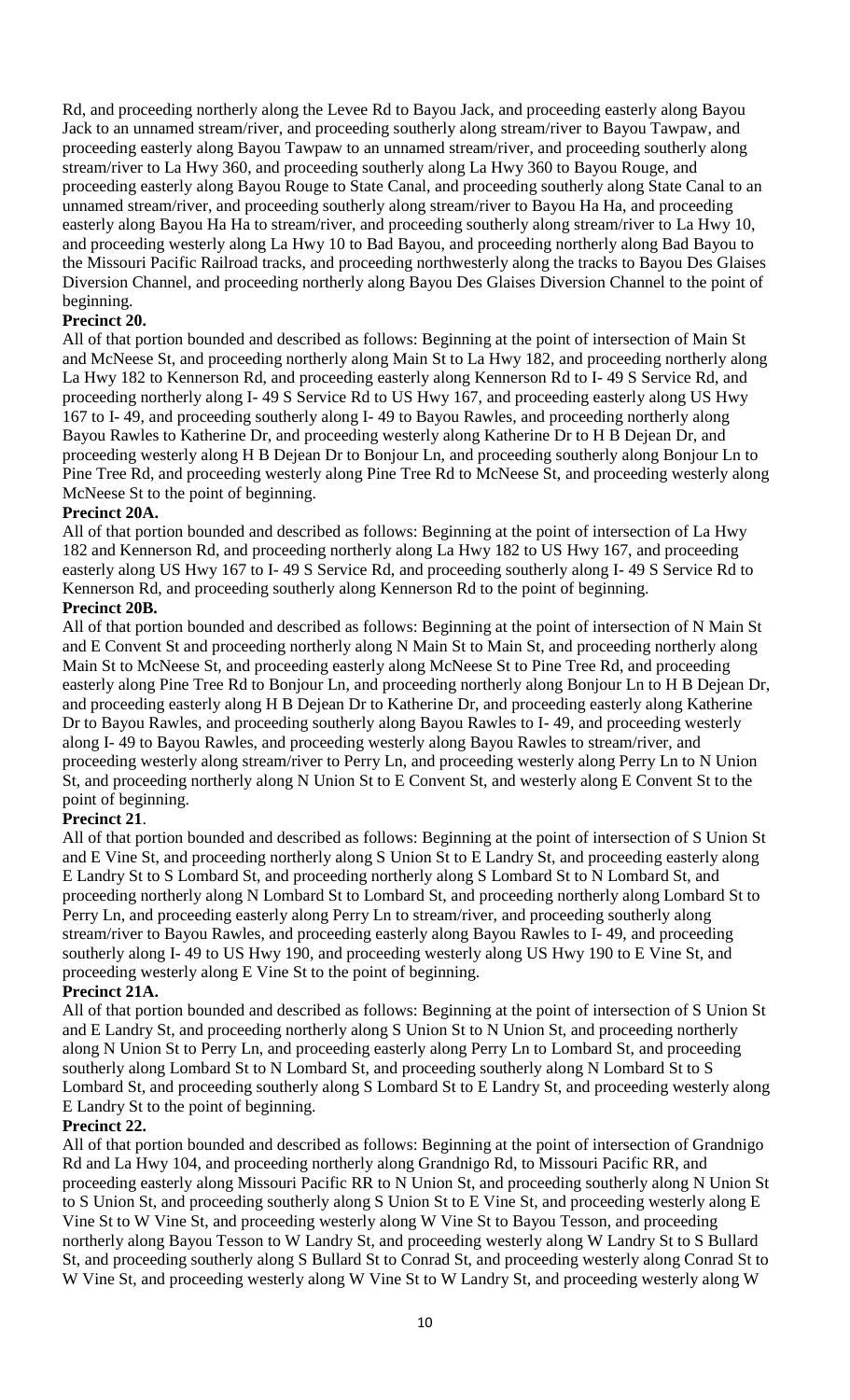Landry St to Bayou Plaquemine Brule E Fork, and proceeding northerly along Bayou Plaquemine Brule E Fork to La Hwy 104, and proceeding westerly along La Hwy 104 to the point of beginning. **Precinct 22A.**

All of that portion bounded and described as follows: Beginning at the point of intersection of W Landry St and Wisdom Rd, and proceeding easterly along W Landry St to Bayou Plaquemine Brule E Fork, and proceeding southerly along Bayou Plaquemine Brule E Fork to Charles Burr Ln, and proceeding westerly along Charles Burr Ln to Wisdom Rd, and proceeding northerly along Wisdom Rd to the point of beginning.

# **Precinct 22B**.

All of that portion bounded and described as follows: Beginning at the point of intersection of Bayou Plaquemine Brule E Fork and Charles Burr Ln, and proceeding northerly along Bayou Plaquemine Brule E Fork to W Landry St, and proceeding easterly along W Landry St to W Vine St, and proceeding easterly along W Vine St to Conrad St, and proceeding easterly along Conrad St to S Bullard St, and proceeding southerly along S Bullard St to Charles Burr Ln, and proceeding westerly along Charles Burr Ln to the point of beginning.

## **Precinct 23**.

All of that portion bounded and described as follows: Beginning at the point of intersection of E Jefferson St and S Union St, and proceeding easterly along E Jefferson St to East St, and proceeding northerly along East St to E Madison St, and proceeding easterly along E Madison St to Mistrot St, and proceeding easterly along Mistrot St to E Laurent St, and proceeding easterly along E Laurent St to Scenic Road (Frontage Road), and proceeding southerly along Scenic Road (Frontage Road) to I- 49 N Service Rd, and proceeding southerly along I- 49 N Service Rd to Cresswell Ln, and proceeding westerly along Cresswell Ln to S Union St, and proceeding northerly along S Union St to the point of beginning.

#### **Precinct 23A.**

All of that portion bounded and described as follows: Beginning at the point of intersection of S Union St and E Jefferson St, and proceeding northerly along S Union St to E Vine St, and proceeding easterly along E Vine St to US Hwy 190, and proceeding easterly along US Hwy 190 to I- 49, and proceeding southerly along I- 49 to Cresswell Ln, and proceeding westerly along Cresswell Ln to Service Rd, and proceeding northerly along Service Rd to I- 49 N Service Rd, and proceeding northerly along I- 49 N Service Rd to Scenic Road (Frontage Road), and proceeding northerly along Scenic Road (Frontage Road) to E Laurent St, and proceeding westerly along E Laurent St to Mistrot St, and proceeding westerly along Mistrot St to E Madison St, and proceeding westerly along E Madison St to East St, and proceeding southerly along East St to E Jefferson St, and proceeding westerly along E Jefferson St to the point of beginning.

#### **Precinct 24**.

All of that portion bounded and described as follows: Beginning at the point of intersection of Bayou Plaquemine Brule and Austin Rd, and proceeding northerly along Bayou Plaquemine Brule to West Fork, and proceeding northerly along West Fork to US Hwy 190, and proceeding easterly along US Hwy 190 to W Landry St, and proceeding easterly along W Landry St to Wisdom Rd, and proceeding southerly along Wisdom Rd to Charles Burr Ln, and proceeding easterly along Charles Burr Ln to S Bullard St, and proceeding southerly along S Bullard St to La Hwy 357, and proceeding southerly along La Hwy 357 to McCarthy Ln, and proceeding easterly along McCarthy Ln to S Washington St, and proceeding northerly along S Washington St to W Dunbar Ave, and proceeding easterly along W Dunbar Ave to the old railroad track bed, and proceeding southerly along the old railroad track bed to La Hwy 182, and proceeding southerly along La Hwy 182 to Nap Ln, and proceeding westerly along Nap Ln to La Hwy 357, and proceeding westerly along La Hwy 357 to Bellard Rd, and proceeding northerly along Bellard Rd to Blossom Rd, and proceeding northerly along Blossom Rd to Austin Rd, and proceeding westerly along Austin Rd to the point of beginning.

#### **Precinct 24B.**

All of that portion bounded and described as follows: Beginning at the point of intersection of La Hwy 357 and Montgomery Rd, and proceeding northerly along La Hwy 357 to Nap Ln, and proceeding southerly and easterly along Nap Ln to La Hwy 182, and proceeding southerly along La Hwy 182 to Montgomery Rd, and proceeding westerly along Montgomery Rd to the point of beginning. **Precinct 26**.

All of that portion bounded and described as follows: Beginning at the point of intersection of the old railroad track bed and S Union St, and proceeding northerly along the old railroad track bed to W Jefferson St, and proceeding westerly along W Jefferson St to S Washington St, and proceeding northerly along S Washington St to Augustus St, and proceeding easterly along Augustus St to the old railroad track bed, and proceeding northerly along the old railroad track bed to W Landry St, and proceeding easterly along W Landry St to Bayou Tesson, and proceeding southerly along Bayou Tesson to W Jefferson St, and proceeding easterly along W Jefferson St to Pike Ave, and proceeding southerly along Pike Ave to Leonard St, and proceeding easterly along Leonard St to Short Union St, and proceeding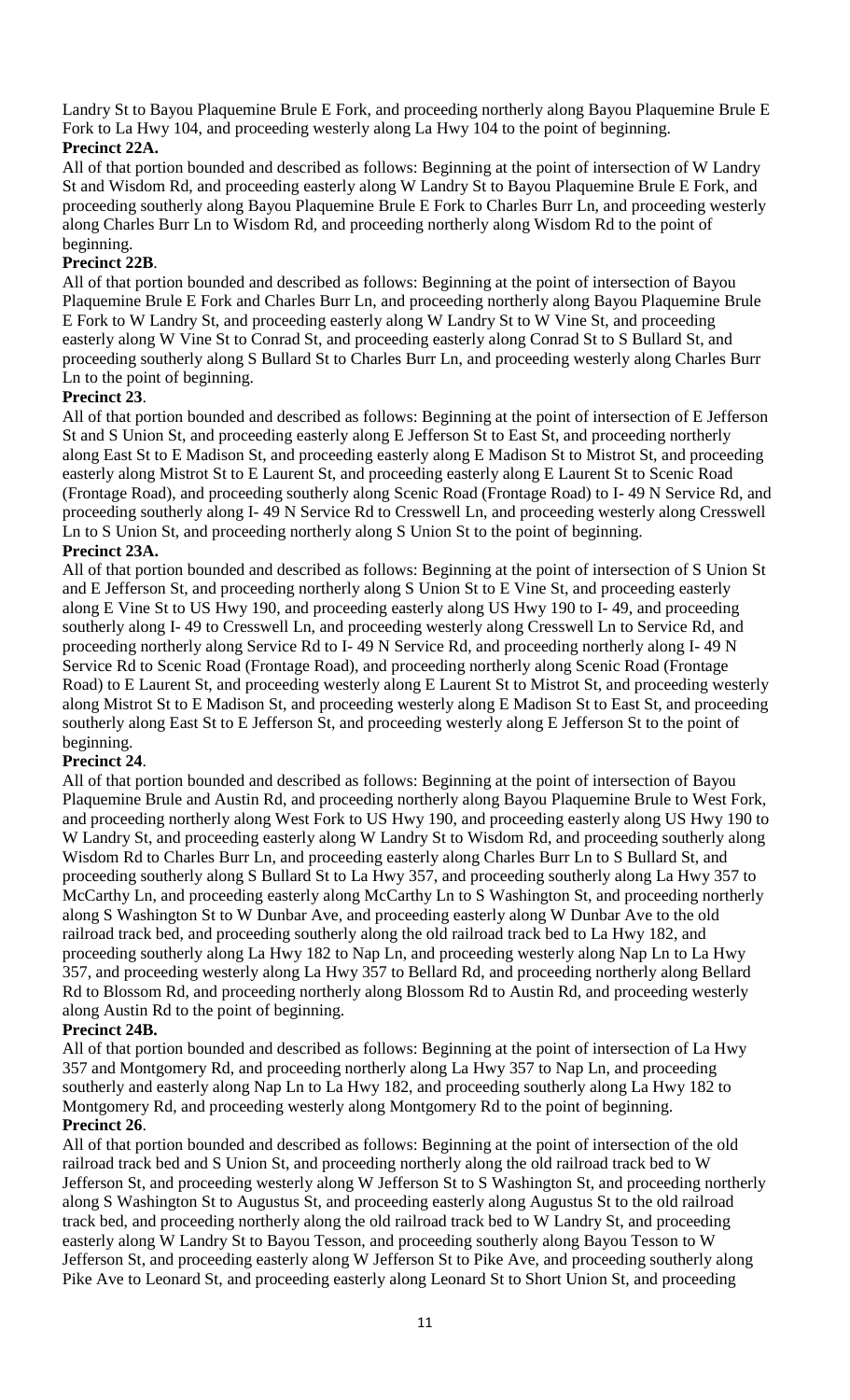northerly along Short Union St to S Union St, and proceeding southerly along S Union St to the point of beginning.

# **Precinct 26A.**

All of that portion bounded and described as follows: Beginning at the point of intersection of Bayou Tesson and W Jefferson St, and proceeding northerly along Bayou Tesson to W Vine St, and proceeding easterly along W Vine St to E Vine St, and proceeding easterly along E Vine St to S Union St, and proceeding southerly along S Union St to Short Union St, and proceeding southerly along Short Union St to Leonard St, and proceeding westerly along Leonard St to Pike Ave, and proceeding northerly along Pike Ave to W Jefferson St, and proceeding westerly along W Jefferson St to the point of beginning. **Precinct 29.**

All of that portion bounded and described as follows: Beginning at the point of intersection of I- 49 and the Grand Coteau municipal Precinct 36 boundary, and proceeding northerly along I- 49 to Judson Walsh Dr, and proceeding easterly along Judson Walsh Dr to I 49 N Service Rd, and proceeding southerly along I 49 N Service Rd to Country Ridge Rd, and proceeding southerly along Country Ridge Rd to Coulee Rouge, and proceeding easterly along Coulee Rouge to Bayou Teche, and proceeding southerly along Bayou Teche to an extension of a driveway extending from 5742 Hwy. 31, and proceeding westerly along the driveway to La Hwy 31, and proceeding northerly along La Hwy 31 to Tom Schexnader Rd, and proceeding southerly along Tom Schexnader Rd to unnamed vehicular trails and proceeding southerly along the trails to Villa Rd, and proceeding southerly along Villa Rd to the Grand Coteau municipal Precinct 36 boundary, and proceeding westerly along the precinct boundary to the point of beginning.

# **Precinct 29A.**

All of that portion bounded and described as follows: Beginning at the point of intersection of Bayou Teche Subdivision Rd and La Hwy 31, and proceeding northwesterly along an extension of Bayou Teche Subdivision Rd. to Bayou Teche, and proceeding northerly on Bayou Teche to an extension of a driveway extending from 5742 Hwy. 31, and proceeding westerly along the driveway to La Hwy 31, and proceeding northerly along La Hwy 31 to Tom Schexnader Rd, and proceeding southerly along Tom Schexnader Rd. to Bayou Bourbeaux, and proceeding easterly along Bayou Borbeaux to the powerline right of way, and proceeding easterly along the powerline right of way to an extension of Bayou Teche Subdivision Rd, and proceeding northerly along the extension and Bayou Teche Subdivision Rd to La Hwy 31 and the point of beginning.

# **Precinct 30.**

All of that portion bounded and described as follows: Beginning at the point of intersection of Bayou Teche and the Missouri Pacific RR and proceeding easterly along Missouri Pacific RR to La Hwy 741, and proceeding southerly along La Hwy 741 to Bayou Portage, and proceeding westerly along Bayou Portage to Coulee Lanoire St, and proceeding southerly along Coulee Lanoire St to the Leonville municipal Precinct 31 boundary, and proceeding westerly and southerly along the precinct boundary to Church St, and proceeding westerly along Church St to an extension of Marcel St, and proceeding southerly along the extension of Marcel St. to Bayou Teche, and proceeding northerly along Bayou Teche to the point of beginning.

# **Precinct 30A**.

All of that portion bounded and described as follows: Beginning at the point of intersection of the powerlines and Bayou Bourbeux, and proceeding easterly along powerline to an extension of Bayou Teche Subdivision Rd, and proceeding northerly along the extension to Bayou Teche Subdivision Rd, and proceeding northerly along Bayou Teche Subdivision Rd and an extension thereof to Bayou Teche, and proceeding easterly along Bayou Teche to the Leonville municipal Precinct 31 boundary, and proceeding southerly, easterly, and northerly along the precinct boundary to Coulee Lanoire St, and proceeding northerly along Coulee Lanoire St to Bayou Portage, and proceeding easterly along Bayou Portage to La Hwy 741, and proceeding southerly along La Hwy 741 to Old School Rd, and proceeding easterly along Old School Rd to La Hwy 31, and proceeding southerly along La Hwy 31 to the powerlines, and proceeding westerly along powerline to Jules Lagrange Rd, and proceeding westerly along Jules Lagrange Rd to Thomassee Rd, and proceeding westerly along Thomassee Rd to Jules Lagrange Rd, and proceeding southerly along Jules Lagrange Rd to Hickory Rd, and proceeding westerly along Hickory Rd to Bayou Bourbeux, and proceeding westerly along Bayou Bourbeux to the point of beginning. **Precinct 30B**.

All of that portion bounded and described as follows: Beginning at the point of intersection of Bayou Portage and La Hwy 741, and proceeding easterly along Bayou Portage to Bayou Gerimond, and proceeding northerly along Bayou Gerimond to Bayou Chenevert, and proceeding southerly along Bayou Chenevert to Bayou Courtableau Outlet Channel, and proceeding southerly along Bayou Courtableau Outlet Channel to Bayou Fordoche, and proceeding southerly along Bayou Fordoche to the powerlines, and proceeding westerly along powerlines to La Hwy 31, and proceeding northerly along La Hwy 31 to Old School Rd, and proceeding northerly along Old School Rd to La Hwy 741, and proceeding northerly along La Hwy 741 to the point of beginning.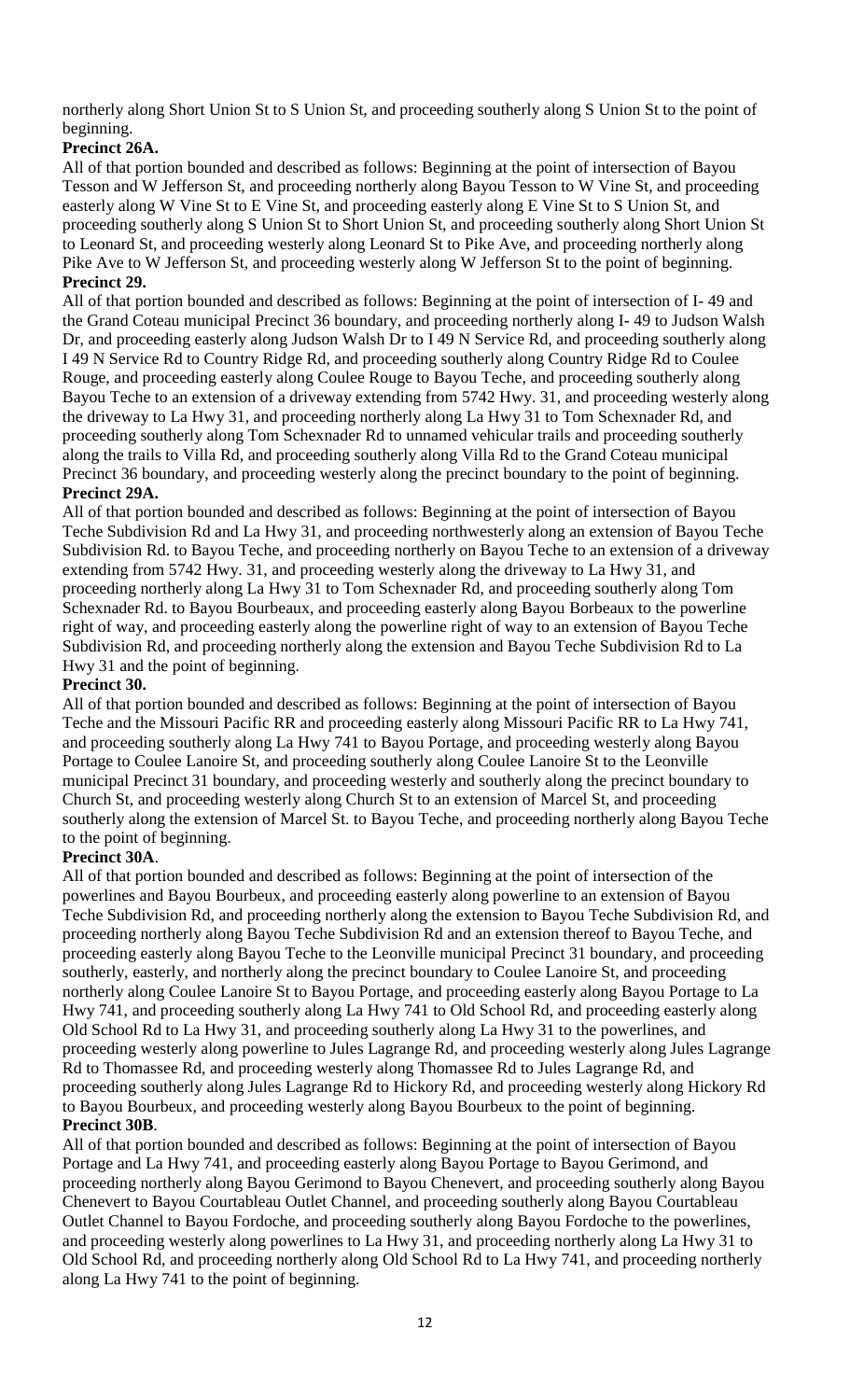# **Precinct 32.**

All of that portion bounded and described as follows: Beginning at the point of intersection of La Hwy 752 and La Hwy 751, and proceeding easterly along La Hwy 752 to Jesse B Rd, and proceeding southerly along Jesse B Rd to Duplechin Rd, and proceeding easterly along Duplechin Rd to Babineaux Rd, and proceeding southerly along Babineaux Rd. to La Hwy 358, and proceeding easterly along La Hwy 358 to La Hwy 35, and proceeding easterly along La Hwy 35 to Homer Richard Rd, and proceeding easterly along Homer Richard Rd to Blossom Rd, and proceeding southerly along Blossom Rd to unnamed Local road, and proceeding southerly along unnamed Local road to Bellard Rd, and proceeding southerly along Bellard Rd to Montgomery Rd, and proceeding southerly along Montgomery Rd and an extension thereof to an unnamed stream/river, and proceeding southerly along stream/river to Chachere Rd, and proceeding westerly along Chachere Rd to La Hwy 357, and proceeding southerly along La Hwy 357 to Lenora Rd, and proceeding westerly along Lenora Rd to the St. Landry Parish line, and proceeding westerly along the St. Landry Parish line to La Hwy 751, and proceeding northerly along La Hwy 751 to the point of beginning.

# **Precinct 32A.**

All of that portion bounded and described as follows: Beginning at the point of intersection of Babineaux Rd and La Hwy 358, and proceeding northerly along Babineaux Rd to Duplechin Rd, and proceeding easterly along Duplechin Rd to La Hwy 35, and proceeding northerly along La Hwy 35 to Jim Guillory Rd, and proceeding easterly along Jim Guillory Rd to Airline Rd, and proceeding easterly along Airline Rd to Austin Rd, and proceeding easterly along Austin Rd to Blossom Rd, and proceeding southerly along Blossom Rd to Homer Richard Rd, and proceeding westerly along Homer Richard Rd to La Hwy 35, and proceeding westerly along La Hwy 35 to La Hwy 358, and proceeding northerly along La Hwy 358 to the point of beginning.

## **Precinct 33.**

All of that portion bounded and described as follows: Beginning at the point of intersection of the St. Landry Parish line and La Hwy 754, and proceeding northerly along the St. Landry Parish line to Lenora Rd, and proceeding easterly along Lenora Rd to La Hwy 357, and proceeding northerly along La Hwy 357 to Chachere Rd, and proceeding easterly along Chachere Rd to an unnamed stream/river, and proceeding northerly along stream/river to an extension of Montgomery Rd, and proceeding northerly along the extension to Montgomery Rd, to Montgomery Rd., and proceeding easterly along Montgomery Rd to La Hwy 182, and proceeding southerly along La Hwy 182 to La Hwy 178, and proceeding westerly along La Hwy 178 to La Hwy 178, and proceeding southerly along La Hwy 178 to Mills Rd, and proceeding southerly along Mills Rd to Dargin Rd, and proceeding southerly along Dargin Rd to La Hwy 754, and proceeding westerly along La Hwy 754 to the point of beginning.

# **Precinct 33A.**

All of that portion bounded and described as follows: Beginning at the point of intersection of La Hwy 178 and Mills Rd, and proceeding northerly along La Hwy 178 to La Hwy 178, and proceeding easterly along La Hwy 178 to La Hwy 182, and proceeding southerly along La Hwy 182 to La Hwy 754, and proceeding southerly along La Hwy 754 to Dargin Rd, and proceeding northerly along Dargin Rd to Mills Rd, and proceeding westerly along Mills Rd to the point of beginning.

#### **Precinct 34**.

All of that portion bounded and described as follows: Beginning at the point of intersection of Bayou Bourbeux and Chretien Point Rd, and proceeding northerly along Bayou Bourbeux to an extension of the eastern side driveway of 2124 La Hwy 754, and proceeding northerly along that extension to La Hwy 754 and proceeding easterly along La Hwy 754 to La Hwy 182, and proceeding easterly along La Hwy 182 to Bayou Bourbeux, and proceeding southerly along Bayou Bourbeux to the Sunset municipal Precinct 35 boundary, and proceeding southerly and easterly along the precinct boundary to I 49 N Svc Rd, and proceeding southerly along I 49 N Svc Rd to the St. Landry Parish line, and proceeding westerly along the St. Landry Parish line to Brinkhaus Rd, and proceeding westerly along Brinkhaus Rd to Suncan Rd, and proceeding northerly along Suncan Rd to Sunset Strip, and proceeding westerly along Sunset Strip to La Hwy 356, and proceeding westerly along La Hwy 356 to Chretien Point Rd, and proceeding northerly along Chretien Point Rd to the point of beginning.

#### **Precinct 34A.**

All of that portion bounded and described as follows: Beginning at the point of intersection of La Hwy 182 and the Sunset municipal Precinct 35 boundary, and proceeding northerly along La Hwy 182 to Flagstation Rd, and proceeding easterly along Flagstation Rd to I- 49, and proceeding southerly along I-49 to the Grand Coteau municipal Precinct 36 boundary, and proceeding southerly along the precinct boundary to the Sunset municipal Precinct 35 boundary, and proceeding northerly, westerly and southerly to La Hwy 182 and the point of beginning.

#### **Precinct 37.**

All of that portion bounded and described as follows: Beginning at the point of intersection of I 49 N Service Rd and the St. Landry Parish line, and proceeding northerly along I 49 N Service Rd to the Sunset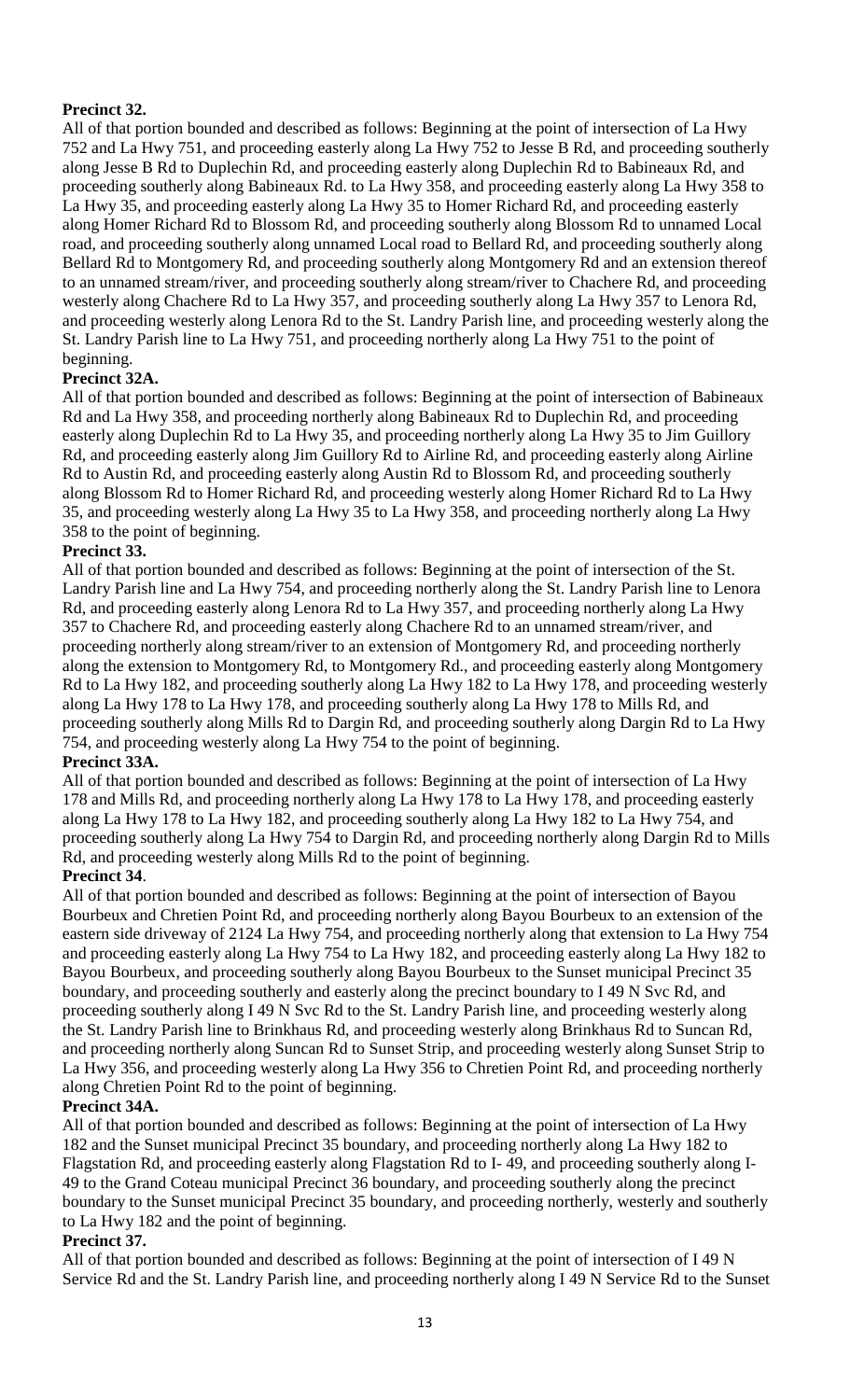municipal Precinct 35 boundary, and proceeding easterly along the precinct boundary to the Grand Coteau municipal Precinct 36 boundary, and proceeding easterly, northerly, and westerly along the precinct boundary to Villa Rd, and proceeding northerly along Villa Rd to unnamed Local road, and proceeding northerly along unnamed Local road to unnamed Vehicular trail, and proceeding northerly along unnamed Vehicular trail to Bayou Bourbeux, and proceeding easterly along Bayou Bourbeux to an unnamed stream/river, and proceeding southerly along stream/river to Don Guilbeau Rd, and proceeding westerly along Don Guilbeau Rd to La Hwy 182, and proceeding southerly along La Hwy 182 to the St. Landry Parish line, and proceeding westerly along the St. Landry Parish line to the point of beginning. **Precinct 37A**.

All of that portion bounded and described as follows: Beginning at the point of intersection of La Hwy 182 and the St. Landry Parish line, and proceeding northerly along La Hwy 182 to Don Guilbeau Rd, and proceeding easterly along Don Guilbeau Rd to an unnamed stream/river, and proceeding southerly along stream/river to the St. Landry Parish line, and proceeding westerly along the St. Landry Parish line to the point of beginning.

#### **Precinct 39.**

All of that portion bounded and described as follows: Beginning at the point of intersection of Jules Lagrange Rd and La Hwy 93, and proceeding westerly along Jules Lagrange Rd to Thomassee Rd, and proceeding easterly along Thomassee Rd to Jules Lagrange Rd, and proceeding easterly along Jules Lagrange Rd to the powerlines, and proceeding easterly along powerlines to Bayou Fordoche, and proceeding southerly along Bayou Fordoche to Little Fordoche Bayou, and proceeding easterly along Little Fordoche Bayou to the St. Landry Parish line, and proceeding westerly along the St. Landry Parish line to the Arnauldville municipal Precinct 40 boundary, and proceeding northerly, westerly, and southerly along the precinct boundary to the St. Landry Parish line, and proceeding westerly along the St. Landry Parish line to La Hwy 93, and proceeding westerly along La Hwy 93 to the point of beginning. **Precinct 39A.**

All of that portion bounded and described as follows: Beginning at the point of intersection of the powerlines and Bayou Fordoche, and proceeding easterly along powerlines to the St. Landry Parish line, and proceeding southerly along the St. Landry Parish line to Little Fordoche Bayou, and proceeding westerly along Little Fordoche Bayou to Bayou Fordoche, and proceeding northerly along Bayou Fordoche to the point of beginning.

## **Precinct 4.**

All of that portion bounded and described as follows: Beginning at the point of intersection of the St. Landry Parish line and US Hwy 167, and proceeding northerly along the St. Landry Parish line to B Boeuf-Cocodrie Div Channel, and proceeding easterly along B Boeuf-Cocodrie Div Channel to the powerlines, and proceeding northerly along powerlines to Bayou Cocodrie, and proceeding westerly along Bayou Cocodrie to Pointe Verte Rd, and proceeding southerly along Pointe Verte Rd to Cosay Rd, and proceeding southerly along Cosay Rd to US Hwy 167, and proceeding westerly along US Hwy 167 to the point of beginning.

# **Precinct 4A.**

All of that portion bounded and described as follows: Beginning at the point of intersection of the St. Landry Parish line and B Boeuf-Cocodrie Div Channel, and proceeding northerly along the St. Landry Parish line to I- 49, and proceeding easterly along I- 49 to Bayou Courtableau, and proceeding westerly along Bayou Courtableau to Bayou Cocodrie, and proceeding northwesterly along Bayou Cocodrie to Bayou Boeuf-Cocodrie Div Channel, and proceeding northwesterly along Bayou Boeuf-Cocodrie Div Channel to the point of beginning.

#### **Precinct 4B**.

All of that portion bounded and described as follows: Beginning at the point of intersection of Pointe Verte Rd and Grand Prairie Hwy, and proceeding northerly along Pointe Verte Rd to Bayou Cocodrie, and proceeding northerly, easterly and southerly along Bayou Cocodrie to Bayou Courtableau, and proceeding northerly along Bayou Courtableau to the Washington municipal Precinct 6 boundary, and proceeding westerly along the precinct boundary to Grand Prairie Hwy, and proceeding westerly along Grand Prairie Hwy to the point of beginning.

#### **Precinct 41.**

All of that portion bounded and described as follows: Beginning at the point of intersection of the St. Landry Parish line and Thomas Rd, and proceeding easterly along the St. Landry Parish line to La Hwy 754, and proceeding easterly along La Hwy 754 to Hypolite Miller Rd, and proceeding southerly along Hypolite Miller Rd to La Hwy 356, and proceeding westerly along La Hwy 356 to Bosco Hwy, and proceeding southerly along Bosco Hwy to Sibille Airstrip Ln, and proceeding southerly along Sibille Airstrip Ln to Mouton Rd, and proceeding easterly along Mouton Rd to La Hwy 93, and proceeding southerly along La Hwy 93 to Savoie Rd, and proceeding westerly along Savoie Rd to the Cankton municipal Precinct 42 boundary, and proceeding westerly and southerly along the precinct boundary to La Hwy 93, and proceeding southerly along La Hwy 93 to La Hwy 761, and proceeding westerly along La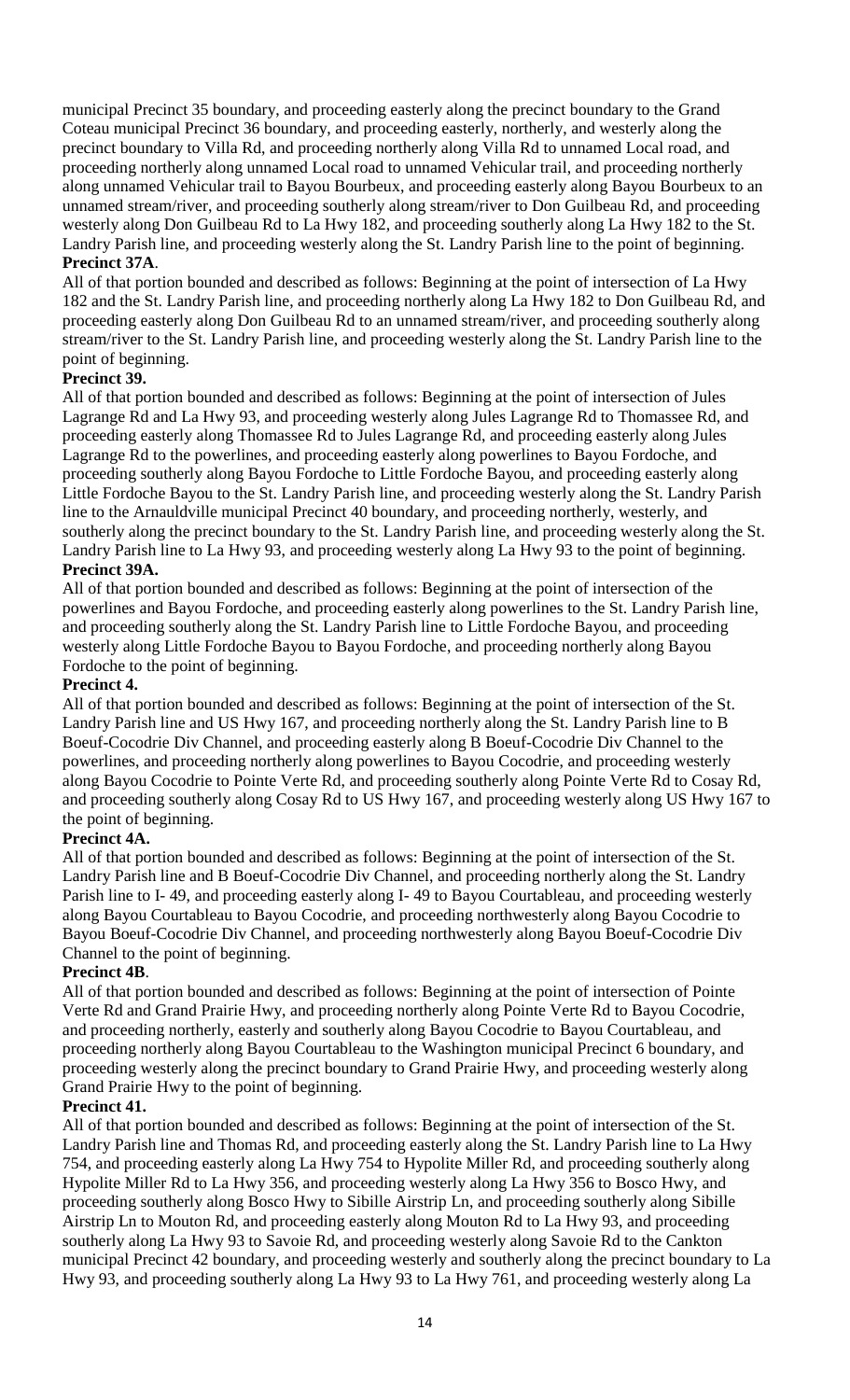Hwy 761 to Bosco Hwy, and proceeding northerly along Bosco Hwy to Thomas Rd, and proceeding westerly along Thomas Rd to the point of beginning.

# **Precinct 41A.**

All of that portion bounded and described as follows: Beginning at the point of intersection of Bosco Hwy and Sibille Airstrip Ln, and proceeding northerly along Bosco Hwy to La Hwy 356, and proceeding easterly along La Hwy 356 to Hypolite Miller Rd, and proceeding northerly along Hypolite Miller Rd to La Hwy 754, and proceeding easterly along La Hwy 754 to stream/river, and proceeding southerly along stream/river to Bayou Bourbeux, and proceeding southerly along Bayou Bourbeux to Chretien Point Rd, and proceeding westerly along Chretien Point Rd to La Hwy 356, and proceeding easterly along La Hwy 356 to La Hwy 93, and proceeding southerly along La Hwy 93 to Mouton Rd, and proceeding westerly along Mouton Rd to Sibille Airstrip Ln, and proceeding northerly along Sibille Airstrip Ln to the point of beginning.

# **Precinct 44**.

All of that portion bounded and described as follows: Beginning at the point of intersection of La Hwy 29 and Saint Mary Rd, and proceeding easterly along La Hwy 29 to the St. Landry Parish line, and proceeding easterly along the St. Landry Parish line to Bayou Doza, and proceeding southerly along Bayou Doza to Missouri Pacific RR, and proceeding westerly along Missouri Pacific RR to La Hwy 758, and proceeding southerly along La Hwy 758 to US Hwy 190, and proceeding southerly along US Hwy 190 to Tasso Loop, and proceeding southerly along Tasso Loop to La Hwy 95, and proceeding southerly along La Hwy 95 to the St. Landry Parish line, and proceeding westerly along the St. Landry Parish line to Saint Mary Rd, and proceeding northerly along Saint Mary Rd to the point of beginning. **Precinct 44A.**

All of that portion bounded and described as follows: Beginning at the point of intersection of Joe W Rd and Guillory Rd, and proceeding northerly along Joe W Rd to the St. Landry Parish line, and proceeding easterly along the St. Landry Parish line to Pitre Ln, and proceeding southerly along Pitre Ln to Gallow Rd, and proceeding westerly along Gallow Rd to Belleau Rd, and proceeding southerly along Belleau Rd to La Hwy 752, and proceeding southerly along La Hwy 752 to La Hwy 751, and proceeding southerly along La Hwy 751 to the St. Landry Parish line, and proceeding westerly along the St. Landry Parish line to Guillory Rd, and proceeding northerly along Guillory Rd to the point of beginning.

# **Precinct 44B**.

All of that portion bounded and described as follows: Beginning at the point of intersection of US Hwy 190 and Tasso Loop, and proceeding easterly along US Hwy 190 to La Hwy 758, and proceeding northerly along La Hwy 758 to Missouri Pacific RR, and proceeding easterly along Missouri Pacific RR to Bayou Doza, and proceeding northerly along Bayou Doza to the St. Landry Parish line, and proceeding easterly along the St. Landry Parish line to Joe W Rd, and proceeding southerly along Joe W Rd to Guillory Rd, and proceeding southerly along Guillory Rd to the St. Landry Parish line, and proceeding westerly along the St. Landry Parish line to La Hwy 95, and proceeding northerly along La Hwy 95 to Tasso Loop, and proceeding westerly along Tasso Loop to the point of beginning.

# **Precinct 50.**

All of that portion bounded and described as follows: Beginning at the point of intersection of Missouri Pacific RR and N CC Duson St, and proceeding easterly along Missouri Pacific RR to N Martin Luther King Dr, and proceeding southerly along N Martin Luther King Dr to E Laurel Ave, and proceeding easterly along E Laurel Ave to S Martin Luther King Dr, and proceeding southerly along S Martin Luther King Dr to E Maple Ave, and proceeding westerly along E Maple Ave to S CC Duson St, and proceeding northerly along S CC Duson St to N CC Duson St, and proceeding northerly along N CC Duson St to the point of beginning.

# **Precinct 50A.**

All of that portion bounded and described as follows: Beginning at the point of intersection of N 3rd St and S 3rd St, and proceeding northerly along N 3rd St to Goose St, and proceeding easterly along Goose St to N 2nd St, and proceeding northerly along N 2nd St to Goose St, and proceeding easterly along Goose St to N CC Duson St, and proceeding southerly along N CC Duson St to S CC Duson St, and proceeding southerly along S CC Duson St to W Maple Ave, and proceeding westerly along W Maple Ave to S 3rd St, and proceeding northerly along S 3rd St to the point of beginning.

# **Precinct 51.**

All of that portion bounded and described as follows: Beginning at the point of intersection of W Maple Ave and College Rd, and proceeding easterly along W Maple Ave to E Maple Ave, and proceeding easterly along E Maple Ave to Saint Mary Rd, and proceeding southerly along Saint Mary Rd to the St. Landry Parish line, and proceeding westerly along the St. Landry Parish line to Ned St, and proceeding northerly along Ned St to College Rd, and proceeding northerly along College Rd to the point of beginning.

#### **Precinct 51A.**

All of that portion bounded and described as follows: Beginning at the point of intersection of W Maple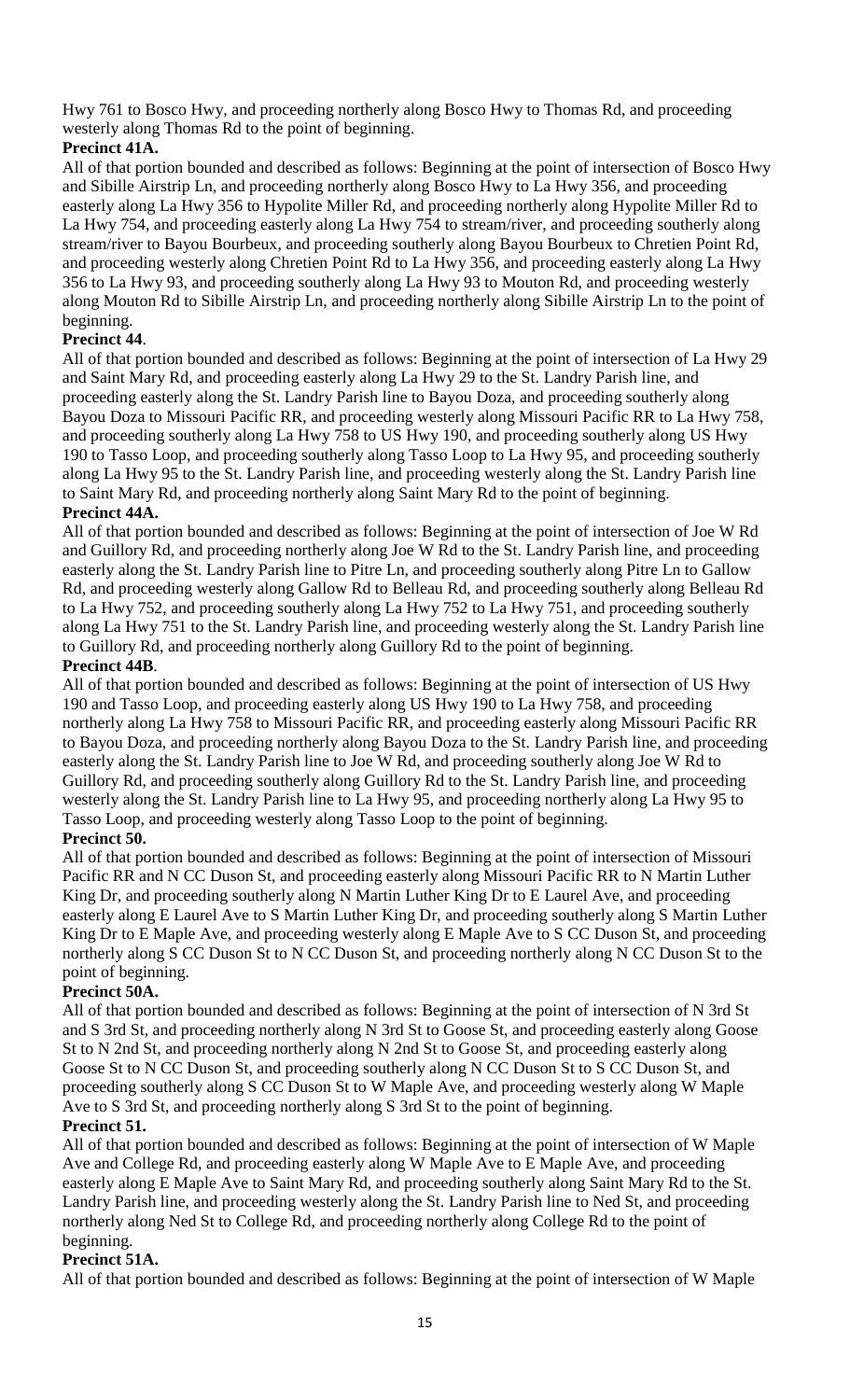Ave and Juanita St, and proceeding easterly along W Maple Ave to College Rd, and proceeding southerly along College Rd to Juanita St, and proceeding northerly along Juanita St to the point of beginning. **Precinct 7.**

All of that portion bounded and described as follows: Beginning at the point of intersection of John Chance Rd and US Hwy 190, and proceeding northerly along John Chance Rd to US Hwy 71, and proceeding southerly along US Hwy 71 to WPA Rd, and proceeding northeasterly along WPA Rd to O G Track Rd, and proceeding northeasterly and northerly along O G Track Rd to La Hwy 10, and proceeding easterly along La Hwy 10 to the Melville municipal Precinct 3 boundary, and proceeding southerly, westerly, and easterly along the precinct boundary to La Hwy 10, and proceeding easterly along La Hwy 10 to the St. Landry Parish line, and proceeding southerly along the St. Landry Parish line to US Hwy 190, and proceeding westerly along US Hwy 190 to the Krotz Springs municipal Precinct 17 boundary, and proceeding westerly and southerly along the precinct boundary to US Hwy 190, and proceeding westerly along US Hwy 190 to John Chance Rd. and the point of beginning.

## **Precinct 7A.**

All of that portion bounded and described as follows: Beginning at the point of intersection of Bayou Wauksha and Bayou Courtableau, and proceeding northerly along Bayou Wauksha to Bolden Rd, and proceeding northeasterly along Bolden Rd to US Hwy 71, and proceeding southerly along US Hwy 71 to John Chance Rd, and proceeding southerly along John Chance Rd to Becasse Slough, and proceeding westerly along Becasse Slough to O G Track Rd, and proceeding westerly along O G Track Rd to the Port Barre municipal Precinct 15 boundary, and proceeding westerly along the precinct boundary, to Bayou Courtableau, and proceeding northerly along Bayou Courtableau to the point of beginning. **District 8.**

All of that portion bounded and described as follows: Beginning at the point of intersection of the St. Landry Parish line and La Hwy 104, and proceeding northerly along the St. Landry Parish line to US Hwy 167, and proceeding southerly along US Hwy 167 to La Hwy 749, and proceeding southerly along La Hwy 749 to Bayou Plaquemine Brule, and proceeding southerly along Bayou Plaquemine Brule to La Hwy 3043, and proceeding westerly along La Hwy 3043 to La Hwy 104, and proceeding northerly along La Hwy 104 to Prairie Ronde Hwy, and proceeding westerly along Prairie Ronde Hwy to LA Hwy 104, and proceeding northerly along La Hwy 104 to the point of beginning.

## **Precinct 9.**

All of that portion bounded and described as follows: Beginning at the point of intersection of Cosay Rd and US Hwy 167, and proceeding easterly along Cosay Rd to Grand Prairie Hwy, and proceeding easterly along Grand Prairie Hwy to the Washington municipal Precinct 6 boundary, and proceeding southerly along the precinct boundary to Bayou Carron, and proceeding easterly along Bayou Carron to La Hwy 182, and proceeding westerly along La Hwy 182 to Compress Rd, and proceeding westerly along Compress Rd to La Hwy 749, and proceeding northerly along La Hwy 749 to US Hwy 167, and proceeding northerly along US Hwy 167 to the point of beginning.

# **Precinct 9A.**

All of that portion bounded and described as follows: Beginning at the point of intersection of La Hwy 182 and US Hwy 167, and proceeding northerly along La Hwy 182 to Bayou Carron, and proceeding easterly along Bayou Carron to the Washington municipal Precinct 6 boundary, and proceeding easterly along the precinct boundary to I- 49, and proceeding southerly along I- 49 to US Hwy 167, and proceeding westerly along US Hwy 167 to the point of beginning.

# END OF DESCRIPTIONS

# **XI. RESOLUTIONS TO BE ADOPTED:**

#### **RESOLUTION NO. 012 - 2022**

BE IT RESOLVED, that the following millage(s) are hereby levied on the 2022 tax roll on all property subject to taxation by St. Landry Parish Council:

#### MILLAGES

| General Alimony                | 3.780 mills   |
|--------------------------------|---------------|
| <b>Exempted Municipalities</b> | $1.890$ mills |
| <b>Health Units</b>            | $2.170$ mills |
| Road Dist No 11A Sub 2         | 8.430 mills   |
| Road Dist No 1 Ward 3          | 10.260 mills  |
| Road Dist No 3 Wd 1 Sub 1      | $9.650$ mills |
| Road Dist No 12 Ward 2         | 4.800 mills   |
| Road Dist No 11A Sub 1         | $9.260$ mills |
| Jail Parish Wide               | $1.000$ mills |
|                                |               |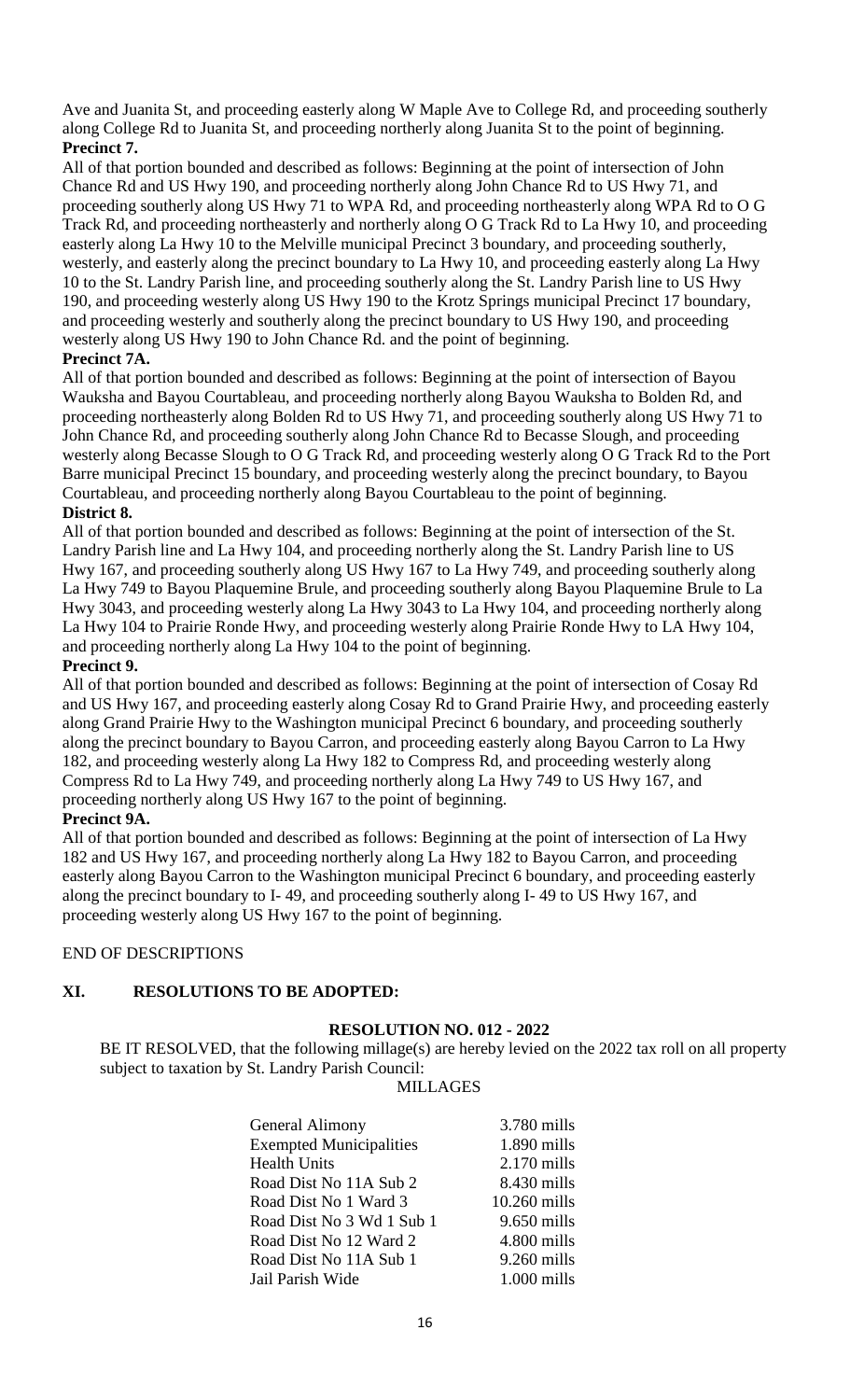BE IT FURTHER RESOLVED that the proper administrative officials of the Parish of St. Landry, State of Louisiana, be and they are hereby empowered, authorized, and directed to spread said taxes, as hereinabove set forth, upon the assessment roll of said Parish for the year 2022, and to make the collection of the taxes imposed for and on behalf of the taxing authority, according to law, and that the taxes herein levied shall become a permanent lien and privilege on all property subject to taxation as herein set forth, and collection thereof shall be enforceable in the manner provided by law.

#### **RESOLUTION NO. 013-2022**

WHEREAS, it has become necessary for the St. Landry Parish government to hire contractors for maintenance, renovations, and improvements to the St. Landry Parish District Courthouse;

WHEREAS, the St. Landry Parish Council desires to request an Attorney General Opinion as to whether St. Landry Parish Council must approve all contracts to perform maintenance, renovations, or improvements to the St. Landry Parish Courthouse before the St. Landry Parish President signs the contracts;

THEREFORE, BE IT RESOLVED, that the St. Landry Parish Council does hereby request an Attorney General Opinion as to whether the St. Landry Parish Council must approve all contracts to perform maintenance, renovations, or improvements to the St. Landry Parish Courthouse before the St. Landry Parish President signs the contracts;

BE IT FURTHER RESOLVED, that the Parish Attorney is hereby directed and authorized to seek said Attorney General Opinion.

#### **RESOLUTION NO. 014-2022**

WHEREAS, it has become necessary for the Town of Arnaudville to extend the underground water line further down Roy Road in St. Landry Parish;

WHEREAS, Roy Road in St. Landry Parish is a public parish road and therefore the St. Landry Parish government has a legal servitude on both sides of Roy Road for maintenance and drainage purposes;

WHEREAS, St. Landry Parish government shall grant the Town of Arnaudville permission and an easement along the sides of Roy Road in St. Landry Parish for the purpose of extending the underground water line alongside Roy Road.

THEREFORE, BE IT RESOLVED, by the St. Landry Parish Council that the St. Landry Parish government hereby grants the Town of Arnaudville permission and an easement along the sides of Roy Road in St. Landry Parish for the purpose of extending the underground water line alongside Roy Road.

BE IT FURTHER RESOLVED, by the St. Landry Parish Council that St. Landry Parish President Jessie Bellard is authorizes to sign any agreements or documents that are necessary to grant the Town of Arnaudville permission and an easement along the sides of Roy Road in St. Landry Parish for the purpose of extending the underground water line alongside Roy Road.

#### **RESOLUTION NO. 015-2022**

A resolution approving the holding of an election in Coulee Croche Gravity Drainage District No. 22 of St. Landry Parish, Louisiana , on Tuesday, November 8, 2022, to authorize the renewal of special taxes therein.

WHEREAS, the Board of Commissioners of Coulee Croche Gravity Drainage District No. 22 of St. Landry Parish, Louisiana (the "Governing Authority"), acting as the governing authority of Coulee Croche Gravity Drainage District No. 22 of St. Landry Parish, Louisiana (the "District"), adopted a resolution on June 1, 2022, calling a special election in the District on Tuesday, November 8, 2022, to authorize the renewal of special taxes therein; and

WHEREAS, the governing authority of the District has requested that this Parish Council, acting as the governing authority of the Parish of St. Landry, State of Louisiana, give its consent and authority for the District to hold the aforesaid election, and in the event that the election carries to continue to levy and collect the special taxes provided for therein; and

WHEREAS, as required by Article VI, Section 15 of the Constitution of the State of Louisiana of 1974, it is now the desire of this Parish Council to approve the holding of said election and in the event that the election carries, to continue to levy and collect the special taxes provided for therein;

NOW, THEREFORE, BE IT RESOLVED by the Parish Council of the Parish of St. Landry, State of Louisiana, acting as the governing authority of said Parish, that:

SECTION 1. In compliance with the provisions of Article VI, Section 15 of the Constitution of the State of Louisiana of 1974, and in accordance with the request of the Board of Commissioners of Coulee Croche Gravity Drainage District No. 22 of St. Landry Parish, Louisiana , this Parish Council hereby approves the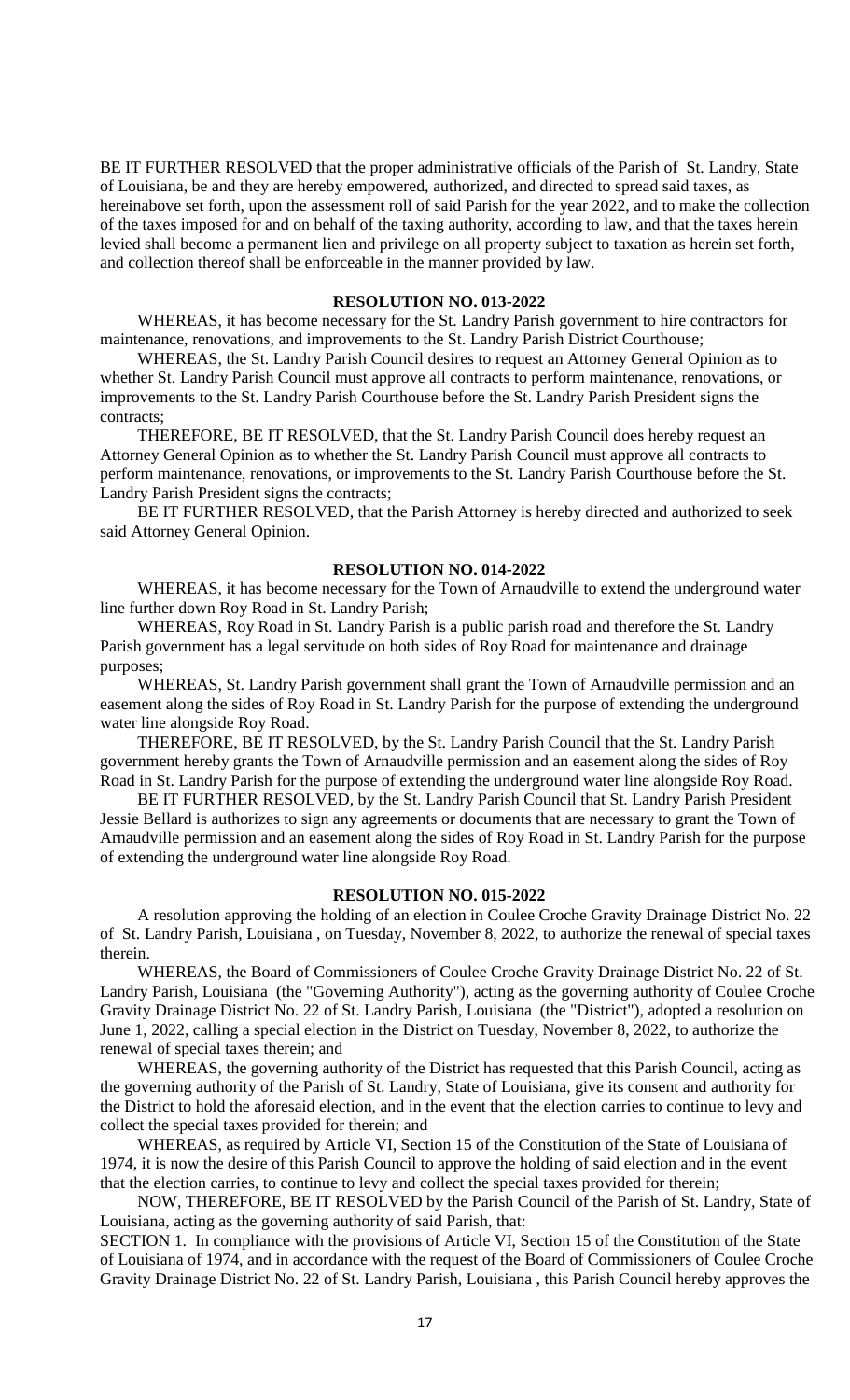holding of an election in the District, on Tuesday, November 8, 2022, at which election there will be submitted the following propositions, to-wit:

#### PROPOSITION NO. 1 OF 2 (MILLAGE RENEWAL)

Shall Coulee Croche Gravity Drainage District No. 22 of St. Landry Parish, Louisiana (the "District"), continue to levy a special tax of four and seventy-two hundredths (4.72) mills on all property subject to taxation within the District (an estimated \$61,660 reasonably expected at this time to be collected from the levy of the tax for an entire year), for a period of ten (10) years, beginning with the year 2024 and ending with the year 2033, for the purpose of constructing, improving, and maintaining gravity drainage works within and for the District?

# PROPOSITION NO. 2 OF 2

# (MILLAGE RENEWAL)

Shall Coulee Croche Gravity Drainage District No. 22 of St. Landry Parish, Louisiana (the "District"), continue to levy a special tax of four and fifty hundredths (4.50) mills on all property subject to taxation within the District (an estimated \$58,780 reasonably expected at this time to be collected from the levy of the tax for an entire year), for a period of ten (10) years, beginning with the year 2023 and ending with the year 2032, for the purpose of constructing, improving, and maintaining gravity drainage works within and for the District?

SECTION 2. In the event the election carries, this Parish Council does hereby further consent to and authorize the District to continue to levy and collect the special taxes provided for therein.

#### **RESOLUTION NO. 016-2022**

A RESOLUTION TO ASSIGN POLLING LOCATIONS FOR THE PRECINCTS CREATED UNDER REDISTRICTING PLAN A

WHEREAS, The Census 2020 count has been completed and the PL 94-171 reapportionment data was delivered to the State of Louisiana on the 12th of August 2021, and:

WHEREAS, The St. Landry Parish Council conducted a study which found the current districts were malapportioned and thereby required redistricting, and:

WHEREAS, The St. Landry Parish Council developed Plan A as the new election plan for the members of the St. Landry Parish Council that was in fulfillment of the requirements of Section 2 of the Voting Rights Act, the requirements of the State of Louisiana, and the Louisiana Secretary of State, and:

WHEREAS, The new election plan is hereby designated as Reapportionment Plan A, and:

WHEREAS, The precinct splits contained in Reapportionment Plan A meet the requirements for splitting precincts as promulgated by the State of Louisiana such as, but not limited to using census tabulation blocks that contain visible features for split precinct boundaries, and:

WHEREAS, The precincts created by Reapportionment Plan A and adopted via ordinance required polling locations to be assigned.

NOW, THEREFORE BE IT RESOLVED That the St. Landry Parish Council, in Regular Session assembled, does hereby assign the following polling locations to the precincts contained in Reapportionment Plan A and redescribes the remaining precincts as hereby described to-wit in the attached Exhibit A.

#### **EXHIBIT A** POLLING LOCATION ASSIGNMENTS FOR PRECINCTS CREATED AND MODIFIED UNDER ST. LANDRY PARISH COUNCIL PLAN A

| Precinct | <b>PC/SB District</b> | <b>Polling Location</b>           | <b>Address</b>           | City             |
|----------|-----------------------|-----------------------------------|--------------------------|------------------|
| 10A      | 1                     | Lawtell Elementary                | 1010 School Rd.          | Opelousas        |
| 18       | 1                     | Lawtell Elementary                | 1010 School Rd.          | <b>Opelousas</b> |
| 19       | 1                     | Grolee Elementary School          | 1540 W. Grolee St.       | <b>Opelousas</b> |
| 21A      | 1                     | Fire District #3 Sub Station      | 4210 Prairie Rhonde Hwy. | <b>Opelousas</b> |
| 22       | 1                     | Grolee Elementary School          | 1540 W. Grolee St.       | <b>Opelousas</b> |
| 22A      | 1                     | Grolee Elementary School          | 1540 W. Grolee St.       | <b>Opelousas</b> |
| 32A      | 1                     | St. Ann Parish Hall               | 473 Bourgue Rd           | Lewisburg        |
| 26A      | 1                     | Opelousas Jr High                 | 730 S. Market St.        | <b>Opelousas</b> |
| 13B      | 2                     | <b>Opelousas Civic Center</b>     | 1638 Creswell Ln         | <b>Opelousas</b> |
| 14A      | 2                     | Ft. Hamilton/Coteau Sub Station   | 7706 Hwy 31              | <b>Opelousas</b> |
| 14B      | 2                     | Ft. Hamilton/Coteau Sub Station   | 7706 Hwy 31              | <b>Opelousas</b> |
| 20       | 2                     | Louis Butler Sr. Community Center | 1648 N. Market St.       | <b>Opelousas</b> |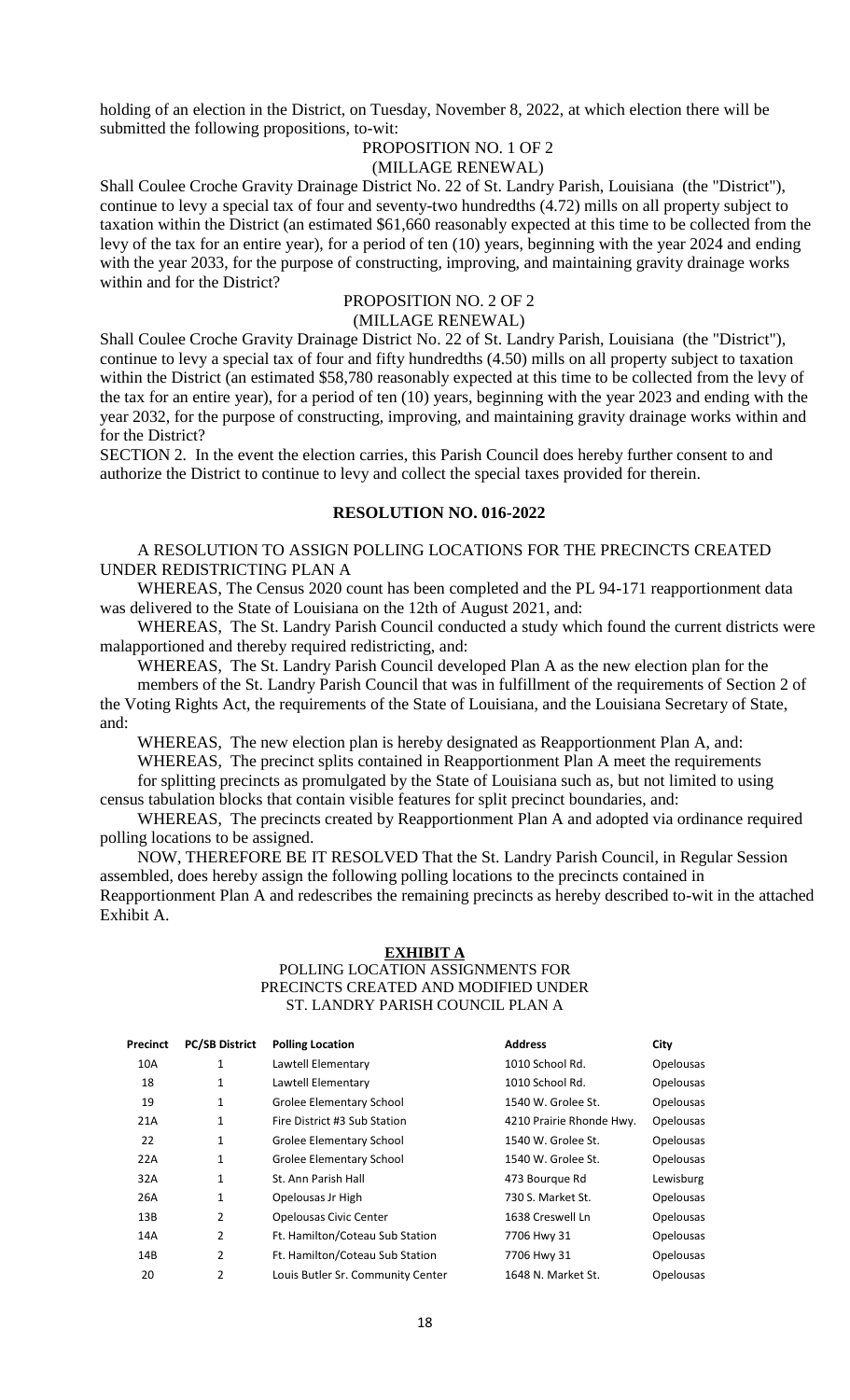| 21              | $\overline{2}$ | Opelousas Civic Center              | 1638 Creswell Ln      | <b>Opelousas</b> |
|-----------------|----------------|-------------------------------------|-----------------------|------------------|
| 23              | $\overline{2}$ | <b>MACA</b>                         | 1100 Leo St           | Opelousas        |
| 23A             | $\overline{2}$ | Williams Insurance Company          | 323 S. Academy St.    | <b>Opelousas</b> |
| 10              | 3              | Northwest HS                        | 3746 State Hwy 104    | Opelousas        |
| 11              | 3              | St. Landry Public Service Center    | 1065 Hwy 749          | Opelousas        |
| 12              | 3              | <b>SLATS School</b>                 | 152 Violet Dr.        | Opelousas        |
| 18B             | 3              | Lawtell Elementary                  | 1010 School Rd.       | Opelousas        |
| 19A             | 3              | Ford and Joseph Funeral Home        | 907 N. Market St.     | Opelousas        |
| 20 <sub>B</sub> | 3              | Louis Butler Sr. Community Center   | 1648 N. Market St.    | Opelousas        |
| 11B             | 4              | St. Landry Public Service Center    | 1065 Hwy 749          | <b>Opelousas</b> |
| 4               | 4              | Grand Prairie Elementary School Gym | 669 State Hwy. 363    | Washington       |
| 4B              | 4              | <b>Washington Elementary</b>        | 1530 State Hwy 10     | Washington       |
| 6               | 4              | Washington Town Hall                | 405 N. Washington St. | Washington       |
| 8               | 4              | Northwest High School               | 3746 State Hwy 104    | Opelousas        |
| 9               | 4              | Plaisance Elementary School         | 3264 U.S. Hwy 167     | <b>Opelousas</b> |
| $\mathbf{1}$    | 5              | <b>North Central HS</b>             | 6579 Hwy 10           | Lebeau           |
| 13              | 5              | <b>Washington Elementary</b>        | 1530 State Hwy 10     | Washington       |
| 1A              | 5              | Whiteville Community Center         | 18021 State Hwy 182   | <b>Bunkie</b>    |
| 1B              | 5              | Morrow Community Center             | 189 Hwy 107           | Morrow           |
| 1 <sup>C</sup>  | 5              | <b>District 7 Fire Station</b>      | 3449 Hwy 361          | Morrow           |
| 1D              | 5              | <b>Washington Elementary</b>        | 1530 State Hwy 10     | Washington       |
| $\overline{2}$  | 5              | North Central HS                    | 6579 Hwy 10           | Lebeau           |
| 20A             | 5              | <b>Washington Elementary</b>        | 1530 State Hwy 10     | Washington       |
| 2A              | 5              | Melville Library                    | 722 Ollie St          | Melville         |
| 2B              | 5              | Palmetto Fire Hall                  | 224 E. Railroad Ave.  | Palmetto         |

| Precinct        | <b>PC/SB District</b> | <b>Polling Location</b>        | <b>Address</b>          | City        |
|-----------------|-----------------------|--------------------------------|-------------------------|-------------|
| 2C              | 5                     | Palmetto Fire Hall             | 224 E. Railroad Ave.    | Palmetto    |
| 3               | 5                     | Melville Library               | 722 Ollie St            | Melville    |
| 4A              | 5                     | <b>Washington Elementary</b>   | 1530 State Hwy 10       | Washingto   |
| 5               | 5                     | Palmetto Fire Hall             | 224 E. Railroad Ave.    | Palmetto    |
| 7               | 5                     | Krotz Springs Community Center | 216 Park St.            | Krotz Sprir |
| 7A              | 5                     | Port Barre Elementary          | 199 O.G. Tract Rd.      | Port Barre  |
| <b>9A</b>       | 5                     | <b>Washington Elementary</b>   | 1530 State Hwy 10       | Washingtc   |
| 13A             | 6                     | Port Barre HS                  | 846 Saizan Ave.         | Port Barre  |
| 14              | 6                     | Port Barre HS                  | 846 Saizan Ave.         | Port Barre  |
| 15              | 6                     | Port Barre Elementary          | 199 O.G. Tract Rd.      | Port Barre  |
| 16              | 6                     | Port Barre HS                  | 846 Saizan Ave.         | Port Barre  |
| 16A             | 6                     | Krotz Springs Community Center | 216 Park St.            | Krotz Sprir |
| 17              | 6                     | Krotz Springs Community Center | 216 Park St.            | Krotz Sprir |
| 30              | 6                     | Leonville Town Hall            | 3722 Hwy 31             | Leonville   |
| 30 <sub>B</sub> | 6                     | Leonville Town Hall            | 3722 Hwy 31             | Leonville   |
| 39A             | 6                     | Krotz Springs Community Center | 216 Park St.            | Krotz Sprir |
| 29A             | 7                     | <b>IFBS Lodge</b>              | 6240 Hwy 31             | Opelousas   |
| 30A             | $\overline{7}$        | American Legion Hall           | 2711 Hwy 347            | Leonville   |
| 31              | 7                     | American Legion Hall           | 2711 Hwy 347            | Leonville   |
| 37A             | 7                     | Fire District No. 5            | 7209 Hwy 93             | Arnaudvill  |
| 38              | 7                     | Fire District No. 5            | 7209 Hwy 93             | Arnaudvill  |
| 39              | $\overline{7}$        | Arnaudville Elementary         | 120 W. Railroad Ave.    | Arnaudvill  |
| 40              | 7                     | Arnaudville Town Hall          | 107 Rue De Jausiers St. | Arnauldvill |
| 34              | 8                     | <b>Sunset Community Center</b> | 108 Leo Richard Ln.     | Sunset      |
| 35              | 8                     | Fire District No. 5            | 7209 Hwy 93             | Arnaudvill  |
| 36              | 8                     | <b>Grand Coteau Town Hall</b>  | 231 Burleigh Lane       | Grand Cot   |
| 41A             | 8                     | Cankton Village Hall           | 107 Dandurand St.       | Cankton     |
| 42              | 8                     | Cankton Village Hall           | 107 Dandurand St.       | Cankton     |
| 43              | 8                     | Cankton Village Hall           | 107 Dandurand St.       | Cankton     |
| 27              | 9                     | Park Vista Elementary          | 1000 Abdalla Blvd       | Opelousas   |
| 28              | 9                     | Opelousas HS                   | 1014 Judson Walsh Dr.   | Opelousas   |
| 29              | 9                     | <b>IFBS Lodge</b>              | 6240 Hwy 31             | Opelousas   |
| 33A             | 9                     | Christ the King Cafeteria      | 369 Christ the King Rd. | Opelousas   |

 $44$  4 Washington Krotz Springs  $94$  10 Washington Krotz Springs Krotz Springs Krotz Springs Arnaudville Arnaudville ad Ave. Arnaudville usiers St. Arnauldville Arnaudville ane Grand Coteau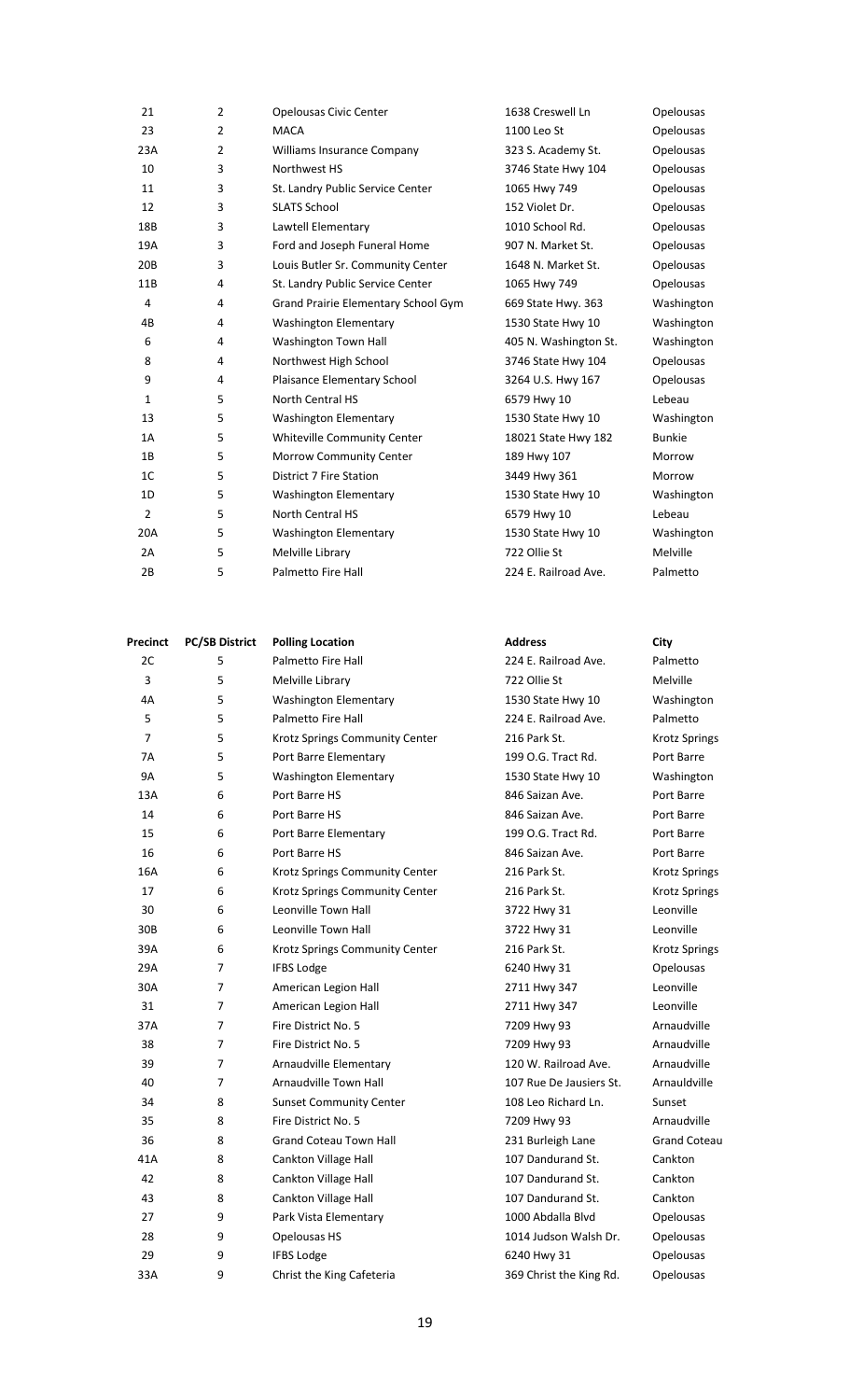| 34A             | 9                     | <b>Sunset Community Center</b>          | 108 Leo Richard Ln.     | Sunset           |
|-----------------|-----------------------|-----------------------------------------|-------------------------|------------------|
| 37              | 9                     | <b>Sunset Community Center</b>          | 108 Leo Richard Ln.     | Sunset           |
| 22B             | 10                    | Community Chapel Church of God & Christ | 1606 W. College Ave     | Opelousas        |
| 24              | 10                    | Living Water Christian Center           | 946 South Bullard St    | Opelousas        |
| 25              | 10                    | Living Water Christian Center           | 946 South Bullard St    | <b>Opelousas</b> |
| 26              | 10                    | Opelousas Jr High                       | 730 S. Market St.       | <b>Opelousas</b> |
| 18A             | 11                    | Lawtell Elementary                      | 1010 School Rd.         | <b>Opelousas</b> |
| 24B             | 11                    | Christ the King Cafeteria               | 369 Christ the King Rd. | Opelousas        |
| 32              | 11                    | St. Ann Parish Hall                     | 473 Bourgue Rd          | Lewisburg        |
| 33              | 11                    | Christ the King Cafeteria               | 369 Christ the King Rd. | Opelousas        |
| 41              | 11                    | Cankton Village Hall                    | 107 Dandurand St.       | Cankton          |
| 44A             | 11                    | Fire Station No. 6                      | 1398 Guillory Rd.       | Eunice           |
|                 |                       |                                         | <b>Address</b>          |                  |
| <b>Precinct</b> | <b>PC/SB District</b> | <b>Polling Location</b>                 |                         | City             |
| 44              | 12                    | <b>Highland Elementary</b>              | 1341 Duck Ave           | Eunice           |
| 44B             | 12                    | Fire Station No. 6                      | 1398 Guillory Rd.       | Eunice           |
| 48              | 12                    | East Elementary                         | 501 Brother J Rd.       | Eunice           |
| 49              | 12                    | <b>Highland Elementary</b>              | 1341 Duck Ave           | Eunice           |
| 50              | 12                    | Eunice City Hall                        | 300 S. Second St.       | Eunice           |
| 51              | 12                    | Southeast Community Center              | 101 City Ave            | Eunice           |
| 45              | 13                    | Glendale Elementary School              | 900 W. Dean St.         | Eunice           |
| 46              | 13                    | Northwest Community Center              | 140 Samuel Dr.          | Eunice           |
| 47              | 13                    | <b>Eunice Vocational Center</b>         | 421 S. Tenth St.        | Eunice           |
| 50A             | 13                    | Eunice City Hall                        | 300 S. Second St.       | Eunice           |
| 51A             | 13                    | Eunice City Hall                        | 300 S. Second St.       | Eunice           |

#### **RESOLUTION NO. 017-2022**

A RESOLUTION IN SUPPORT OF THE ACADIANA CRIMINALISTICS LABORATORY DISTRICT CAPITAL OUTLAY REQUEST FOR FUNDS TO CONSTRUCT AND EQUIP A NEW ACADIANA CRIMINALISTICS LABORATORY; COMMITTING TO PROVIDE MATCHING FUNDS IN AN AMOUNT NOT TO EXCEED \$81,360.00 SHOULD SAID CAPITAL OUTLAY REQUEST BE FUNDED BY THE STATE OF LOUISIANA AND LOCAL MATCHING FUNDS BE REQUIRED; PROVIDING FOR THE EFFECTIVE DATE THEREOF; AND OTHERWISE PROVIDING WITH RESPECT THERETO.

WHEREAS, the Acadiana Criminalistics Laboratory District is a political subdivision of the State of Louisiana operating the Acadiana Criminalistics Laboratory for the purpose of crime detection, prevention, investigation and other related criminal investigative services; and WHEREAS, the Acadiana Criminalistics Laboratory District boundaries include the parishes of Acadiana, Evangeline, Iberia, Lafayette, St. Landry, St. Martin, St. Mary, and Vermilion; and

WHEREAS, the current Acadiana Criminalistics Laboratory facility is in need of repairs, expansion and upgrading to meet the increased demand for its services by the law enforcement, prosecutorial, and judicial community; and

WHEREAS, the Acadiana Criminalistics Laboratory District has submitted a Capital Outlay Request to the State of Louisiana for funding to plan, construct and equip a much-needed new Acadiana Criminalistics Laboratory, including office, evidence storage and laboratory space; and

WHEREAS, the new Acadiana Criminalistics Laboratory will be built on an approximately three (3) acre tract of land owned by the Acadiana Criminalistics Laboratory District located adjacent to or near the current Crime Lab facility; and

WHEREAS, the Acadiana Criminalistics Laboratory Project is extremely important to the health, safety and welfare of the citizens of the Acadiana Region; and

WHEREAS, most Capital Outlay Requests require some level of local matching funds; and

WHEREAS, the St. Landry Parish Council wishes to express its full and complete support of the Acadiana Criminalistics Laboratory District Capital Outlay Request and its commitment to provide its prorata share of any required matching funds should the Request be funded.

NOW, THEREFORE, BE IT RESOLVED that the St. Landry Parish Council hereby expresses its full and complete support of the Acadiana Criminalistics Laboratory District Capital Outlay Request to the State of Louisiana for funding to plan, construct and equip a new Acadiana Criminalistics Laboratory facility.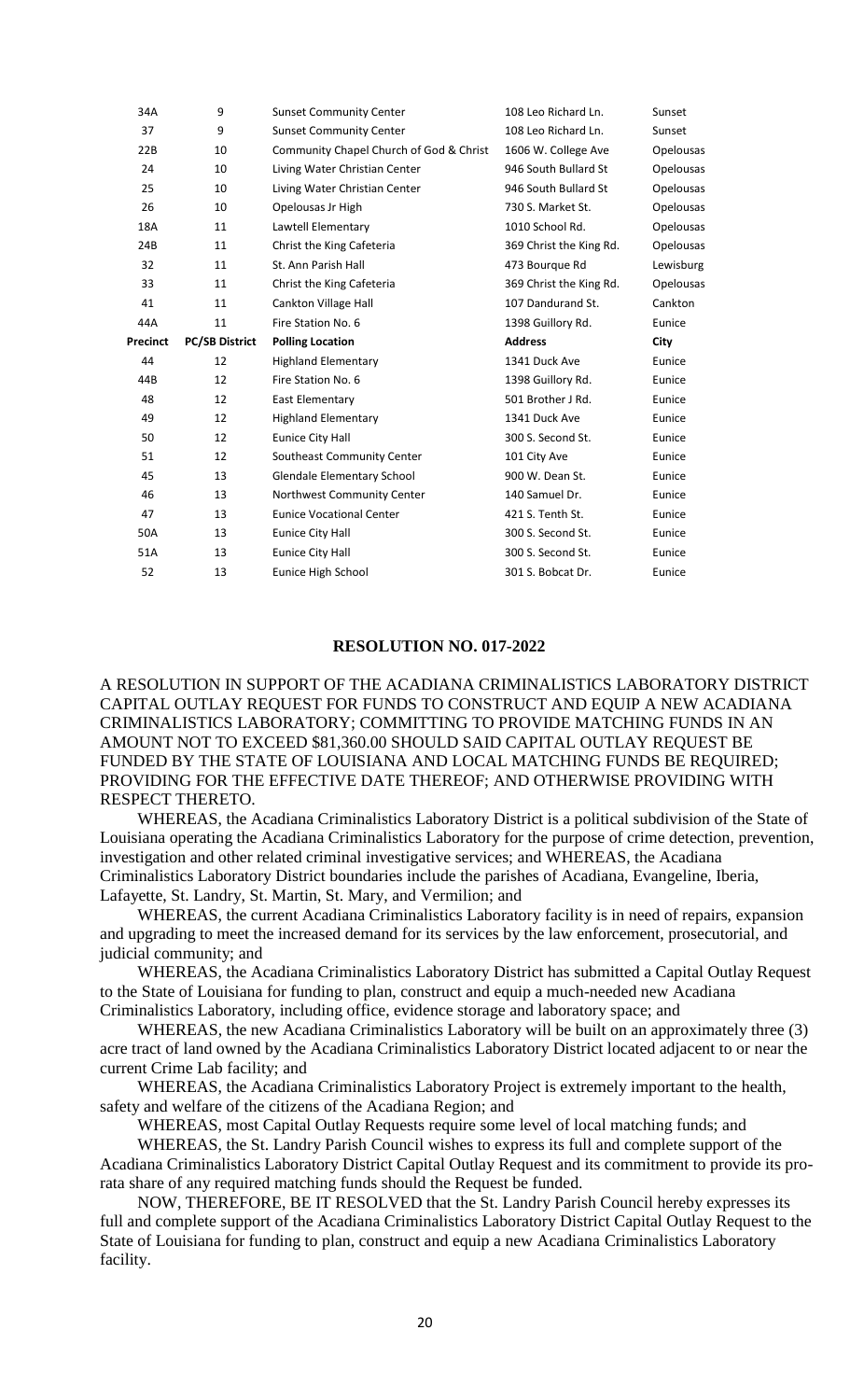BE IT FURTHER RESOLVED, that the St. Landry Parish Council also commits to cooperate with the Administrative Branch of the Parish of St. Landry to use their best efforts to provide funding of up to \$81,360.00 should the Capital Outlay Request made by the Acadiana Criminalistics Laboratory District be funded by the State of Louisiana and local matching funds required.

BE IT FINALLY RESOLVED, that this Resolution shall become effective immediately upon adoption by the Parish Council of St. Landry Parish and approval by the Parish President.

#### **XII. COMMITTEE MINUTES:**

#### ST. LANDRY PARISH COUNCIL SPECIAL MEETING TUESDAY, MAY 10th, 2022 OLD CITY MARKET, 131 W BELLEVUE ST OPELOUSAS, LOUISIANA

#### MINUTES

- I. This meeting was called to order by Chairwoman Vivian Olivier.
- II. Councilwoman Mildred Thierry led the Pledge and Invocation.
- III. Roll Call: PRESENT: Jerry Red Jr., Nancy Carriere, Mildred Thierry, Harold Taylor, Gil Savoy, Vivian Olivier, Wayne Ardoin, and Timmy Lejeune. ABSENT: Easton Shelvin, Alvin Stelly, Dexter Brown, Jimmie Edwards and Coby Clavier.

Councilman Wayne Ardoin stated, "Madam Chair, if I am in order I will ask that we amend the agenda to add an item for the presentation of the situation with the fire victims. A motion was made by Councilman Wayne Ardoin, seconded by Councilman Harold Taylor to Amend the Agenda to add an item for the presentation of a lifesaving award to be presented to Captain Charles LaJack and Sargent Damien Morgan.

On roll call vote: YEAS: Jerry Red Jr., Nancy Carriere, Mildred Thierry, Harold Taylor, Gil Savoy, Wayne Ardoin and Timmy Lejeune. NAYS: None. ABSENT: Easton Shelvin, Alvin Stelly, Dexter Brown, Jimmie Edwards and Coby Clavier. ABSTAINED: None. WHEREUPON, this motion was adopted on this, the 10th, day of May 2022.

Madam Chairwoman Vivian Olivier stated, "We will now call the State Fire Marshall Mr. Dan Wallace. Mr. Dan Wallace addressed the council. He stated, "Good afternoon, what a great day it is to be here in St. Landry Parish to address this council and these fine Citizens. I have the distinct privilege of traveling here with my wife Dee and some of my co-workers. It has been a long time, 37 years ago I traveled thru St. Landry Parish going to LSU-Eunice. I met some of your fine law enforcement folks then, but not on these terms. I am happy to be here on these terms today. I just want to thank Sheriff Guidroz and President Bellard, they both came up and talked to me and of course this council in the venue to recognize the men and women who serve your great parish on a daily basis. They continually put themselves in the line of harm, sometimes tragedy and they always come out and they do it again and they do it again and they do it again. I want to thank the St. Landry Parish Council for allowing us this venue to make this special recognition. I think that it is important that we realize that we serve every day and people serve every day. When we receive that special recognition, it just allows us to continue doing what we are doing knowing that we have the support of our community. I think that is really important. I want to thank the community, the people of St. Landry Parish for supporting this Government and supporting their Emergency Responders. I think that it is important that they know that we will continue to serve and these responders will continue to serve with really no awards. The awards only come every now and then but the award is knowing at the end of the day that you may have saved someone's life, so that is really important. Stories like these are a testament to the significant of First Responder Agencies and a continuous support that they deserve. When we talk about the First Responder Agency Course, we are talking about your fire service, your police service, your EMS service and your emergency preparedness folks, these people that put their lives on the line continually. One of the things that I am really proud of is the partnership that all these agencies serve. I think this what we talk about today will be a true testament of how the agencies all work together and the men and women all work together regularly to save lives. I am honored to make these presentations as today is my first appearance as a State Fire Marshall. I have been in this business for 42 years, and I shared with the Governor the other day, he said 42 years and I said it does not feel like I have worked a day in my life. I love what I do. I have worked as Fire Marshall Browning Assistant since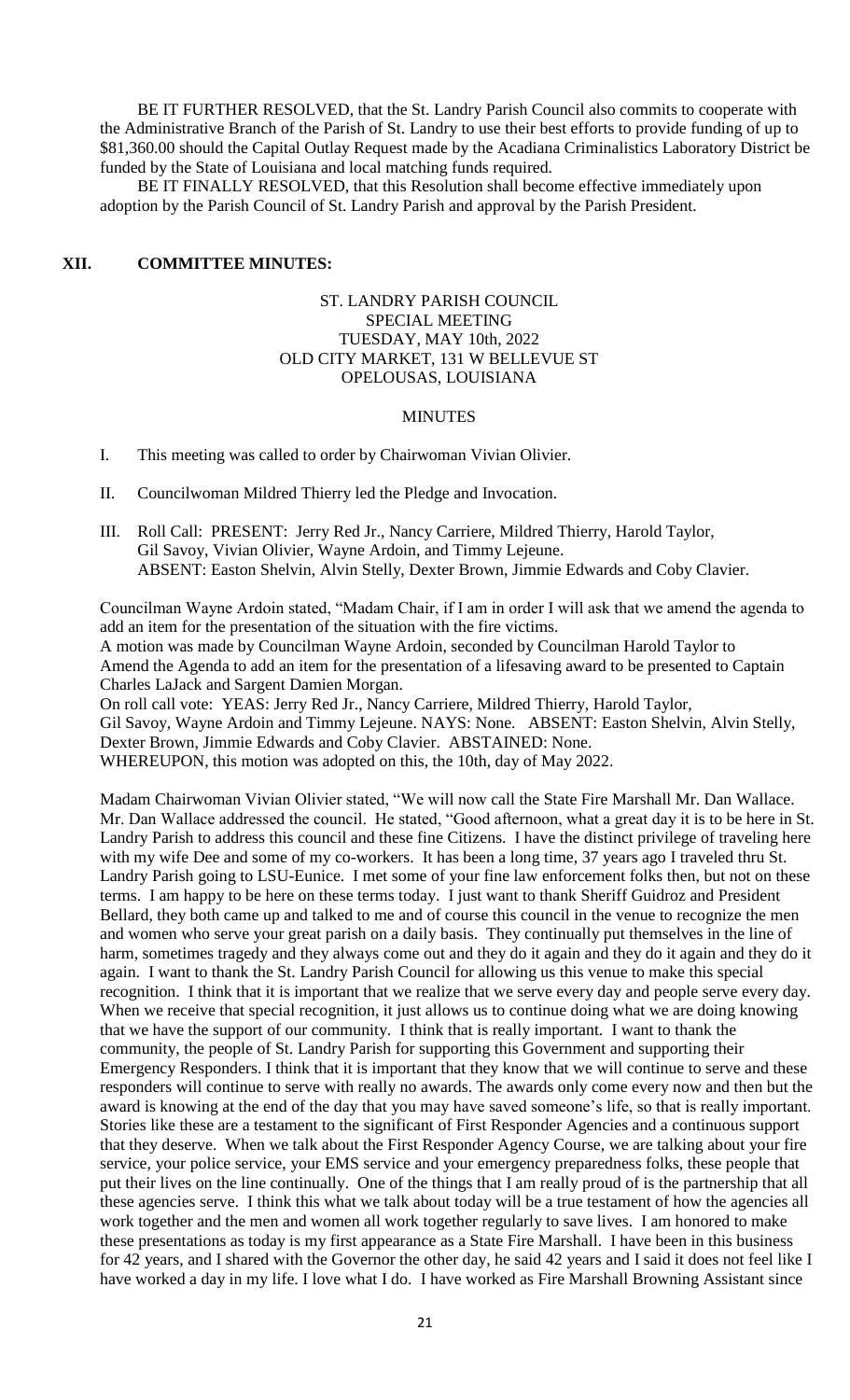2008, as many of you know, he has retired. I have stepped into that roll and I am honored to be there. I am honored to serve the Citizens of the State of Louisiana.

The First Award is a Life Savings Award for Captain Charles LaJack. On January 13, 2022, Captain LaJack showed courageous effort to save a disabled victim from a house fire in Opelousas. Together with St. Landry Sheriff Sargent, Damien Morgan an attempt to pull the woman from her window was initially unsuccessful, Captain LaJack then climbed into the window, lifted

the victim to allow Sargent Morgan to pull her to safety. This award is in recognition of Captain LaJack's heroic action. Captain, thank you very much for your service and thank you for your lifesaving effort. God Bless you.

The second award is a lifesaving award for Sargent Damien Morgan with the St. Landry Sheriff's Office. On January 13th, 2022 Sargent Damien Morgan showed courageous effort to save a disabled victim from a house fire in Opelousas. Together with St. Landry Fire Protection District #3, Captain Charles LaJack in an attempt to pull the woman from her window was initially unsuccessful, Captain LaJack then climbed into the window and lifted the victim to allow Sargent Morgan to pull her to safety. This award is in recognition to Sargent Morgan heroic effort.

Thank you sir, God Bless you. So we have a message, the victim that these two gentlemen worked heroically to save cannot be here tonight. Ms. Abbey Lemaire has ask that we share that she feels Blessed that these two heroes were there for her and she appreciates everyone who helped her thru that time. What a wonderful message from a victim, someone who our first responders saved her life. Thank you very much for giving me this opportunity, I am honored to have given these awards to these two fine gentlemen. Thank you very much." I would be remiss if we did not recognize the family members of these two fine gentlemen, it takes a family to support and I appreciate the family members as well."

- IV. Items for Discussion:
- Discuss Polling Locations, Boundary Lines and Voting Precincts in St. Landry Parish.

Mr. Mike Hefner, Chief Demographer addressed the council. He stated, "It is good seeing you all again. As you know we have gone thru a lot of work shops and a lot of discussions with regards to your redistricting plan which is common with the board. We are at the point right now that we have our district boundaries in place for our election plan and with that comes your precincts that gets split. That of part of what the whole plan was back in 2019, we would start with larger precincts and we would always end up splitting them as we try to balance out your population because it is seldom that we have any precincts that all fit within one district. Usually we have to split them. When we split a precinct for a parish governing authority, the state law says you have to adopt by whole precinct, so when we split, we create a whole precinct on that. We had some discussions with regards to your precinct boundaries, some of which particularly in the north end of the parish is so large we actually did not split any for your districts, we end up creating some for voter convenience. We also in some other areas of the parish, we have also got together for a little workshop over here, we also created a few more precincts for voter convenience, so we can get the voters closer to their polling locations. In the end we will increase a number of precincts going into the fall election. Then the Secretary of the State next year will do their, what they call their Canvas and the small precincts will ask to see the merge into an adjoining precincts or consolidate the polling locating but we will cross that bridge when we get to it. Any of those changes will go into place for your 2023 election. Right now I know Sherell, myself and the Clerk's Office is in consultation with all of you, have been working on polling locations are best assigned to all of the precincts, new and existing precincts so that list has been sent to you. What we would like to do is formulize that. If we need to make any tweaks to it, we can, but once we are good with it, we need to formulize that in the form of an ordinance to assign your polling location. We also need the introduction of your plan and the introduction of the ordinance to create the precincts that your plan created by splitting precincts. So we have three things that we will end up having to do at your upcoming meeting in order to get everything in place so I can get the boards plan adopted and to the secretary of state in time for their election because they run this fall. They have the 21st of June to get everything together. It depends on what you do here particularly with your precincts. Your election is not until next year but this will finish up everything for you all. You all will be finished with it and move on to more important business with regards to the parish. I am going to open it up, I think you all are familiar with the process that we have done. I will try to answer any questions that you may have and suggested changes."

Councilman Jerry Red Jr. stated, "The Opelousas Civic Center, that is normally at the Fire Station, that is 21-A.

Mr. Mike Hefner stated, "That is my understanding. I just want to remind everybody, I am not an expert on your locations. Your clerk is. Sherell has been working with the clerk but I put in the ordinance what they want me put in. It is my understanding there may have been some issues with the Fire Department and they were suggesting to move it to the Civic Center. If there is something specifically regards to that,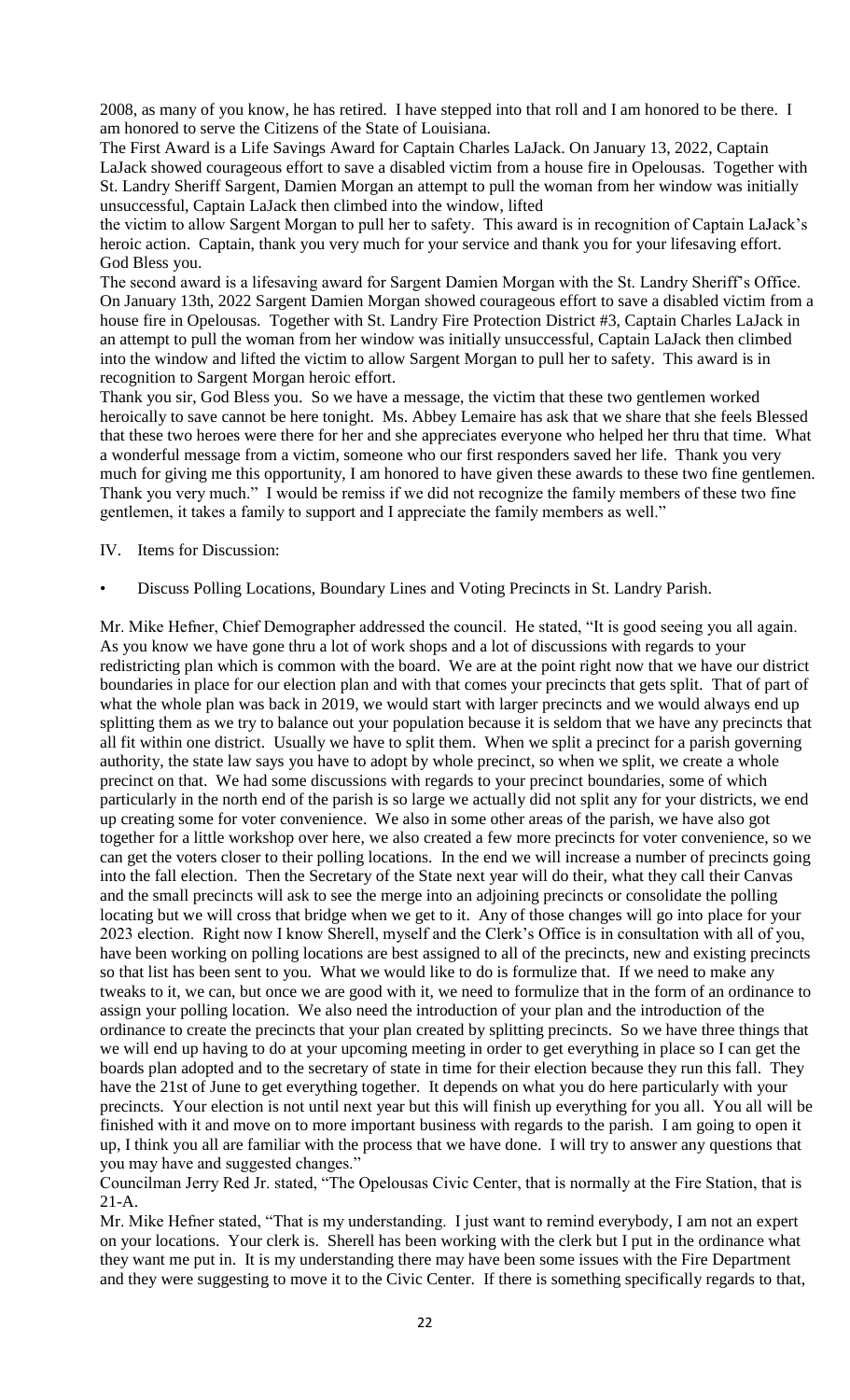it may be best answered perhaps by the Clerks because they are generally the ones that look at the polling location. I am just kind of pick up what I am hearing that there were some issues with the Fire Department."

Councilman Jerry Red Jr. stated, "My main question was, can you tell us or can you elaborate on what was wrong with the fire station?"

Mr. Mike Hefner stated, "I can't, maybe Sherell can."

Council Clerk Sherell Jordan stated, "Some Fire Fighters were sleeping there and they asked not for the people to continue to go inside because of COVID with the firefighters staying there sleeping. So they moved it to the Civic Center. It has been there for about two years or longer at the Civic Center."

Councilman Jerry Red Jr., stated, "With all due respect, to my understanding I thought you all were saying something about they had problems with Bats.

Council Clerk Sherell Jordan stated, "Bats too."

Councilman Jerry Red Jr., stated, "So which one is it?"

Council Clerk Sherell Jordan stated, "Both"

Councilman Jerry Red Jr., stated, "The Fire Station on Union Street."

Council Clerk Sherell Jordan stated, "They said they have Bats also."

Parish President Jessie Bellard stated, "Bats at the Fire Station. I am sorry, I worked there 23 years and I did not see the first Bat."

Councilman Jerry Red Jr. stated, "The reason I am asking is because, Opelousas Civic Center is completely out of the district. That is all the way in District 2. It is out of the area where the people are going to go and vote. We just want to make sure. If that location is not the location that it should be, the elected officials and not the clerk of court making that decision. I would like to get with Ms. Stansberry and see if we could come up with another place if not the Civic Center because that is totally different in another area if we can't use that Fire Station."

Parish President Jessie Bellard stated, "That would not have to happen tonight right Mr. Hefner? The Polling Location. As long as the precincts……

Mr. Mike Hefner stated, "Even when you introduce, if we need to tweak a few things between introduction and final adoption, you can pass an amended ordinance at the final."

Councilman Jerry Red Jr. stated, "As far as all the others, they all look good."

Councilwoman Nancy Carriere stated, "With me, I noticed that I have two at the Fire Station. 21 and 13 B, I think they were the ones that I was looking for a place. You end up putting them at the Fire Station. That was part of IFBS. Is that it?"

Mr. Mike Hefner stated, "We have some of yours that are IFBS. I think the ones that were at the Fire Station, they suggested moving them to the Civic Center which was 13 B and 21."

Councilwoman Nancy Carriere stated, "Which Fire Station? Fort Hamilton, part of that one or the Fire Station on Union?"

Mr. Mike Hefner stated, "I think it was the one on Union."

Councilwoman Nancy Carriere stated, "I think I was asking that we keep that one. So was there an issue there?"

Council Clerk Sherell Jordan stated, "Yes, that is the same Fire Station that Mr. Red had.

Councilwoman Nancy Carriere stated, "Oh really, I did not know they had two precincts there." Council Clerk Sherell Jordan stated, "Yes ma'am."

Councilwoman Nancy Carriere stated, "I have no problem with the Civic Center, so right now if Mr. Red does not have one there, I will have two at the Fire Station, Two precincts right?"

Mr. Mike Hefner stated, "Yes."

Councilwoman Nancy Carriere stated, "What is the combined number if you don't mind. It is big enough, I am good with that."

Mr. Mike Hefner stated, "I don't know what the registered voters are. We won't know until they are assigned to their precincts."

Councilwoman Nancy Carriere stated, "That is good. If something changes or if I can find another location out of the two but if not, I am good with that. I just want to know, how does that work if we have an election that falls on a Saturday and it is a rental?"

Mr. Mike Hefner stated, "That I don't get involve in. I do the Demography. Unfortunately I don't do the rest of it."

Councilwoman Mildred Thierry questioned, "I am looking at the different documents that we have been presented with, the re-do of the precincts. I agree with everything that is on those list but the only problem is, one of my precincts isn't shown on the map. I would like to know where it Precinct 4-B, Washington Elementary. It is not showing, I don't see it on the map, unless I am overlooking it."

Mr. Mike Hefner stated, "It is right next to 4-A. It is not hooked up to the screen but it is that yellow area on my screen. That is 4 B. It starts at Bayou Cocodrie and it comes into Washington right into the out skirts of the city limits of Washington on HWY 103."

Councilwoman Mildred Thierry stated, "Why is it not showing on my map?"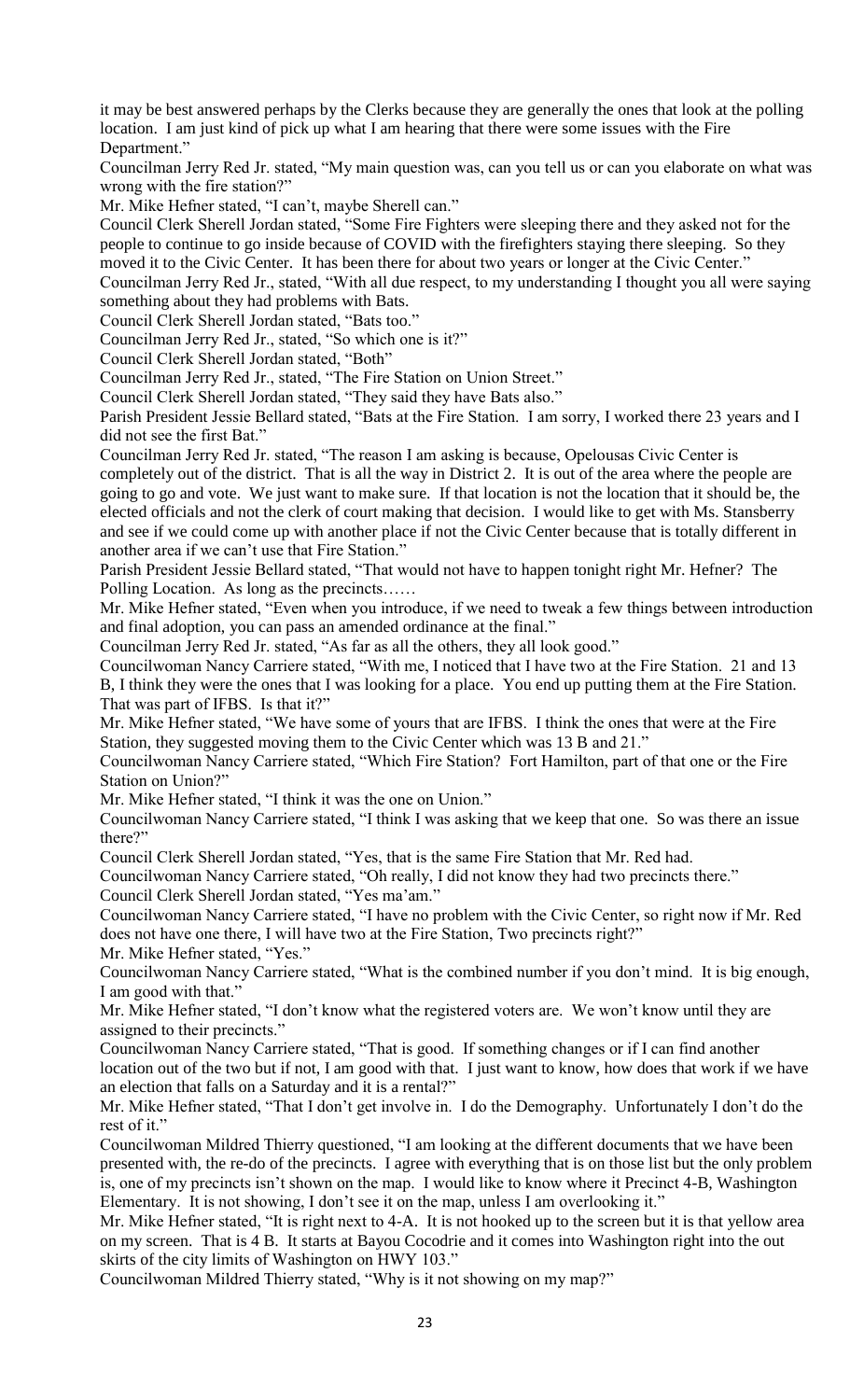Mr. Mike Hefner stated, "I don't know, I will have to take a look. It might just be a matter that there were other labels on there that prevented the software from placing it. I will pull up your map and see. Sometimes the software tries to place the labels and sometimes it runs out of room."

Councilwoman Mildred Thierry stated, "Before I vote for anything, I have to make sure this is correct. I notice that you have taken Faith Drive off of HWY 749, that was in District 4 and I see it is pulled over, I am not sure what District it is with the pink. It is in District 3 now, it was in District 4. It makes sense because everything else on that side is in District 3. I never could understand how all of those other streets on that side were District 3 and Faith Drive was in District 4. Now I see that it has changed to District 3, Right?"

Mr. Mike Hefner stated, "I am looking at your Precinct Map but if you are talking about your Election District, let me pull that up and I can tell you. I have to switch back and forth between the two.

Councilwoman Mildred Thierry stated, "It is in that same category with Government Road, Jolivette Road, Veterans Drive and all of those. Do you see Faith Road?"

Mr. Mike Hefner stated, "Yes, they are following that precinct boundary. It is coming down HWY 749." Councilwoman Mildred Thierry stated, "So It is no longer in 4, it is in District 3."

Mr. Mike Hefner stated, "It is in 3. That is correct. It comes on down and follows it to Compress Road. If you want I can send you a map of the precinct."

Councilwoman Mildred Thierry stated, "Can I get a printed copy?"

Mr. Mike Hefner stated, "I can send it to Sherell and she can print that for you. I can also show you on the screen if you want to see it ahead of time."

Councilwoman Mildred Thierry stated, "When are you going to send it to Sherell so that she can make me a copy. Will it be tonight?

Mr. Mike Hefner stated, "Yes I can do it tonight when I get back to the office."

Councilwoman Mildred Thierry stated, "Oh when you get back to the office I taught you were going to do it ASAP."

Mr. Mike Hefner stated, "I can after the meeting I can go in her office and we can do it then. I have done it on the side of the Interstate before."

Councilman Harold Taylor stated, "Before you start printing, I have one that is the same."

Parish President Jessie Bellard stated, "You all will be adopting the precincts, not the maps. I just want to stress that we have to get this done."

Councilwoman Mildred Thierry stated, "I know but I have to make sure that I get this in."

Parish President Jessie Bellard stated, "Right, but the 4 B is on the list."

Mr. Mike Hefner stated, "We will be sending it to the printer and get it done before you leave tonight you will have a copy of it."

Councilman Harold Taylor stated, "Pull up District 5 and tell me where 1 D is."

Mr. Mike Hefner stated, "I don't know if my screen is big enough to pull District 5."

Councilman Harold Taylor stated, "I know, all I need to know is where is 1 D? I can't find it on the map." Mr. Mike Hefner stated, "1 D on mine was carved out of 1 and it is south of Horecky Road down to 10 and it comes down following the current precinct boundary to HWY 10 just outside of Washington. I am going to do the same thing to you."

Councilman Gil Savoy stated, "I am finding all of mine other than 16 A, which is Krotz Springs Community Center. I have 17 which would probably in that same building am I Correct?"

Mr. Mike Hefner stated, "Yes, 17 is definitely in there. 16 A is Krotz Springs Community Center along with 17 on the list."

Chairwoman Vivian Olivier stated, "I have Sunset Community Center, all of the polls are in one place."

Mr. Mike Hefner stated, "I am not sure how they have that set up. Sherell do you know how they set up the Community Center in Sunset because I am not really sure Ms. Olivier. Chairwoman Vivian Olivier stated, "They have about 4 or 5.

Mr. Mike Hefner stated, "Yes, you have 34 and 34A which is going to be a part of 34 which will be a little bit smaller. You have 37 in there.

Chairwoman Vivian Olivier stated, "We had one at Sunset Elementary. That one is out. We can't use that anymore."

Councilman Wayne Ardoin stated, "That is why they are all over there. You have some of the people that I represent in that same 34 A and 37."

Mr. Mike Hefner stated, "I don't know anything about the size or how they have it set up to be quite honest with you. I haven't even been in the facility."

Chairwoman Vivian Olivier stated, "Well we will see how it works. If it works in November, we will be alright."

Mr. Mike Hefner stated, "Yeah, a lot of these, we are either bringing it back to the way it was before or they have already been voting there. This should be nothing new for a lot of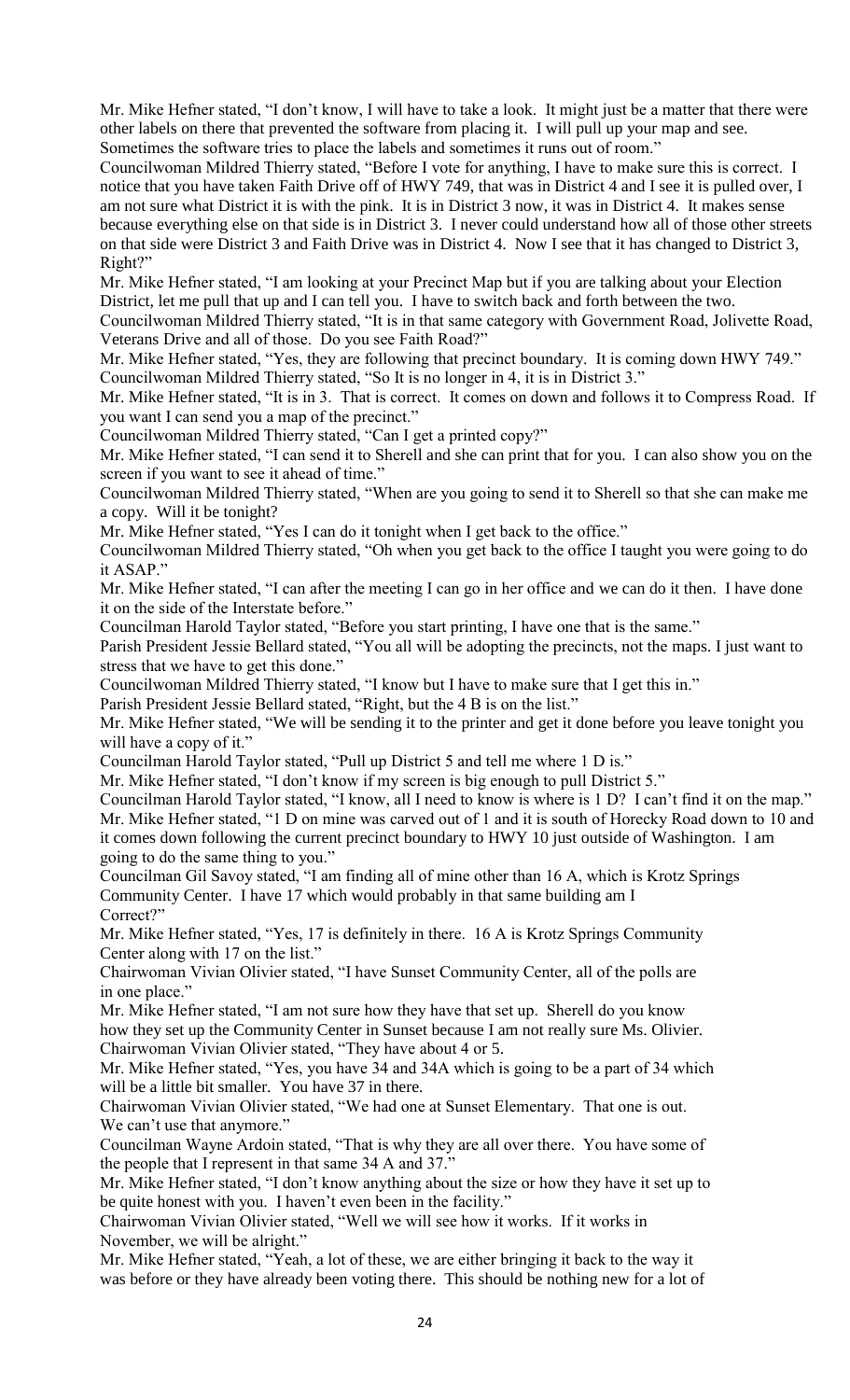them. It should not be anything new for the facility itself. They have already handled these. I think we are okay. Again, that is just my take on it. I am intimately familiar with the polling location or how the tables are set up."

Councilman Wayne Ardoin stated, "I am good Mr. Hefner. I had a question on Christ the King but I see where you had taken these people in on that map at Christ the King. I never had the precinct before. I am glad to see that Park Vista is back. Thank you very much." Councilman Timmy Lejeune asked a question but he was not clear on the mic.

Mr. Mike Hefner replied to Councilman Timmy Lejeune's question. He stated, "I have 33 and 33 A which was split off between District 11 and 9 at Christ the King. That is the only two that I am seeing off hand."

Councilman Timmy Lejeune stated, "What they are saying at Christ the King Church, it reduced the ability for them to park. I think that it is going to be ok because I don't see the numbers that they were talking about. They must have moved a precinct out of there." Mr. Mike Hefner stated, "Well we split some precincts to try to get you all numbers to balance so some of those splits are going to a polling location that is closer to them than Christ the King was. They may not be going there as they were before. They probably will be going to another precinct."

Councilman Timmy Lejeune stated, "For this last election we had put some precincts in Christ the King Church and they had about 3000 voters in there."

Mr. Mike Hefner stated, "Probably with the splits, probably not. Remember those were the big precincts that we not had a chance to redistrict and split up yet. Some of those has since been divided. You see you have 33, 33A, 34, 34A, all of those are precincts that have been split in that general area. 33 is actual precinct that Christ the King is located at. So 33A, I think is still going there. There is a chance that we may have had some that were going there because those precincts are really large that have now been reduced and sized.

Councilman Jimmie Edwards stated, "I have a question on Highland 44. I have two Highland. They have two precincts in there. 44 and 49."

Mr. Mike Hefner stated, "I am looking for them right now. Did we have a change there Sherell? From Highland."

Councilman Jimmie Edwards stated, "What about Southeast Community Center. You have a 51 and 51A. But 51A is in District 13. They have two polls in there. I am good. Thank you."

Mr. Mike Hefner stated, "Are there any other questions? If not we have a couple of precincts to print, we will go ahead and do that."

Parish President Jessie Bellard stated, "Tonight you will need them to introduce those two ordinance is that correct?"

Mr. Mike Hefner stated, "That is correct and we can tweak if we need to."

Councilman Wayne Ardoin questioned, "Do we have to include the School Board in this thing or can we go ahead introduce this ordinance?"

Mr. Mike Hefner stated, "Yes."

Councilman Wayne Ardoin stated, "As the St. Landry Parish Council we will accept this."

Mr. Mike Hefner stated, "There plans are actually separate from you all. But it happens to follow it. Actually they are waiting on you all."

Councilman Wayne Ardoin stated, "Madam Chairman, I am going to offer it as an Ordinance. The changes that were done tonight and everyone that is present here tonight is okay with it. I will offer it as an Ordinance."

Councilman Jimmie Edwards stated, "I will second it."

Legal Counsel Garett Duplechain stated, "Are we talking about two ordinance Mr. Hefner?

Mr. Mike Hefner stated, "I can combine your precinct ordinance to include the polling locations so you can just handle one if you are going to handle it that way. Some prefer to handle it separate and some we just incorporate the whole thing. Since you have it all done I think we could probably do." Legal Counsel Garett Duplechain stated, "Just one ordinance or two?"

Mr. Mike Hefner stated, "You can do it with one, if the council is good with one, I am good with one. You will need two total. You will need a Plan A adoption Ordinance and you will need a Precinct Ordinance. The Precinct Ordinance will create the new precincts that Plan A created thru its District Boundaries. I can add the polling locations to the precinct ordinance so you won't have to have a third ordinance just listing polling locations."

Legal Counsel Garett Duplechain stated, "So they will introduce the Precinct Ordinance this evening and the Polling Ordinance later?"

Mr. Mike Hefner stated, "No, lets' just incorporate the whole thing together. The Precinct Ordinance, when I write those descriptions I will assign the polling locations based on the list that we have here." Legal Counsel Garett Duplechain stated, "You mean both of these in one?" Mr. Mike Hefner stated, "No."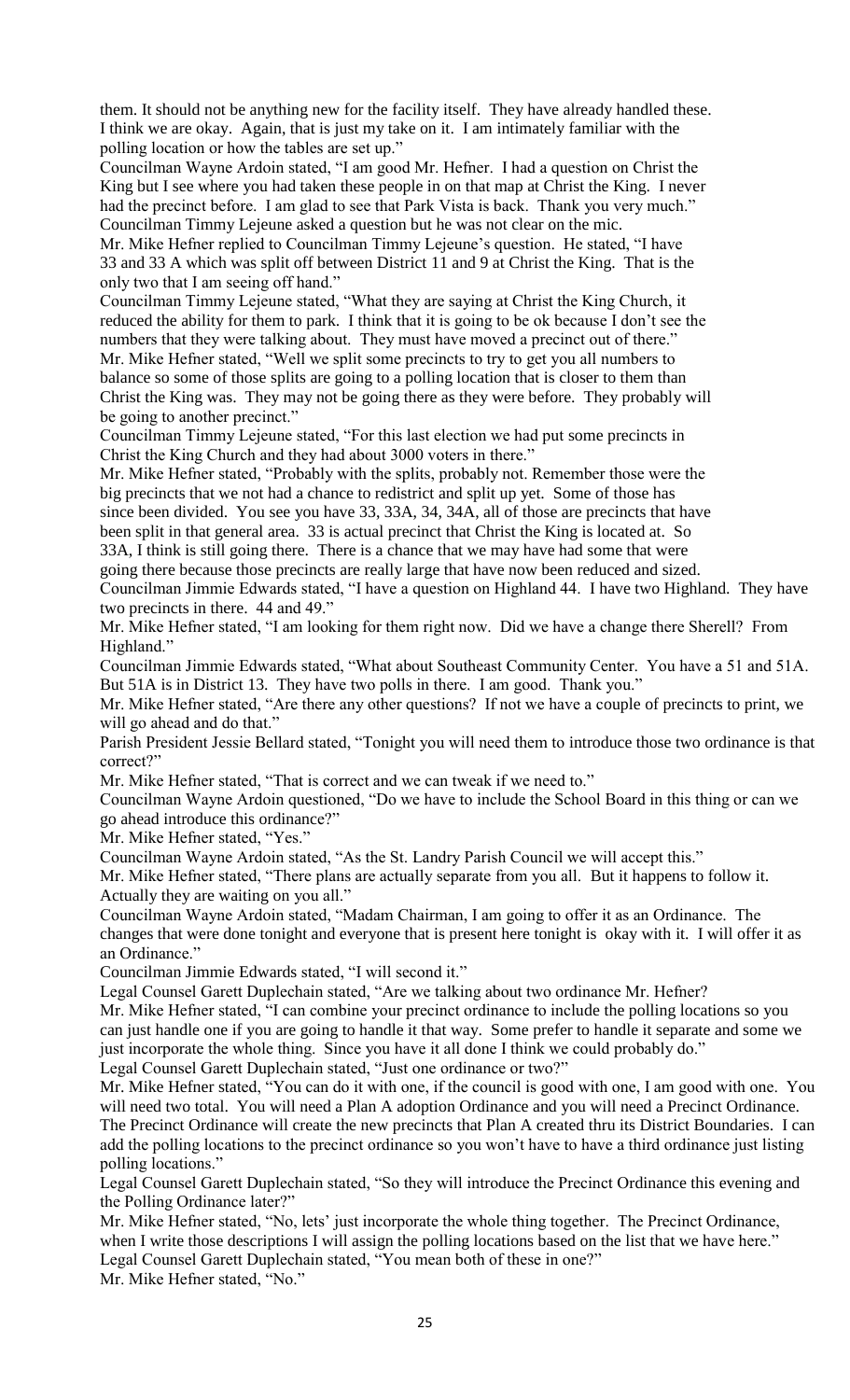Parish President Jessie Bellard stated, "So you have 2022-009 is the first one that needs to be introduced that is the Precinct Changes. 2022-010 is the actual re-districting if I am not mistaken. You have two Ordinances tonight to introduce and the precinct one he can add the polling places into the precinct one whenever it is time."

Councilman Wayne Ardoin stated, "I will offer them both so we can roll with this thing."

Councilman Harold Taylor questioned, "Mr. Hefner has our Chief Election Officer and the Clerk of Court been involved with all of this? Is he satisfied with the precincts because he was not satisfied with the last time that we did this? It is fair to ask."

Mr. Mike Hefner stated, "I know Sherell has worked with some of the staff members in the clerks office. I have been in Sherell's office when she has had them on speaker."

Council Clerk Sherell Jordan stated, "I have been speaking to Ms. Cheryl Milburn and Lauren Jones. I also speak with Ms. Debra. We were actually on speaker with Mr. Hefner and we were going over all the precincts and they are fine. They were very pleased."

Councilman Harold Taylor stated, "Because we had gotten a real ugly letter from the Clerk of Court the last time that we did this without his input. We have invited him and he failed to come." Council Clerk Sherell Jordan stated, "They are very pleased with the change."

Councilman Timmy Lejeune stated, "I want to know in the last election at Christ the King Church, they were complaining because the volume of people were so high. Did you move a precinct out of there? Because if you did not, we need to. The concerns are parking." We had moved a precinct in there from Opelousas or somewhere."

Mr. Mike Hefner stated, "Give me a minute to see if I have that Ordinance from back then. Unless Sherell, if you know off hand, I want to try to see if I have that information."

Parish President Jessie Bellard stated, "After he is finished I have a question regarding the polling places."

Mr. Mike Hefner stated, "Christ the King had 24, 33. I am looking at the list from back then. It looks like 24 and 33. Let me look at my map. 24 might be the one you are referring to in the Opelousas area. That was to the north. 24 is now assigned to The Living Waters Christian Center, so 24 will not be voting there."

Parish President Jessie Bellard stated, "You mentioned earlier about the polling places being part of the ordinance. Does it have to be done by Ordinance or can it be done by a Resolution. I know in the past we have been changing locations by Resolutions."

Mr. Mike Hefner stated, "That is probably more of a question for your council. We generally do it by ordinance but that does not mean that it has to be done that way."

Legal Counsel Garett Duplechain stated, "We could probably set these polling locations by Resolution, these right here."

Mr. Mike Hefner stated, "I am going to list then on the precinct thing just so we will have all that information in one. If you want to adopt by that, I don't have no problem with that."

Legal Counsel Garett Duplechain stated, "Once you set them by Ordinance, you have to change them by Ordinance."

Parish President Jessie Bellard stated, "If he inputs the polling location on this ordinance then it becomes an ordinance and we will have to change them there after by ordinance."

Legal Counsel Garett Duplechain stated, "Right, once we change that polling location, we have to amend the ordinance to change it, if we do it by ordinance."

Parish President Jessie Bellard stated, "What I am saying, do we have to do it by ordinance? I know in the past we were changing them by Resolution which was a lot easier, especially if we had a problem." Legal Counsel Garett Duplechain stated, "I would think that we could do it by Resolution."

Mr. Mike Hefner stated, "I will leave them off then. If putting it in as an ordinance locks in the ordinance I will take it out.

Parish President Jessie Bellard stated, "If we don't have to do it by law then lets' not do it because we can easily change it by Resolution instead of by ordinance."

Councilwoman Nancy Carriere stated, "That has no effect on our time. We can always fix that. Do we need to make a motion on that we will agree to do it by Resolution?"

Mr. Mike Hefner stated, "I have not put it in an Ordinance yet. I will be spending probably 10 days drafting all of your meets and bounds description of your precincts. I would probably just go ahead and make the motion to adopt the polling locations by Resolution."

Councilman Harold Taylor stated, "The ordinance on the re-apportionment, this if the first one. This is not the final one. It has 14 precincts for me and it is supposed to be 16."

Parish President Jessie Bellard stated, "He said he was going to make those readjustment in between introduction."

Councilwoman Nancy Carriere stated, "Then I will make that motion.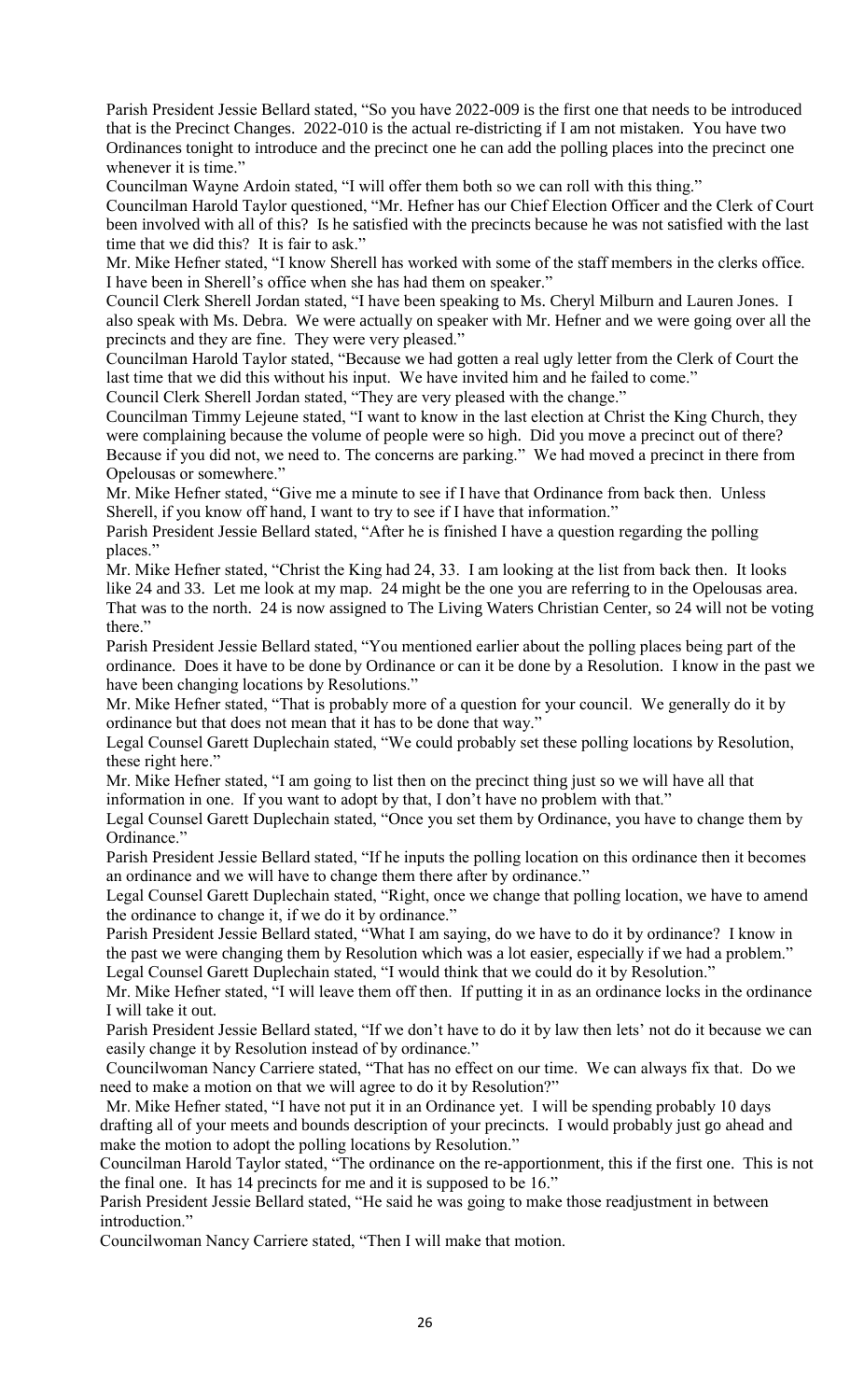A motion was made by Councilwoman Nancy Carriere, seconded by Councilman Harold Taylor to adopt all polling locations by Resolution instead of Ordinance.

On roll call vote: YEAS: Jerry Red Jr., Nancy Carriere, Mildred Thierry, Harold Taylor,

Gil Savoy, Wayne Ardoin, Timmy Lejeune and Jimmie Edwards. NAYS: None. ABSENT:

Easton Shelvin, Alvin Stelly, Dexter Brown and Coby Clavier. ABSTAINED: None.

WHEREUPON, this motion was adopted on this, the 10th, day of May 2022.

Council Clerk Sherell Jordan stated, "Just to be clear, this motion was to change the polling locations to a Resolution. We are going to keep the current Ordinances that we have. Mr. Wayne is the sponsor for both of those. We will just do a Resolution for the Polling Locations."

Parish President Jessie Bellard stated, "The changes that needs to be done, Mr. Hefner stated that he can do that in between now and the night of the ordinance being passed."

Mr. Mike Hefner stated, "There will be two ordinance, one for Plan A and one for the Precincts with Planning."

Councilman Jerry Red Jr., stated, "How much of a difference is the council and the School Boards plan?" Mr. Mike Hefner stated, "They are identical right now."

Councilman Jerry Red Jr., stated, "They are identical. The Parish Council is the one that they are going to go with."

Mr. Mike Hefner stated, "Yes. You kind of set the lead because you set the precincts. If they have to split a precinct they will do it by lock out. They are not legally obligated to do it by you all have done that now for the past several cycles. I know the voters love it."

Councilman Timmy Lejeune stated, "Are we doing the Boundaries tonight?"

Mr. Mike Hefner stated, "For your Plan? If you have any questions on it I will try to answer them. I sent the maps out."

Councilman Jerry Red Jr., stated, "We have a School Board Member here that would like to ask a question."

Ms. Bianca Vedell, District 5 School Board Member asked a questions. She was not near the mic so her questions were not clear.

Mr. Mike Hefner answered questions from Ms. Vedell. He stated, "Plan A is the Election Districts. Election Districts are made up of combining precincts together. The line is the Election District Boundaries. We made a motion to introduce the Ordinance for that. They will not adopt it until their June Meeting. Theirs is a twostep process."

Mr. Mike Hefner informed Ms. Bianca Vedell that he would be happy to sit with her and go over any questions that she may have."

#### V. ADJOURN

A motion was made by Councilman Harold Taylor, seconded by Councilman Jimmie Edwards to adjourn this Special Meeting of the St. Landry Parish Council. On roll call vote: YEAS: Jerry Red Jr., Nancy Carriere, Mildred Thierry, Harold Taylor, Gil Savoy, Wayne Ardoin, Timmy Lejeune and Jimmie Edwards. NAYS: None. ABSENT: Easton Shelvin, Alvin Stelly, Dexter Brown, and Coby Clavier. ABSTAINED: None. WHEREUPON, this motion was adopted on this, the 10th, day of May 2022.

> ST. LANDRY PARISH COUNCIL PUBLIC WORKS COMMITTEE MEETING WEDNESDAY, JUNE 1st, 2022 OLD CITY MARKET, 131 W. BELLEVUE ST. OPELOUSAS, LOUISIANA

## PUBLIC WORKS COMMITTEE MEETING MINUTES

- 1. Chairman Dexter Brown called this meeting of the Public Works Committee of the St. Landry Parish Council to order.
- 2. Councilman Gil Savoy led the Pledge of Allegiance & Invocation.
- 3. Roll Call: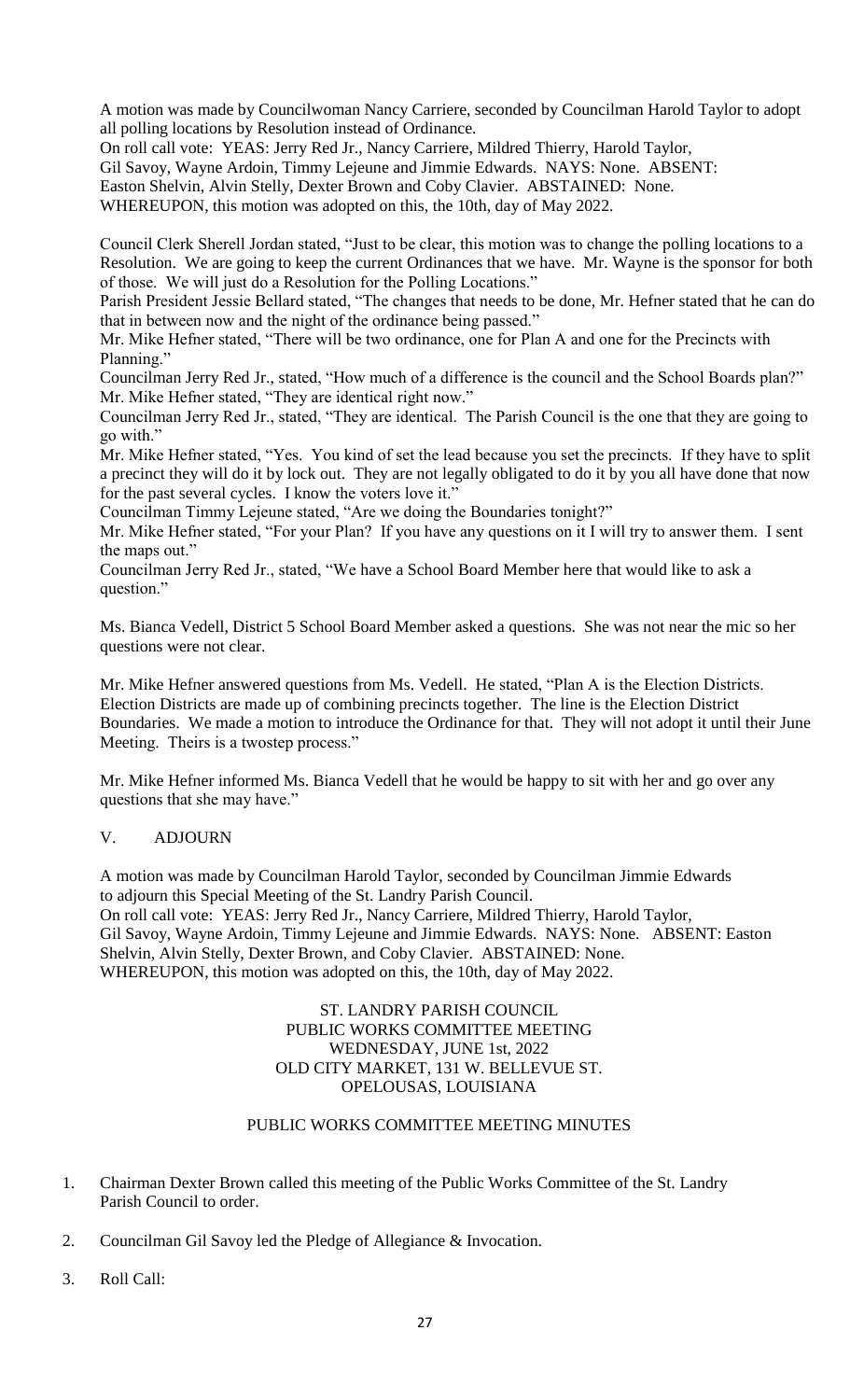Mildred Thierry, Gil Savoy, Dexter Brown and Jimmie Edwards. ABSENT: Alvin Stelly and Coby Clavier. Ex-Officio Vivian Olivier. Councilman Coby Clavier was late for roll call but later joined the meeting.

#### 4. Person to address the Committee:

Ms. Cheryl C. Milburn addressed the council regarding her retirement. She stated, "To our Parish President, Mr. Jessie Bellard and to all the other Councilman of St. Landry Parish, I stand before you to make one announcement. July 22, 2022 will be the date of my retirement. I have been in the Registrar of Voters Office since April 11, a total of 45 years. I think that it is time to get out. I have enjoyed my work in that office. We always try to be pleasant and easy going with the people that come in with the gripes and the spiff. I just praise and I thank God for helping me to be able to handle that position in the Registrar of Voters. I have an excellent staff that is just as worthy as they are. Being that I will be retiring, I sent a letter to the council recommending, and I will ask Lauren to stand, she is my Chief Deputy. This is short, could I read it? "I am honored to recommend Lauren Jones for the position of Registrar of Voters for St. Landry Parish. I have worked with Lauren for 18 years. Lauren started working in the Registrar of Voters Office in the year of 2005 until 2009 as a part time worker. In 2011 she became a full time employee with the title of Deputy Registrar. In the year of 2014 she was appointed Chief Deputy Registrar of Voters under the Leadership of Cheryl Milburn the Registrar. Lauren is honest, dependable, very hard worker and she has a good rapport with her co-workers. Lauren will be successful in any endeavor she applies for, therefore I am happy to give her my highest recommendation. I strongly encourage you to consider Lauren for this position of Registrar of Voters. I am confident that the employment in the Registrar of Voters Office will carry on as the Registrar of Voters. I want to say again, Lauren knows everything that needs to be known in that office. She does the Reapportionment Maps, she works with all kinds of things in that office so she knows the work of it. Once again, I am asking the council to please take into consideration her knowledge of the work in the Registrar of Voters Office and you all would give it to her. Thank you all very much." I want to thank not only these councilmembers but since I have been Registrar, I have never had a problem with the councilmembers. I have to say to Mr. Bellard, if we need something and we let him know, we got it the next day. I want to thank you all for your kindness that you all have bestowed on us as councilmen in the parish."

Councilwoman Mildred Thierry stated, "Ms. Milburn, I want to personally say thank you so very much for your tireless work in that office. I pray that you enjoy your retirement as much as you enjoyed the years of service in the office. I appreciate you for highly recommending a person that I feel is capable of doing the job. I have been knowing Lauren from working in that office for some years and I want to thank you." Councilman Jerry Red Jr., stated, "Mr. Bellard, what is the process for the council?"

Parish President Jessie Bellard stated, "From what I understand some stuff have changed last year. I was going to ask Garett to research that for us so we can follow that process. I think some things did changed in the Legislature as far as how she is appointed and how that position is filled. If you don't mind if you can."

Legal Counsel Garett Duplechain stated, "Yes, I believe so, yes."

Councilman Jerry Red Jr., stated, "Do you have the changes with you now Mr. Duplechain?"

Legal Counsel Garett Duplechain stated, "No I don't. I will have them at the full council meeting two weeks from now."

Public Works Chairman Dexter Brown stated, "If the council would approve, may I ask Ms. Lauren Jones to step up to the mic."

Ms. Lauren Jones, Chief Deputy Registrar addressed the council. She stated, "Good afternoon members of the council. My name is Lauren Jones. I have been with the Registrar of Voters Office since March 2005. I started under the leadership of Mr. Moreau. He retired, then I was under the leadership of Ms. Milburn. In the course of those years, I have pretty much learned everything about the office. I have also familiarized myself with a lot in this parish. Being that I have done two Reapportionments thus far, every time it gets a little bit better, even though it is tricky at times. I have learned over the years the run of the office. I would be honored to actually continue that and continue to be transparent and work with you all and work with this parish to advance the office forward in whatever way that we possibly can as an office. We are constantly going to trainings, things are always changing and there is always something new to learn and something new that is applied, whether it be to an election, day to day run of the office and day to day reports. I would love to be awarded that opportunity to continue to give back to the parish by doing that job. Thank you."

#### 5. Public Works Report.

Parish President Jessie Bellard stated, "We took in bids last week for Raiders Road and Grant Road for a complete overlay on those two roads. The bids came in at \$1,060,000.00. It is about 40% more than what we had anticipated. William is looking at the Proposals and he is going to give us a recommendation hopefully by the full council meeting. Raiders Road is in District 4. That will be solely with the Smooth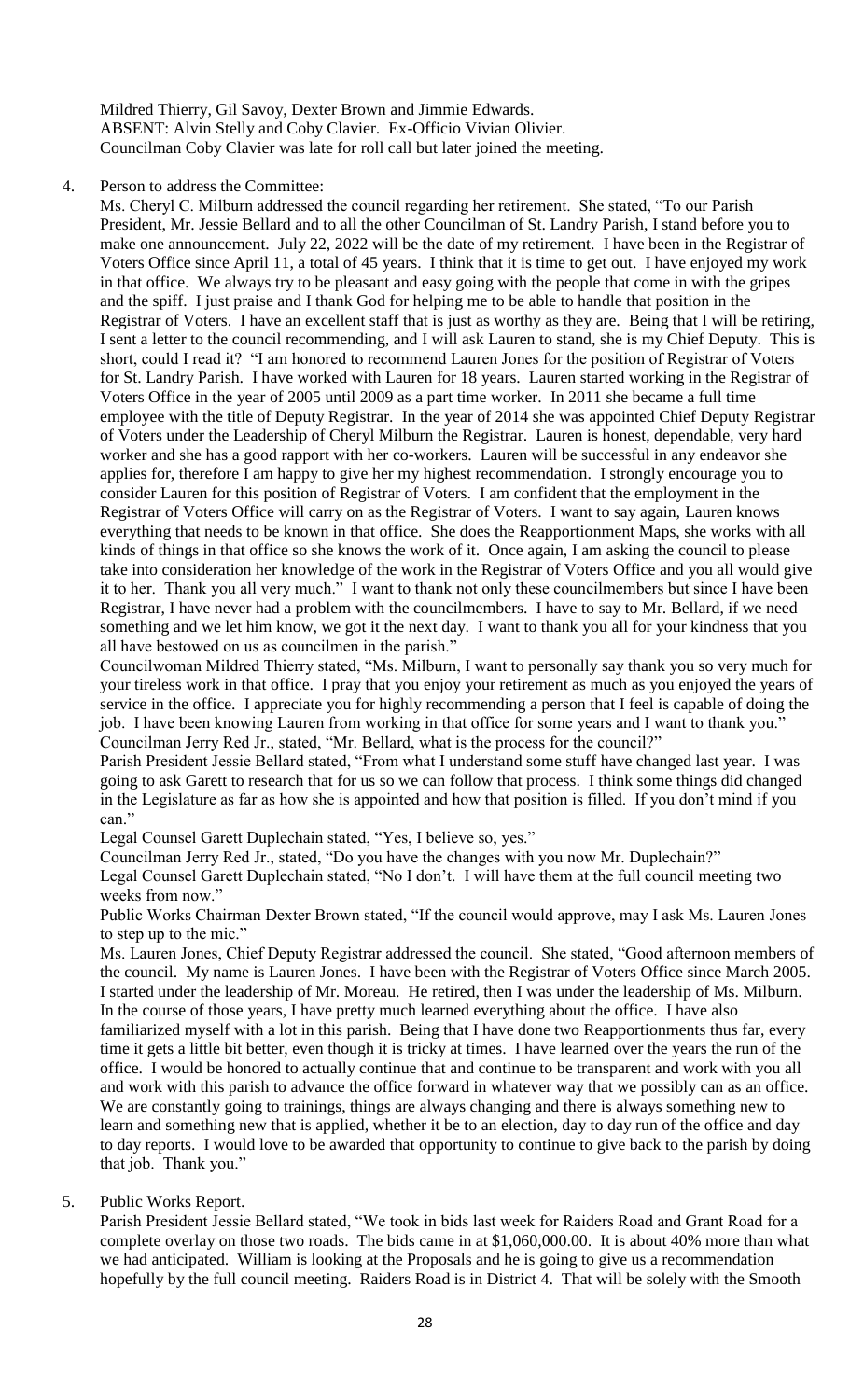Ride Home Money. Grant Road is going to be paid with some Smooth Ride Home Money, District 9 money and some money that we received from the companies that destroyed some of our roads. It will be a combination of all different kinds of funds. Right now I am waiting on William to give us a recommendation so I will have that for the full council meeting so we can get that started. Mr. Clavier, you had something with Barry, did he talk to you?"

Councilman Coby Clavier stated, "He did send me a text and updated me. He was working with the local Engineer Karl, I believe. Beck Miller Road is a very high traveled road as you know and it serves also as an emergency route when time of need. Every time I go down that road I dread crossing someone because you are afraid you will hit their mirror."

Parish President Jessie Bellard stated, "That is one of our biggest problems on all of our roads when we overlay them, it kind of narrow up the road a little bit."

Councilman Coby Clavier stated, "I think fortunately this road has a little room on each side, so I look forward to that. I appreciate you working with us on that. Thank you."

Parish President Jessie Bellard stated, "I don't have anything else to discuss other than we have applied for a Grant through the Federal Government last week for \$40,000,000.00 of Grant Money through the Infrastructure Bill. All dedicated to roads, strictly overlays. We are being told we should be good but again until we see the money, we will just wish and pray for it. We are asking for the money. We did get a letter of support from the State Legislature and the Governor and the Department of Agriculture and Forestry. The Commissioner, he also sent his letter of support. We get a lot of points for having a lot of Rural Roads, so that is where the money is supposed to be spent. We are applying, hopefully we will be getting. It is on the Governor's desk right now for the \$1,000,000.00 of Drainage Funds for this year. Last year we got \$430,000.00 that we should see this year coming for Bayou Mallet in that area over there. We are hoping that \$1,000.000.00 comes in. Everything supposed to be a go until the Governor signs it, we don't know for sure."

Councilwoman Mildred Thierry stated, "Mr. Bellard, I have a question and a concern. When these contractors are hired to do different jobs in the parish, whatever it may be whether it is paving or ditching or whatever it is, is there someone who is going behind them once they say they are done and check to make sure that the work has been done accurately?"

Parish President Jessie Bellard stated, "Yes, it is going to be either Barry or Joe or Brent. They go out. Whoever is in that section, they go out and check the jobs."

Councilwoman Mildred Thierry stated, "Do you have any updates on the Broadband?"

Parish President Jessie Bellard stated, "No not really other than the National Grant is coming through, that is happening. They already asking for some time because of the supply chain. I was told last week that one of the companies here in our parish might be making all of the plastic for the cable, so it is a good thing, it will hit local. The GUMBO Plan has been challenged in court so they are telling us it will be backed up on that one as well. We were suppose to hear something back this summer on the GUMBO Plan through the state but it will be later on in the fall. Everything is kind of backed up on that one but everything else is on course. With the supply chain we are hearing some things might be a little bit slower but it is coming."

Councilman Harold Taylor questioned, "Mr. Bellard, on that \$1,000,000.00 Grant for Drainage Projects, is it Earmarked?"

Parish President Jessie Bellard stated, "No, it is just drainage."

Councilman Harold Taylor stated, "I understand, so are we going to get some options on this?" Parish President Jessie Bellard stated, "Yeah, we were asking for \$1,000,000.00 dollars thinking that we were going to get about \$200,000.00 but we got \$1,000,000.00 so sometimes you get what you ask for. When the Governor signs it as you know it becomes law then we will be able to start planning for it." Councilman Harold Taylor stated, "The \$400,000.00 that you got last year, was it Earmarked?"

Parish President Jessie Bellard stated, "It was for Bayou Mallet, Yes. From DEQ. It was not really an appropriations it was something through DEQ that came out at the last minute and they asked us if we had something that would fit that one and Bayou Mallet would fit that category for Debris Removal." Councilman Harold Taylor questioned, "Was the work done by the Drainage District?"

Parish President Jessie Bellard stated, "It has not been done yet at all."

Councilman Harold Taylor questioned, "Will it be done by the Drainage District?"

Parish President Jessie Bellard stated, "No, it will be done by us but it will be through us but the money that was appropriated last year and I think we will get it this year from what I am being told. So we haven't received anything."

Councilman Harold Taylor questioned, "Is there going to be a Contractor that we are going to hire or is that going to be in house?"

Parish President Jessie Bellard stated, "We have to put it out for bid for that one." Councilman Harold Taylor stated, "Okay, thank you."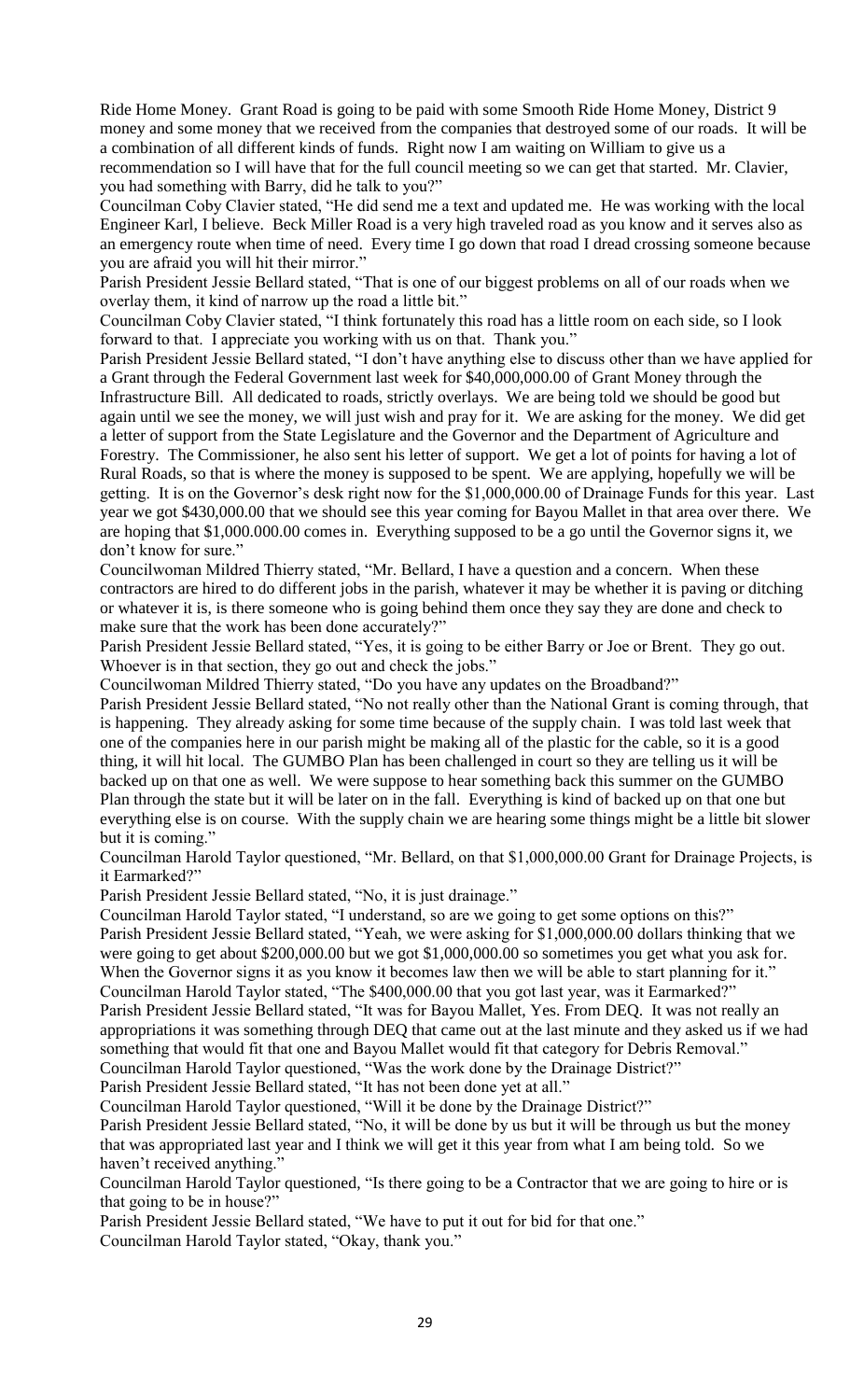A motion was made by Councilman Coby Clavier, seconded by Councilwoman Mildred Thierry to accept the Public Works Report. On roll call vote: YEAS: Mildred Thierry, Gil Savoy, Jimmie Edwards, and Coby Clavier. NAYS: None.

ABSENT: Alvin Stelly. ABSTAINED: None. Motion carried.

6. Authorize and forward to full council Barry Soileau being the new Public Works Director. Parish President Jessie Bellard stated, "In regards to Mr. Soileau, he was taking care of the roads, just doing the roads, now I have asked him to take over the Building Maintenance side of the Government. That puts him in the Public Works Area as a Director. I am asking the Council to approve the \$60,000.00 a year salary also."

Councilman Coby Clavier questioned, "What was that \$60,000.00 a year based upon to the previous guy, Russell Schexnider?"

Parish President Jessie Bellard stated, "The previous guy was making \$63,000.00 to \$65,000.00. I am not exactly sure, maybe \$65,000.00."

Administrative Finance Chairman Wayne Ardoin questioned, "Mr. Bellard, he automatically becomes the Planning and Zoning Gentlemen also. Is he aware of that?"

Parish President Jessie Bellard stated, "Yes, he is aware of that."

Administrative Finance Chairman Wayne Ardoin stated, "I just wanted to make sure. I did speak to Mr. Russell today. He told me he was making \$30.00 which adds up to \$65,000.00 a year. I would think that it would be more than fair. Barry is doing a fantastic job. I am just asking that the committee look at that. It is on their side. It is on Public Works, it is not on Finance."

A motion was made by Councilman Coby Clavier, seconded by Councilwoman Mildred Thierry to forward to Regular Meeting held on Wednesday, June 15th, 2022 to approve Barry Soileau as the new Public Works Director with a yearly salary of \$60,000.00.

On roll call vote: YEAS: Mildred Thierry, Gil Savoy, Jimmie Edwards, and Coby Clavier. NAYS: None. ABSENT: Alvin Stelly. ABSTAINED: None Motion forwarded.

7. Further discuss the Buller Property Variance.

Parish President Jessie Bellard stated, "I meet with William Jarrell last week regarding this. I guess there are several ways to do it. We really have not come to a conclusion as to what would be the best possible way other than a gated private community with a paved road to our standards in there to meet the ordinance. The problem is the 30 foot variance in the front is a problem. I really don't know the answer to the question. William was going to do some research for us and get us some guidance on this. This is kind of a unique situation. I did find out that the trash collection could be taking place by signing a waiver by the land owners so the trash company can go back there and pick up the trash. My problem was trash at the end of the road like we have in other places that is not working. I am hoping William would have a better answer for us for the full council meeting and maybe a plan so we can move on it."

Public Works Chairman Dexter Brown stated, "The garbage collection with the new company that is coming in, do they have lighter trucks called Satellite Trucks that can go into certain areas? I have one that comes down Narcisse Lacour Road that is next to my house. It is a little small truck that goes down a dead end road and it turns around and comes back."

Parish President Jessie Bellard stated, "From what I am being told, yes they will have some smaller units so they won't damage our roads as much. That is what I am being told. Solid Waste has taken care of that."

Parish President Jessie Bellard stated, "I am hoping by the full council meeting I will have better information to give you all on the Buller Property situation."

8. Further discuss authorizing Code Enforcement to contact Landlords that own Apartment Complexes regarding General Appearance.

Councilwoman Nancy Carriere stated, "I spoke to Mr. Ardoin about this. It is not just apartment complexes it was supposed to state Landlords with any rental property or anything. That is the only wording."

Administrative Finance Chairman Wayne Ardoin stated, "I am fine with that, I yield to you and I also appreciate every councilmembers input on this. My concern is in Linwood Subdivision right off of I-49. You can go there today, they just cut the grass. What do you see out there, I have pictures of what was sent to me this evening, a bunch of liter. When they put their stuff in the dumpster the paper plates and everything on the ground and they come with a shredder and everything is scattered all over the subdivision. I just think the landlords need to be advised. Like you said Mr. Bellard you will put it out on Social Media. You can go ride by the old Wildlife and Fisheries, everything is clean there. It is just some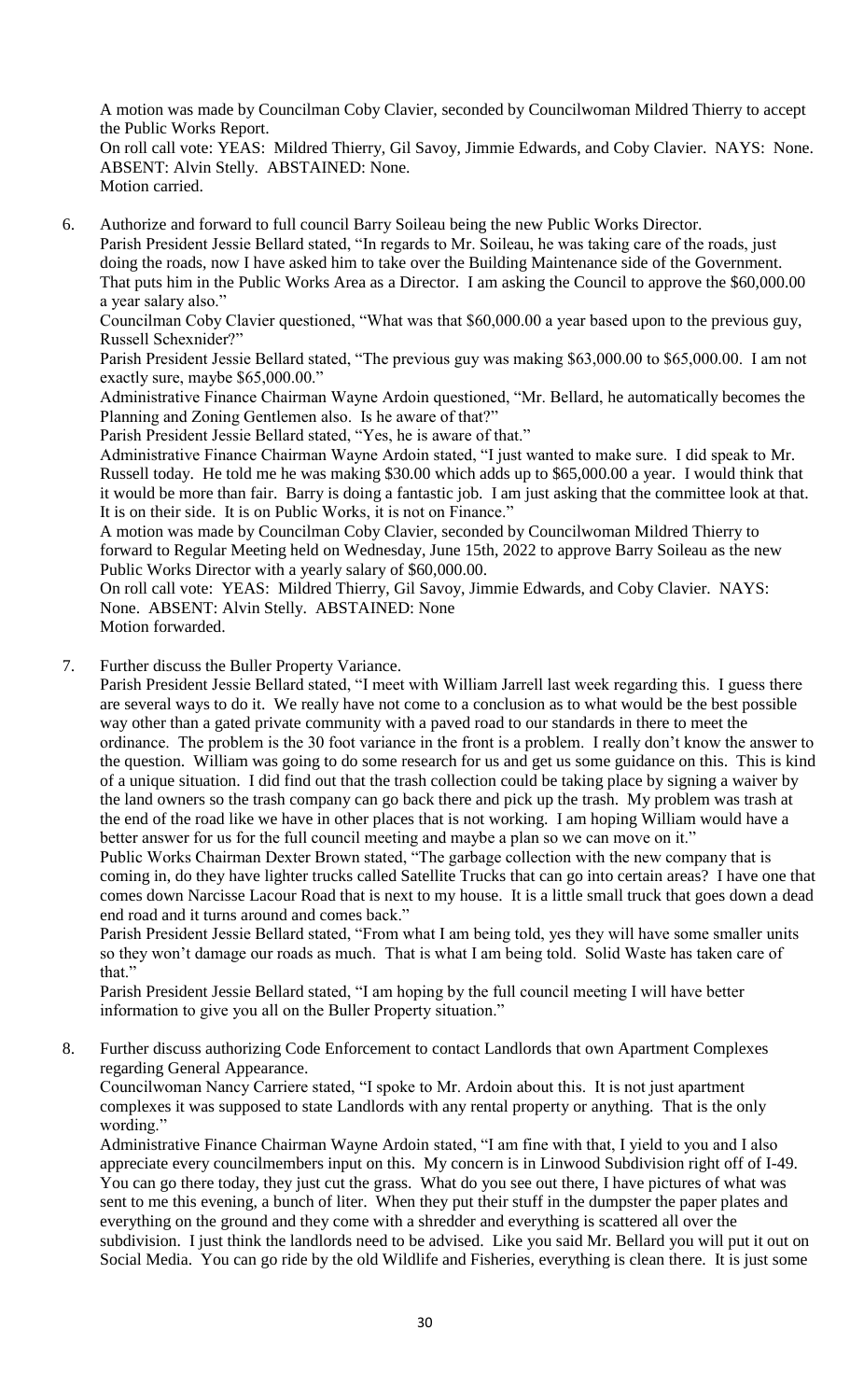of these places they need a little bit of upkeep so the people that are living there next to these complexes will have a better looking neighborhood."

Parish President Jessie Bellard stated, "What we plan on doing is a live video of what is happening. We will take some pictures before and after in some of the locations by the Wildlife and Fisheries Building. They moved the vehicle and they did a few things over there so it helped it out a lot. We still other ones that are not doing it so hopefully we can push this issue out to the public and make sure the landlord are understanding that just because you don't live there you are still responsible for that property."

Councilwoman Nancy Carriere stated, "Yes, that is all I wanted it to be adjusted to say all landlords." Administrative Finance Chairman Wayne Ardoin stated, "I want to thank Mr. Lewis. They had a couple of parked vehicles there on flat tires. We don't need to live like this. People go back and forth and it looks like a slum. I would rather that we try to contact them, not fine anybody, but give them a warning to clean up your stuff. Thank you."

Councilwoman Mildred Thierry stated, "I have a concern, I think the residence, whether they are a tenant or whomever they are, if they are living in a particular area they need to bear some of that responsibility, it should not all be on the landlord. If I am living in my house, I am responsible for keeping the things clean around my place. So why should they be set free just because they maybe a tenant? It should not be just the landlord, it should be the tenant and the landlord."

Councilman Jimmie Edwards stated, "Back on that road Mr. Bellard, Hwy 190, they cut the grass there today I noticed. They have debris all over. I don't know if you have noticed that."

Parish President Jessie Bellard stated, "I did not go home yet but I will look at it and I will contact the Sheriff's Office and send a letter of Abatement Proof."

Councilwoman Nancy Carriere stated, "My concern is when Mr. Ardoin brought this up was a parked vehicle. The person I think was deceased or had moved. My concern was when a tenant moves out of a place, whatever garbage, a lot of times the landlords are putting this stuff to the road so that it can be picked up. All I ask is that they call the proper authorities to pick up the trash. As far as a person being filthy, living presently at a residence that they are renting, if the landlord does not mind the garbage on the road then I guess it is okay. My concern is when they move out, somebody needs to contact the property people. Now that tenant is no longer there so we cannot say come back and call because they have moved out or they have been put out because they were not responsible. That is what I was talking about. Anything else while they are there, if they are filthy or they are nasty and they have trash, if that landlord does not mind it, I guess it is okay."

Councilwoman Mildred Thierry stated, "I disagree. I don't think it should be okay. It should be both held responsible. Not just the landlords."

Parish President Jessie Bellard stated, "Let me tell you the process that we do. We go and research to see who owns the property. A letter is sent to the person who owns the property. It will be up to that landlord to follow up with their renters. We can only go after the person owning the property. That is all we have." Councilman Timmy Lejeune stated, "The problem I have with that situation is we do have a little law number one. Number two, if you that debris in your yard and it goes in our drainage ditch in front of your house and it clogs the culvert then we get a second phone call that the ditch don't drain. We have a lot of problems with a lot of litter bugs. We can't have resident being litter bugs on their property and the wind blows it and clogs the culverts and the ditches. We are trying to get them all cleaned now so there should be a zero tolerance for trash left unattended in a yard that flies everywhere. It is just that simple." Public Works Chairman Dexter Brown stated, "I would like to say to the public because I know it is Live Streamed. If you have any complaints of litter being around your apartment complex, please give our Public Works Department a call where we can get on the situation right away to clear up the matter. Thank you very much."

9. Forward all applications received for one appointment to the Public Works Commission District Five for the remaining of a four-year term expiring 07-20-2024. A motion was made by Councilman Coby Clavier, seconded by Councilwoman Mildred Thierry to forward to Regular Meeting held on Wednesday, June 15th, 2022 all applications received for one appointment to the Public Works Commission District Five for the remainder of a four-year term expiring 07-20-2024.

On roll call vote: YEAS: Mildred Thierry, Gil Savoy, Jimmie Edwards, and Coby Clavier. NAYS: None. ABSENT: Alvin Stelly. ABSTAINED: None Motion forwarded.

10. Forward all applications received for one appointment for the remainder of a four-year term expiring 10- 02-2025 to the Lawtell Gravity Drainage District No. 11. A motion was made by Councilman Jimmie Edwards, seconded by Councilman Coby Clavier to forward to Regular Meeting held on Wednesday June 15th, 2022 all applications received for one appointment for the remainder of a four-year term expiring 10-02-2025 to the Lawtell Gravity Drainage District No. 11.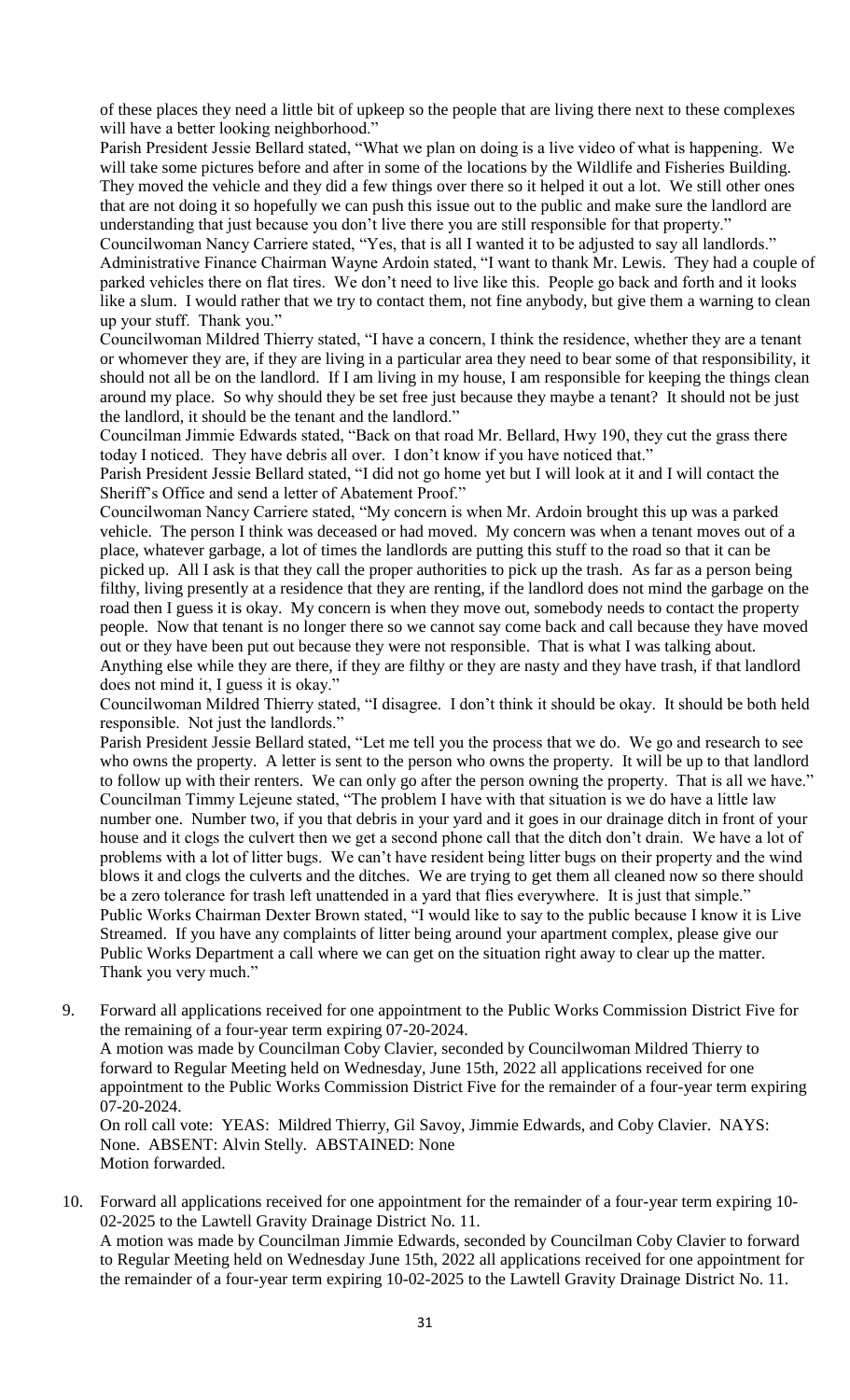On roll call vote: YEAS: Mildred Thierry, Gil Savoy, Jimmie Edwards, and Coby Clavier. NAYS: None. ABSENT: Alvin Stelly. ABSTAINED: None Motion forwarded.

- 11. Discuss a follow up on the widening of Beck Miller Road. (Councilman Coby Clavier). Councilman Coby Clavier stated, "This item was discussed earlier. Barry is working on that and he will continue to update me with the progress."
- 12. Discuss not receiving agenda packages in the mail due to the high cost of postage and utilizing the new tablets. (Councilman Coby Clavier). Councilman Coby Clavier stated, "I asked our Clerk to put this on the agenda. I think it is pointless now getting that expensive packet in the mail and we all have e-mail addresses, a smart phone and now we have I-pads that are expenses of the voters of St. Landry Parish. Why pay a lot in a year to mail packets to our house when we have it on our I-Pad, we have it on our E-Mail and we have it on our Phones. I would like to get a motion to discontinue the packets being mailed to our house. Mine goes in the trash anyway and that is a waste of tax payer money. My motion is to discontinue the packet going in the mail. We can look at it on your I-Pad, or your I-Phone or whatever."

Councilwoman Nancy Carriere stated, "I just wanted to say, maybe the ones that want it, because the majority of us probably don't want it or the majority of the people probably councilmembers don't want it but those that still want it, it will not be as expensive, so we are still cutting down on the cost." Councilman Coby Clavier stated, "My motion stands."

A motion was made by Councilman Coby Clavier, seconded by Councilwoman Mildred Thierry to forward to Regular Meeting held on Wednesday June 15th, 2022 to authorize the Council Clerks to discontinue mailing Agenda Packets to the Councilmembers homes.

On roll call vote: YEAS: Mildred Thierry, Gil Savoy, Jimmie Edwards, and Coby Clavier. NAYS: None. ABSENT: Alvin Stelly. ABSTAINED: None Motion forwarded.

13. Discuss parking around the Courthouse. (Councilman Wayne Ardoin).

Administrative Finance Chairman Wayne Ardoin stated, "I had a conversation with the Parish President. He has removed the signage in front of the courthouse which was all for Security. I just feel that this is the Tax Payer's House. They come here to take care of business so they will have a place to park there. I recommended to him asking him to maybe put some signage there saying 30 minutes, 1 hour or 2 hours. Some of these employees don't need to be parking in front of the Courthouse. Let the Tax Payers that come in and take care of business have a place to park. I also recommended asking him about the Handicapped Zone by the Courthouse where you can get on the elevator, people on a wheelchair, those two signs should be removed and placed someplace else on the court house square. It does have the department of the Voters Registrar of Voters. Just leave it where these people can come and have a place to park if they are handicapped. He has taken that advice and he is going to take care of it. I am finished with that. If we need any motion, he will take care of that and I want to tell him thank you."

14. Discuss any other business properly brought before this committee.

Councilman Jerry Red Jr., stated, "I have one that is dealing with the trash. For the last three weeks our trash have not been pick up on a properly time manner. Today is the day that it is supposed to be picked up and it is still not picked up in our subdivision. I am not sure if anyone else is having problems with your trash being picked up. We spoke about that about two months ago. Waste Connection has the contract now. We are not talking about the one that is coming in. I just keep calling Mr. LeBouef for them to come and pick up the trash and most of the time they come by the Friday and pick up the trash. I don't know what we can do, can we write a letter and send it to Solid Waste and let them know what is going on in our Districts or can you just call and take care of that for us?"

Administrative Finance Chairman Wayne Ardoin stated, "I have problems in Park Vista Mr. Red."

Parish President Jessie Bellard stated, "Yes, we have been calling for the same problems across the whole parish. We can definitely put it in writing and sent it to him and let the Board know that it is not being handled properly in our parish. That is not going to be a problem." Councilman Jerry Red Jr., stated, "I appreciate it, Thank you."

15. Adjourn.

A motion was made by Councilman Jimmie Edwards, seconded by Councilman Coby Clavier to adjourn the Public Works Committee Meeting.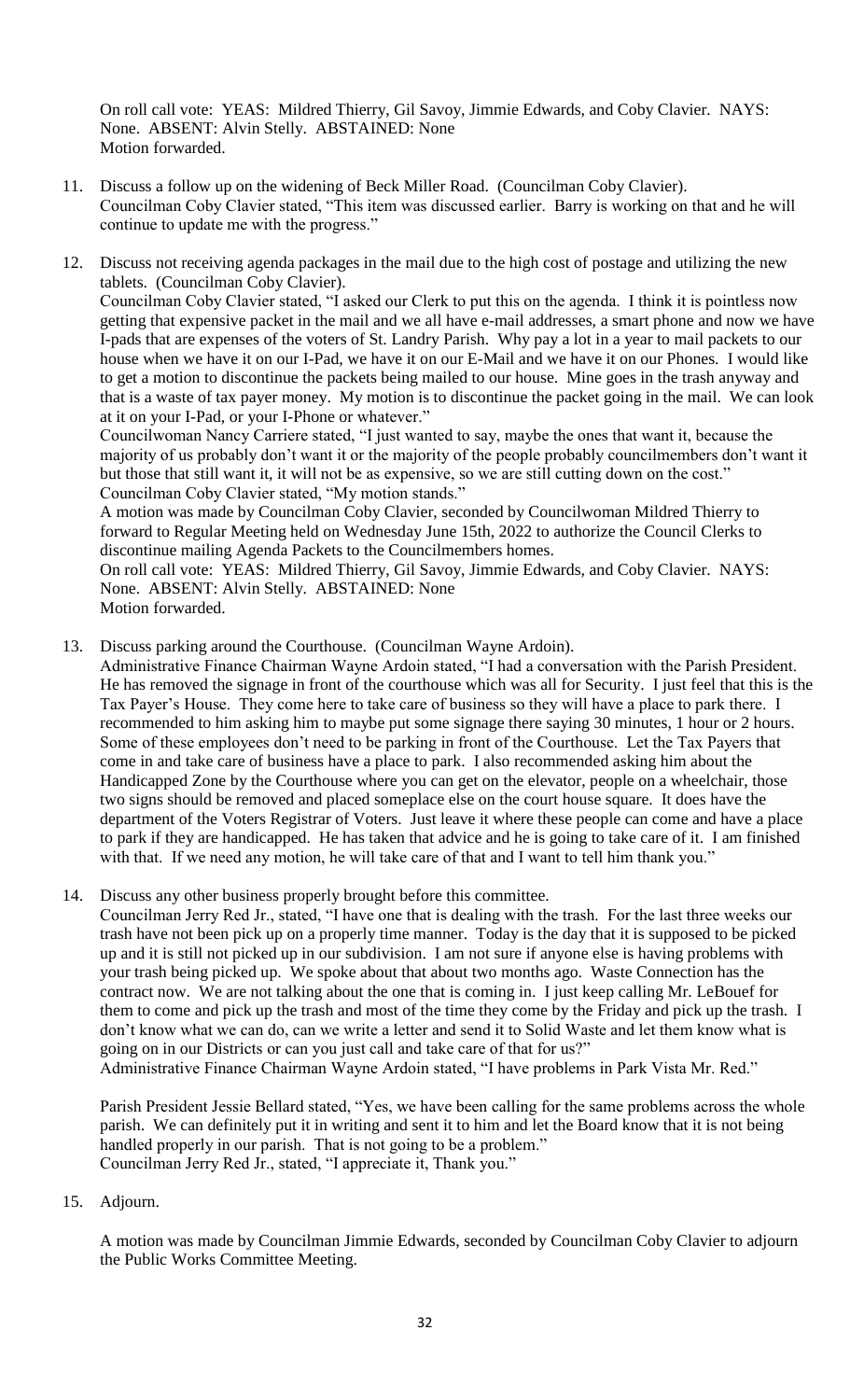On roll call vote: YEAS: Mildred Thierry, Gil Savoy, Jimmie Edwards, and Coby Clavier. NAYS: None. ABSENT: Alvin Stelly. ABSTAINED: None. Motion carried.

#### ST. LANDRY PARISH COUNCIL ADMINISTRATIVE/FINANCE COMMITTEE MEETING WEDNESDAY, JUNE 1st, 2022 OLD CITY MARKET, 131 W. BELLEVUE ST. OPELOUSAS, LOUISIANA

## ADMINISTRATIVE/FINANCE COMMITTEE MEETING MINUTES

- 1. Chairman Wayne Ardoin called this meeting of the Administrative/Finance Committee of the St. Landry Parish Council to order.
- 2. Roll Call: Jerry Red Jr., Nancy Carriere, Easton Shelvin, Harold Taylor, Wayne Ardoin and Timmy Lejeune. ABSENT: None. Ex-Officio Vivian Olivier.

Administrative Finance Chairman Wayne Ardoin stated, "Before I begin they are asking for a motion to amend the agenda to add Resolution No. 017-2022 as line item 15 on the agenda. Resolution No. 017-2022

A Resolution in Support of the Acadiana Criminalistics Laboratory District Capital Outlay Request for Funds to Construct and Equip a New Acadiana Criminalistics Laboratory Committing to provide matching funds in an amount not to exceed \$81,360.00. Should said Capital Outlay request be funded by the State of Louisiana and Local matching funds be required; providing for the effective date thereof; and otherwise providing with respect thereto.

A motion was made by Councilman Harold Taylor, seconded by Councilman Timmy Lejeune to Amend the Agenda to add Resolution No. 017-2022 as Line Item 15 on the Agenda. On roll call vote: YEAS: Jerry Red Jr., Nancy Carriere, Easton Shelvin, Harold Taylor and Timmy Lejeune. NAYS: None. ABSENT: None. ABSTAINED: None. Motion carried.

3. Person to address the Committee:

Mr. Harlan Kirgan, Editor, The Eunice News addressed the council. He stated, "Mr. Chairman, Councilmembers I am here about the Official Journal. I want to just remind you about our bid here. I understand from the packet that Daily World has a bid. We appreciate getting the Official Journal in the past year and hope we have done good service for the council and the clerk here. I just want to remind you all that Eunice News is locally owned and operated here in St. Landry Parish. We have a printing plant in Eunice. The Employees that are in that area are 17 full time employees and 10 part time employees. We do have an economic impact on this parish as a company operating here. We print more than 20 newspapers in Eunice and I don't think people probably realize it. It is one of the few printing prints presses operating in this area and in the state. We are kind of proud of that. I also would like to ask if anyone have any questions at this point."

Councilman Harold Taylor stated, "If you decide to get out of reporting you probably have a pretty good spot at lobbying."

4. Parish President & Finance Report:

Finance Director Caryn Fulop presented the council with the Financial Report. She stated, General Fund Total Revenue: \$1,627,454.00 Expenditures Total: \$1,735,896.00 Administrative Finance Chairman Wayne Ardoin questioned, "On the Racino, are you having a little short coming or is it that the checks are not coming in on time?" Finance Director Caryn Fulop stated, "We are just waiting on them to send the checks." Administrative Finance Chairman Wayne Ardoin questioned, "How far are they behind?" Finance Director Caryn Fulop stated, "Usually two months." Administrative Finance Chairman Wayne Ardoin stated, "So right now you are two months behind. As of March to April 30th. So you have two checks that are left. We start June 1st today." Finance Director Caryn Fulop stated, "That all depends on how much people gamble." Administrative Finance Chairman Wayne Ardoin stated, "So we are two months behind, alright. Thank you ma'am." Road and Bridge Fund: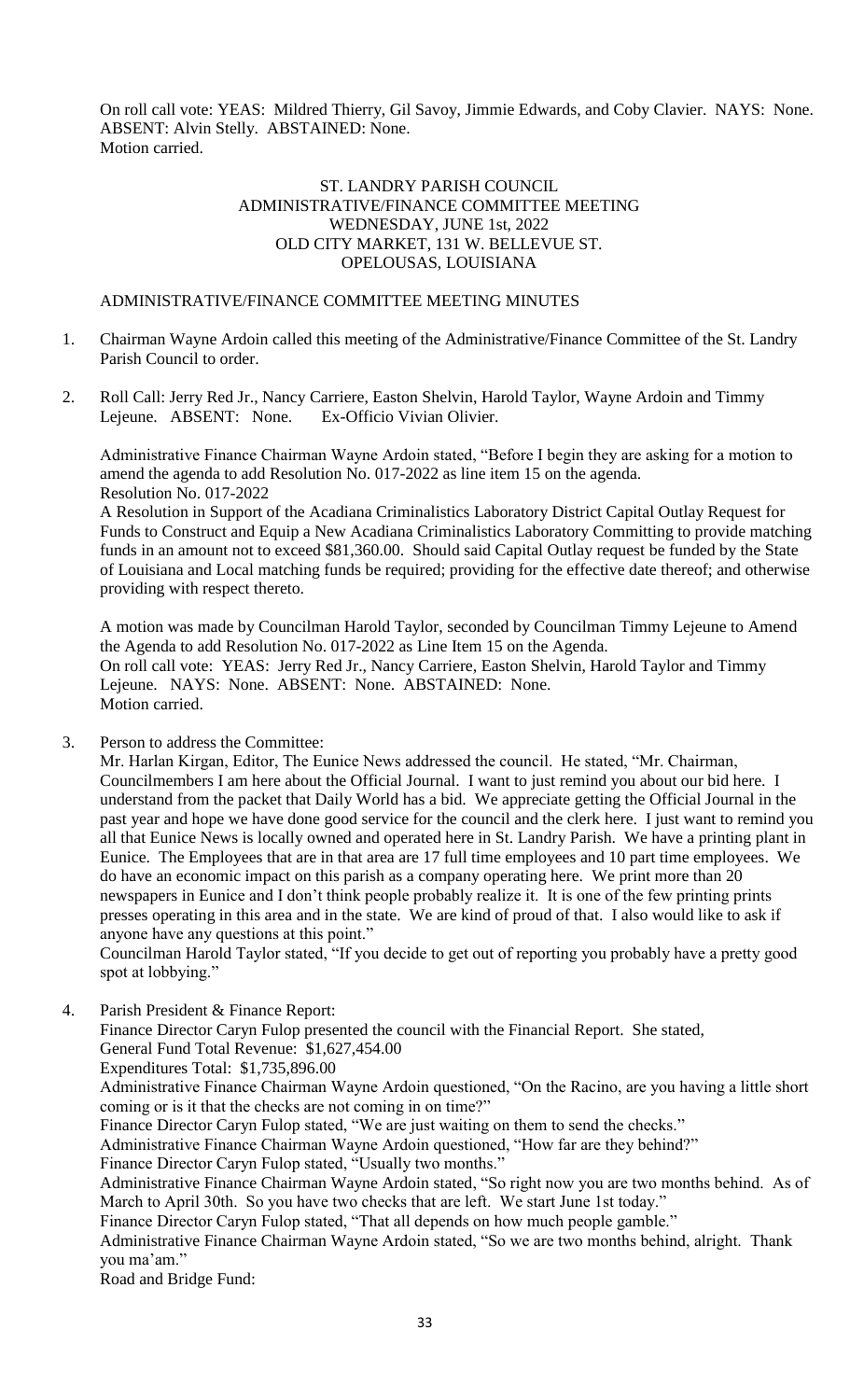Total Revenue: \$1,909,003.00 Expenditures: \$1,724,370.00 Health Unit: Total Revenue: \$515,550.00 Total Expenditures: \$604,571.00 Jail Maintenance: Total Revenue: \$178,916.00 Total Expenditures: \$257,480.00 Road District 12 of Ward 2 Maintenance: Total Revenue: \$112,480.00 Total Expenditures: \$11,442.00 Road District 1 of Ward 3 Total Revenue: \$123,849.00 Total Expenditures: \$42,805.00 Sub-Road District 2 of Road District 11-A of Ward 1 Maintenance Total Revenue: \$76,837.00 Total Expenditures: \$123,686.00 Sub-Road District 1 of Road District 3 or Ward 1 Maintenance Total Revenue: \$27,840.00 Total Expenditures: \$15,144.00 Sub-Road District 1 of Road District 11-A Maintenance Total Revenue: \$77,721.00 Total Expenditures: \$15,077.00 Airport Total Revenue: \$109,361.00 Total Expenditures: \$171,990.00 Councilman Harold Taylor questioned, "On the Airport, do you have any idea on what that is all about? You took in \$109 Thousand and we spent \$171 Thousand. We are down \$62 Thousand." Finance Director Caryn Fulop stated, "We had to clear some land at the airport. We had to move and fix a fence between Public Works and the Airport to increase the Airport's property so we can place some new Hangers on it." Parish President Jessie Bellard stated, "Also the fuel, we have about \$26,000.00 of fuel in the tanks right now that is ready to be sold. Hopefully at the end of the year it will catch back up but that is our goal." Councilman Coby Clavier questioned, "How have the sale been on the fuel at the Airport?" Parish President Jessie Bellard stated, "It is slacking up some because the fuel prices are so high. Only the bigger companies are actually flying." Councilman Jerry Red Jr., questioned, "We are talking about fuel. I am going local, on the trucks and the vehicles that are being used in the parish, can we get a quarterly printout on what the cost is? I know employees are using vehicles and the price of fuel has escalated probably \$5.00 especially with Diesel, it is like \$5.00 per gallon. Can we get a print out of that so we can see where it was, where we are and what is our plan?" Parish President Jessie Bellard stated, "Our plan is to park some of them right now. Those who are not on call have no reason to have a vehicle. The only ones that are taking vehicles home are the ones that can actually go on a call." Councilman Jerry Red Jr., stated, "I know that \$4.00 price for fuel is probably here to stay from what I understand. Can we have that for the full council meeting?" Parish President Jessie Bellard stated, "Yes." Councilman Timmy Lejeune questioned, "How much is it per gallon for the fuel at the Airport?" Parish President Jessie Bellard stated, "\$5.95 and \$5.60. The Jet-A is a little bit cheaper. \$5.95 on the AVGAS which is what the smaller planes use. We don't sell as much of that as we would like to. We are making about seventy-five cents (.75) a gallon on the AVGAS. On the Jet A, which is the larger planes and the helicopters and stuff, we are making about \$1.25 on that." Councilman Timmy Lejeune stated, "I am just going to ask you, did we not make more than that before the price increased?" Parish President Jessie Bellard stated, "Yes, we would but what is happening, everybody is cutting prices across. We follow the Air Navigational within a 50 mile radius of our Airport so we try to stay competitive. False River is probably the cheapest in fuel prices. Now people are going wherever they can get the cheapest prices. We are trying to stay competitive and still try to make money at the same time but

everybody is pinching and trying to get the prices down because they are so high." Parish President Jessie Bellard stated, "In your packet you should have a copy of the Adjudicated Bid Tabulation Sheet. The Bids that came in at the same price, one of the people would back out so the other

person would get the bid. What you have in front of you is what we are recommending to be awarded. It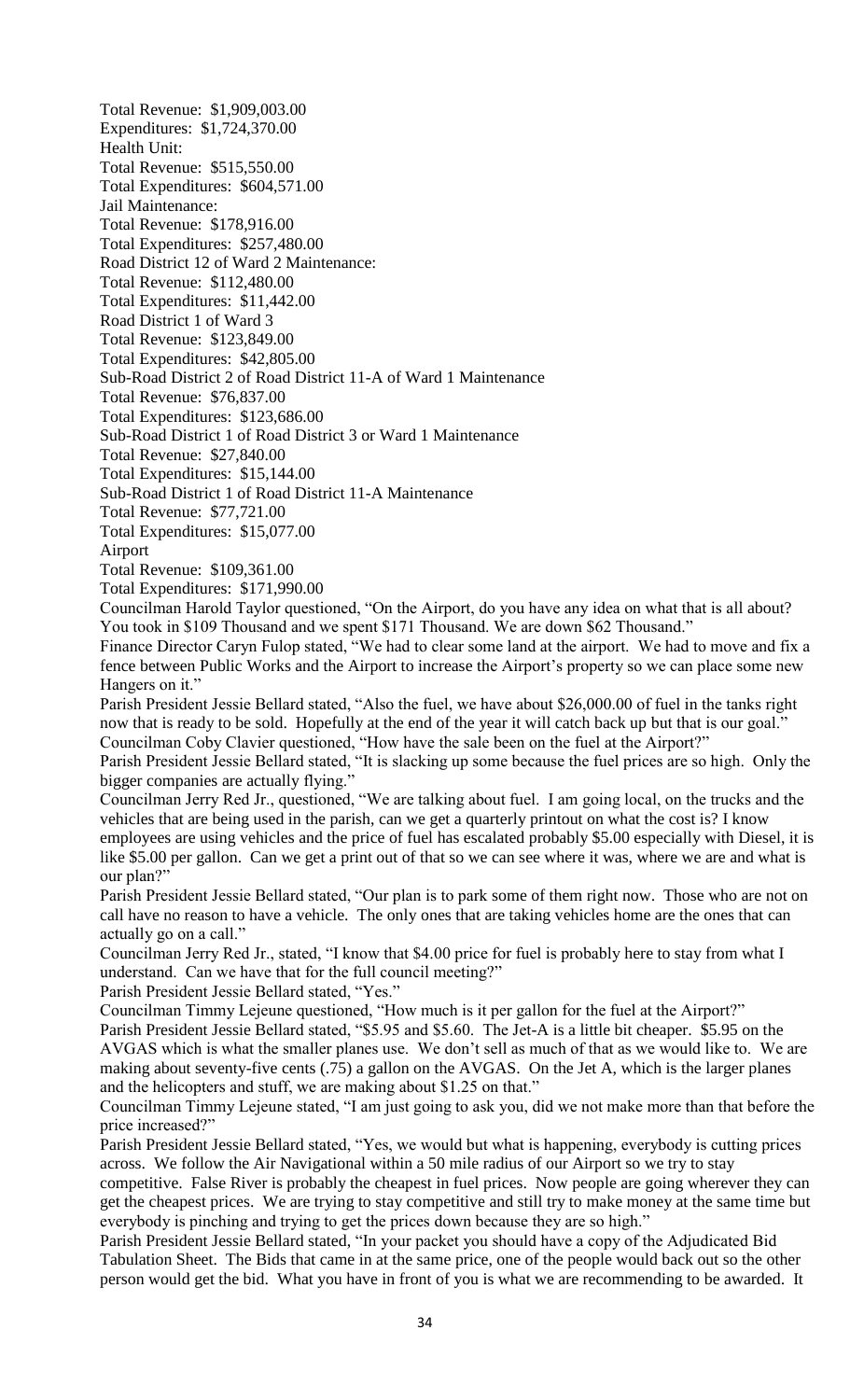totaled \$80,768.50 on that project. I think it is 37 pieces of property. I need a motion to accept the Bid Tabulation and to sell that property at the Bid Sale."

A motion was made by Councilman Harold Taylor, seconded by Councilman Timmy Lejeune to forward to Regular Meeting held on Wednesday June 15th, 2022 to accept the Bid Tabulations from the sale of 37 Adjudicated Properties in the Parish.

On roll call vote: YEAS: Jerry Red Jr., Nancy Carriere, Easton Shelvin, Harold Taylor and Timmy Lejeune. NAYS: None. ABSENT: None. ABSTAINED: None. Motion forwarded.

Parish President Jessie Bellard stated, "I am hoping to have the information for you all for the Women's Shelter at the Full Council Meeting and also the Animal Control Ordinance. They are still tweaking some things on the Animal Control Ordinance. One of the things that was brought to my attention today was that we took out the Beehive stuff on Animal Control Ordinance. I got a call this afternoon, people are putting Beehives by their houses. We might have to look back at that and maybe add that in there some kind of way. The neighbors are getting stung and going to the hospital. I was going to ask Garett tonight about our Nuisance Ordinance. I don't know what would cover that. It is in a subdivision and a guy have a bunch of Beehives in his back yard. We never had that problem before but now we have it so maybe that Beehive portion of the Ordinance may have to go back in there."

Administrative Finance Chairman Wayne Ardoin stated, "What are they doing in other Parishes? Do you have any idea?"

Parish President Jessie Bellard stated, "I will have to find out. That is the first I have ever heard of that. I know we have Beehives all over our parish but it is in the rural parts by the Canal. This is in the backyard of somebody's house in a subdivision. Everybody is getting bit and one of them had to go to the hospital this morning. That is all I have."

Administrative Finance Chairman Wayne Ardoin questioned, "On our Cooperative Endeavor Agreement with the Piolet with Walmart. They had that meeting with Mr. Rodier here and I have some minutes. What is the final on that?"

Parish President Jessie Bellard stated, "I was going to update you all at the full council meeting. As of today from what I am being told by the Attorney's for the Sheriff's Office and for the Assessor's Office, they are not going to allow the Sheriff or the Assessor to sign that Endeavor Agreement. I was going to talk to Garett about that so we can get him up to speed on that. Their attorneys are telling them that they cannot redirect the Property Tax. In essence that is what we would be doing. I know we fund some of SLED and I know it would not be a big issue for us but for the Sheriff and the Tax Assessor they are being told if they sign an agreement and they give money to the SLED Board, that is redirecting the Property Tax and they are not in favor of it at this point. I was going to get with Garett to get with Mike Leger. They are working on some stuff. I was told that this afternoon."

Legal Counsel Garett Duplechain stated, "As I understand it, I think that the property tax would be directed toward SLED instead of going to the Parish. That would be a concern so I will contact Mike about that."

Councilman Harold Taylor questioned, "Let me see if I understand this. We are not getting the money now. If we turn this deal down we won't get it for 30 years. But if we do the deal all of these, the Sheriff, the Assessor, the Parish, the fire Districts and the School Board are going to get some money, is that correct? Are we going to argue about who directs the money. That sounds kind of childish to me." Parish President Jessie Bellard stated, "I am not sure. We have Cooperative Endeavor Agreements with SLED and other entities as all of you know."

Councilman Harold Taylor stated, "I want to get to the logic of it. The logic is that Walmart does not have to pay the taxes. They are going to pay \$200,000.00 to SLED and we won't get nothing. They are going to get their \$200,000.00 and we are left in the cold. Am I right?"

Parish President Jessie Bellard stated, "Yes you are right."

Administrative Finance Chairman Wayne Ardoin stated, "We stand to get \$47,000.00."

Councilman Harold Taylor stated, "No, No, what is our click."

Parish President Jessie Bellard stated, "I forgot what it is."

Councilman Harold Taylor stated, "\$150,000.00 to Fire District 3 and \$54,000.00 to the Sheriff and we can go on and on and on. Over thirty years my friends, that is a lot of money."

Parish President Jessie Bellard stated, "The way their Piolet Program was listed, it was 20 years and three 10 year options to continue it. This could be a 50 year deal where the parish gets no dollars."

Councilman Harold Taylor stated, "You know it seems to me and I am just airing right now because I think it is the most ridiculous move on the entities that don't want to do this that I have ever heard of. It sounds like we have a couple of attorneys that are anti-tax. But this same entity has another 30 years tax free. I rest my case."

Parish President Jessie Bellard stated, "You are correct."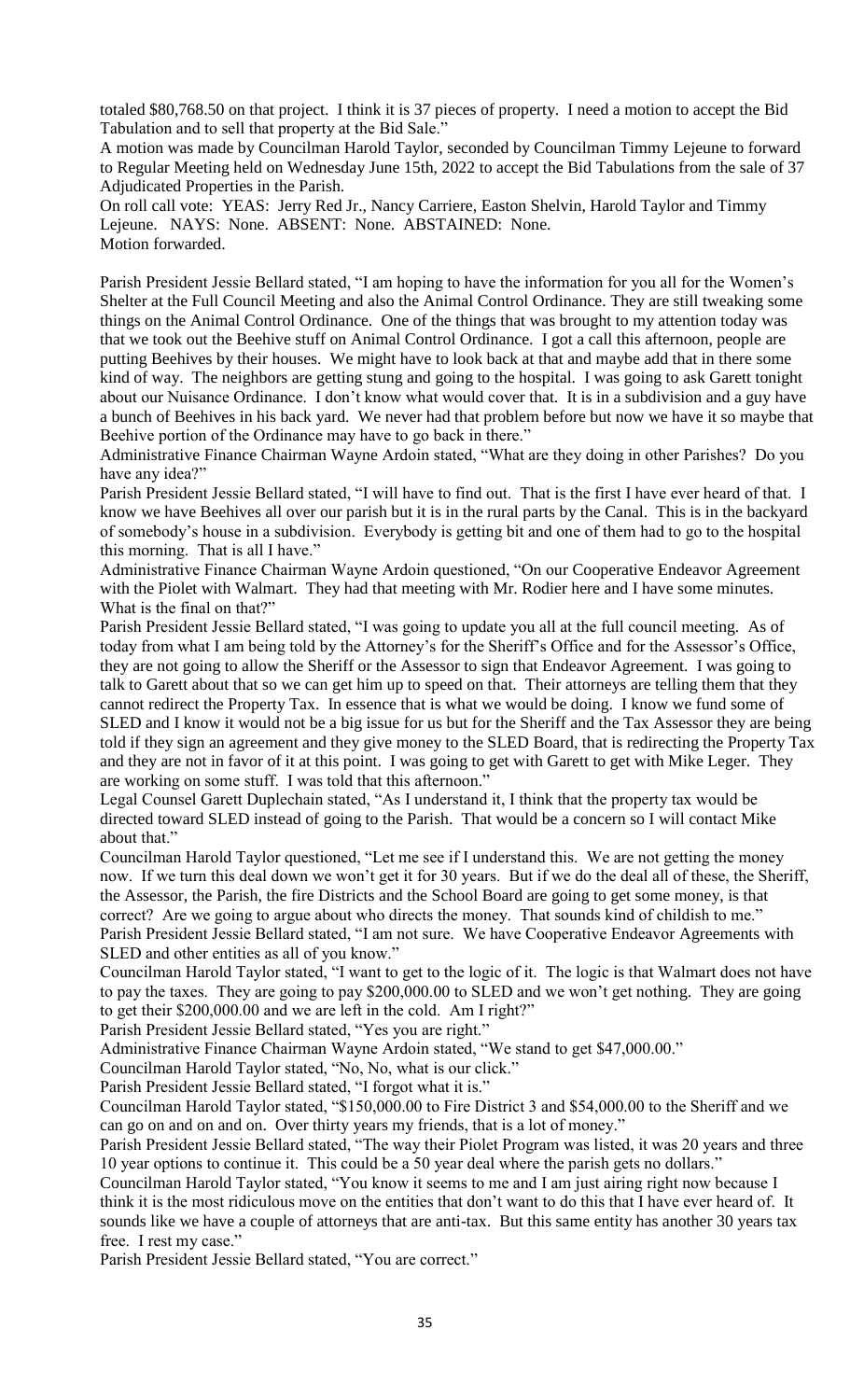Councilwoman Nancy Carriere questioned, "I just want to ask Mr. Bellard. It was something that just came back to me about that one person that bid \$500.00 and she bid \$5,000.00. Are we going to accept the highest bid or will we let her go with that \$500.00 bid? I think you all were confused saying that maybe she put that as a deposit but she actually bid \$5,000.00."

Parish President Jessie Bellard stated, "They went with the \$500.00 bid because the lady did not know that she had already put her bid in. She is fighting a disease right now so she is really not clear. She knew she wanted to put in a bid but she is fighting Cancer right now and she did not know that she had already put a bid in so she put two bids in. So we just did the \$500.00 bid instead of the \$2,500.00 bid."

Councilwoman Nancy Carriere stated, "So we are not accepting the \$5,000 bid because of her illness? She bid two bids for the same property."

Parish President Jessie Bellard stated, "That is a council decision. I am asking the council to look at it and understand that the lady has a disease."

Councilwoman Nancy Carriere stated, "They want to know which property Mr. Lewis. I remember that situation."

Mr. Richard Lewis of Code Enforcement stated, "Melville."

Councilman Harold Taylor started, "What number is that?"

Councilwoman Nancy Carriere stated, "Church Street."

Parish President Jessie Bellard stated, "I am sorry, it is not \$500.00 it is \$1,500.00.

Councilwoman Nancy Carriere stated, "She bid \$1,500.00 and \$5,000.00 on the same property. She was the person that bid the same and I taught that we were going to go with the highest bid."

Councilman Harold Taylor stated, "Well it is awarded to the highest bidder, \$5,000.00"

Councilwoman Nancy Carriere stated, "No, she will only get it for \$1,500.00."

Parish President Jessie Bellard stated, "I am asking the council if we can look at that. I don't think that she realized she had already put in a bid. That was my understanding."

Councilman Jerry Red Jr., stated, "On our part, if we noticed that a person bid \$500.00 already and they come back and bid again, it is for us to call and contact them and inform them that they already have a bid or do they want to go with the higher bid. My reason for saying that, if someone else comes in and bid and bid \$750.00, they are out."

Parish President Jessie Bellard stated, "Everything is sealed bids so we don't know who bid until the night of the opening."

Councilman Jerry Red Jr., stated, "I am saying for future references, I know we are going to do Adjudicated Properties again. For future reference we need to make sure that a person is not bidding more than one time. We can put in it if they bid more than one time we will go with the highest bid."

Parish President Jessie Bellard stated, "Okay, Richard said when they are bringing the stuff in he can look at the numbers and make sure that the same person is not bidding on the same piece of property. He can do that."

Councilwoman Nancy Carriere stated, "Are you asking us now if we are accepting the bid? She did bid two and it has not been bought. We have about 3 of them that bided the same and I understand you saying all three let the other person have it. But this particular one, she bided twice. I had some people talk to me about it that night that we should accept the highest bid because that was the process that we said that we were going to do."

Parish President Jessie Bellard stated, "The way that it says is that we accept the highest bid, which is correct."

Councilwoman Nancy Carriere stated, "I know that she has some unfortunate circumstances but hopefully she will be a survivor and enjoy her property. I think that we should accept the highest bid."

Councilman Harold Taylor stated, "Well that is what we are doing."

Councilwoman Nancy Carriere stated, "No, we weren't. He was asking us to accept the lowest bid because she was not aware of bidding two bids."

Councilman Harold Taylor stated, "Two things could happen here. Either we took the \$500.00 deposit and put it in as a bid or she taught you had to put the \$500.00 down as a bid and come back with a second bid, is that possible?"

Parish President Jessie Bellard stated, "She started the process with a \$500.00 deposit. I am sorry it is \$1,500.00. I had said it was \$500.00 but it is \$1,500.00. She put up \$1,500.00 and \$5,000.00."

Councilman Harold Taylor stated, "So we did accept the highest bid."

Councilwoman Nancy Carriere stated, "No we did not."

Parish President Jessie Bellard stated, "You all did take the highest bid. I am asking the council to consider taking the \$1,500.00. That is up to you all."

Mr. Richard Lewis of Code Enforcement stated, "When you look at the number 24, she was the only person that bid on this particular piece of property. So the \$1,500.00 bid was already in the office. On the night of the auction that larger bid was brought in a sealed envelope."

Councilwoman Nancy Carriere stated, "So we already agreed to accept the highest bid."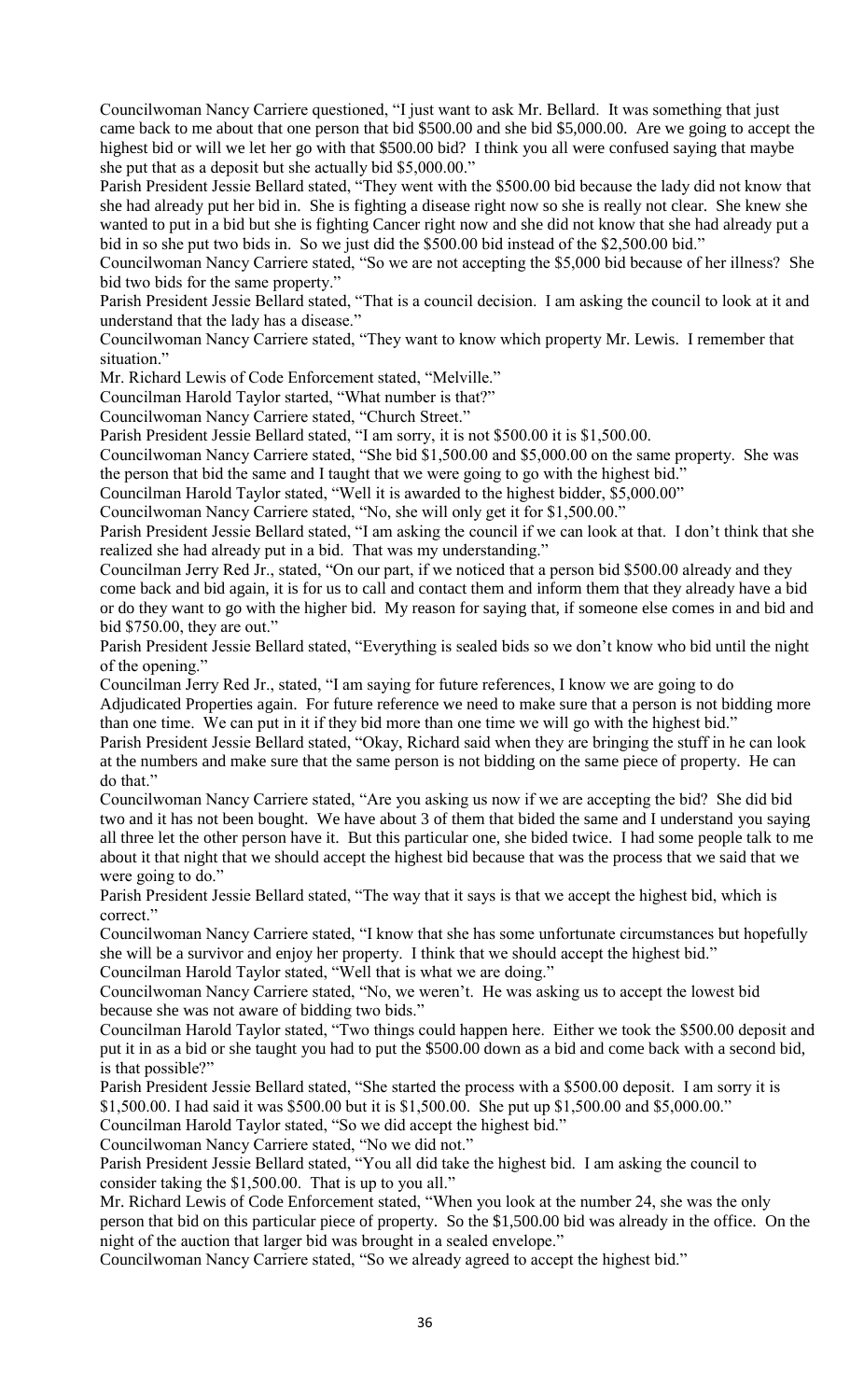A motion was made by Councilman Harold Taylor, seconded by Councilman Easton Shelvin to Accept the Parish President's Report.

On roll call vote: YEAS: Jerry Red Jr., Nancy Carriere, Easton Shelvin, Harold Taylor and Timmy Lejeune. NAYS: None. ABSENT: None. ABSTAINED: None. Motion carried.

5. Update on the extended 30 day Occupational License for Asterta Espree.

Parish President Jessie Bellard stated, "After the council passed the ordinance the last meeting, now everybody has to put in an application to do permits. I think that she will fit the qualifications and it will not be an issue. She needs to come and put in an application now. Jennifer will have the applications. They will be on line and they can download them and print them and bring them over here and we will bring it to the council. Whenever they bring it in, I will bring it to the next committee meeting and the process will be done at that point."

Administrative Finance Chairman Wayne Ardoin stated, "So it will be done in the July Committee Meeting."

Parish President Jessie Bellard stated, "Whoever turns an application in. What I would like to do is bring it to the committee. Whichever one I get before the committee then that takes care of that month and every month after."

Administrative Finance Chairman Wayne Ardoin stated, "Is there action that needs to be taken on item No. 5?"

Parish President Jessie Bellard stated, "No Sir."

6. Authorize to advertise for one appointment to the St. Landry Housing Authority for a five year term expiring 08-04-2022.

A motion was made by Councilman Harold Taylor, seconded by Councilman Jerry Red Jr., to forward to Regular Meeting held on Wednesday June 15th, 2022 to authorize the Council Clerk to advertise for one appointment for a five year term to the St. Landry Parish Housing Authority. (08-04-2022 – 08-04-2027), On roll call vote: YEAS: Jerry Red Jr., Nancy Carriere, Easton Shelvin, Harold Taylor and Timmy Lejeune. NAYS: None. ABSENT: None. ABSTAINED: None. Motion forwarded.

7. Discuss Granting a waiver for a Building Permit for a home that burned down at: 196 Cattle Drive, Opelousas. (Councilwoman Nancy Carriere). A motion was made by Councilman Harold Taylor, seconded by Councilman Timmy Lejeune to forward to Regular Meeting held on Wednesday, June 15th, 2022 to grant a Waiver for a Building Permit for a home that burned down at 196 Cattle Drive, Opelousas. On roll call vote: YEAS: Jerry Red Jr., Nancy Carriere, Easton Shelvin, Harold Taylor and Timmy Lejeune. NAYS: None. ABSENT: None. ABSTAINED: None. Motion forwarded. Parish President Jessie Bellard stated, "Mr. Chairman, just for clarity that is a Building Permit and not the Inspections."

- 8. Forward to Regular Meeting a vote to appoint an Official Journal for the St. Landry Parish Government: The Eunice News or the Daily World. Note: Both have submitted their rates. Administrative Finance Chairman Wayne Ardoin questioned, "Did we get a bid from the Daily World? Oh yes, I see it here, I am sorry." Councilman Coby Clavier questioned, "Before you vote, can I question something before you vote? Are you all are going to vote to send it to the full council right?" Administrative Finance Chairman Wayne Ardoin stated, "Yes, I am going to ask that the Committee get Ms. Sherell to tabulate the bids and give us the best price that is offered at the full council meeting. They have to tabulate the bids." A motion was made by Councilman Harold Taylor, seconded by Councilwoman Nancy Carriere to forward to Regular Meeting held on Wednesday, June 15th, 2022 to authorize Sherell Jordan, Council Clerk to tabulate the Bids between the Eunice News and the Daily World and present the council with the best price for the Official Journal for the St. Landry Parish Government. On roll call vote: YEAS: Jerry Red Jr., Nancy Carriere, Easton Shelvin, Harold Taylor and Timmy Lejeune. NAYS: None. ABSENT: None. ABSTAINED: None.
	- Motion forwarded.
- 9. Authorize the Lease and Operating Agreement between the St. Landry Parish Government and Lessor Creighton D. Harmon at the St. Landry Parish Airport.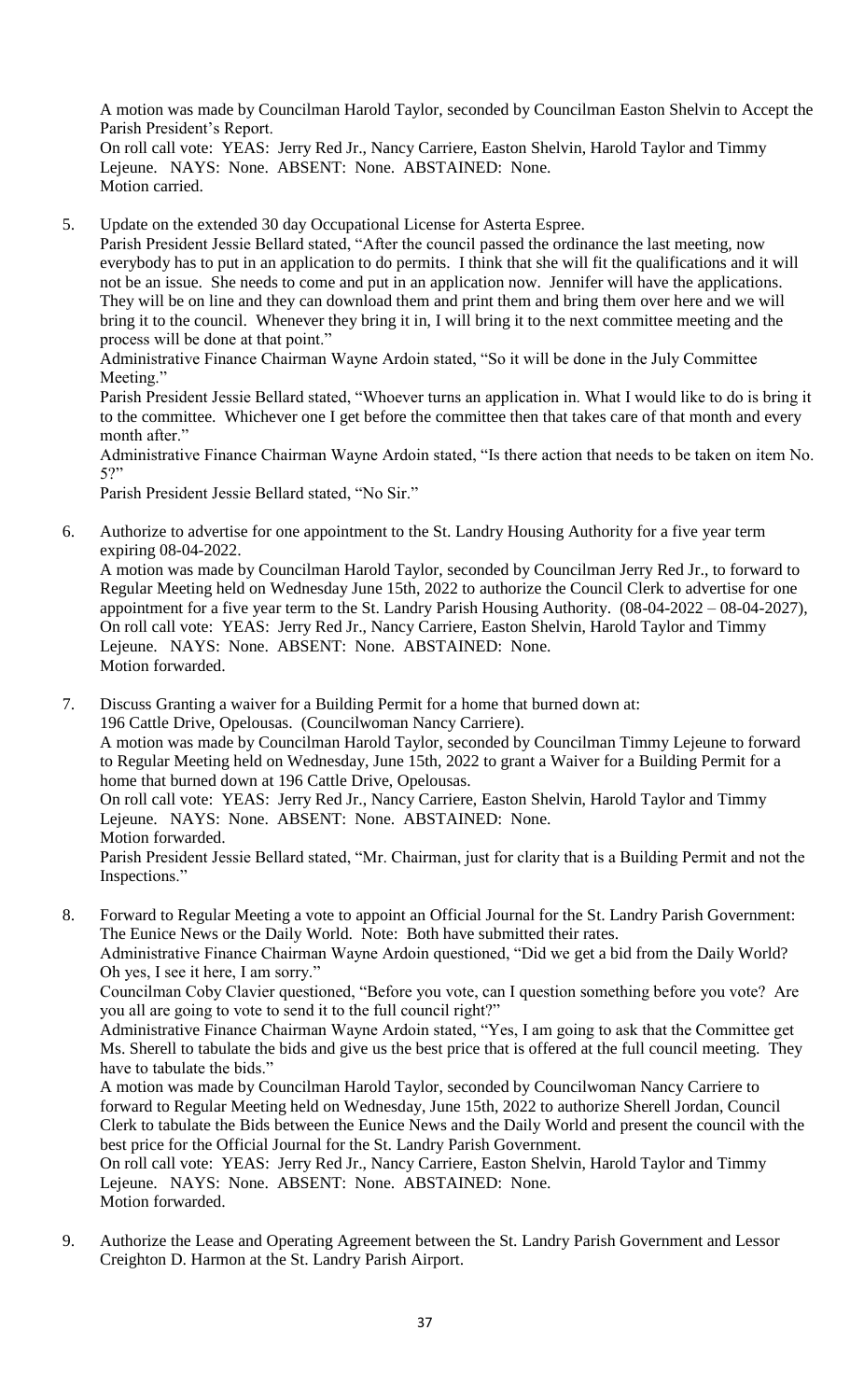Parish President Jessie Bellard stated, "He is going to build a Hanger at the Airport so he needs to do the Lease on the land.

Administrative Finance Chairman Wayne Ardoin stated, "He is building everything, it is his building and we are leasing him the property."

Parish President Jessie Bellard stated, "Correct, yes. At the rate of five cents a square foot like everybody else."

A motion was made by Councilman Harold Taylor, seconded by Councilman Jerry Red Jr., to forward to Regular Meeting held on Wednesday, June 15th, 2022 to authorize the Parish President to sign the Lease and Operating Agreement between the St. Landry Parish Government and Lessor Creighton D. Harmon to build a Hanger at the St. Landry Parish Airport.

On roll call vote: YEAS: Jerry Red Jr., Nancy Carriere, Easton Shelvin, Harold Taylor and Timmy Lejeune. NAYS: None. ABSENT: None. ABSTAINED: None. Motion forwarded.

10. Forward to Full Council RESOLUTION NO. 012-2022

A motion was made by Councilman Timmy Lejeune, seconded by Councilman Easton Shelvin to forward to Regular Meeting held on Wednesday, June 15th, 2022 to approve Resolution No. 012-2022. On roll call vote: YEAS: Jerry Red Jr., Nancy Carriere, Easton Shelvin, Harold Taylor and Timmy Lejeune. NAYS: None. ABSENT: None. ABSTAINED: None. Motion forwarded.

#### Resolution No. 012-2022

BE IT RESOLVED, that the following millage(s) are hereby levied on the 2022 tax roll on all property subject to taxation by St. Landry Parish Council:

#### MILLAGES

| General Alimony                | 3.780 mills   |
|--------------------------------|---------------|
| <b>Exempted Municipalities</b> | $1.890$ mills |
| <b>Health Units</b>            | $2.170$ mills |
| Road Dist No 11A Sub 2         | 8.430 mills   |
| Road Dist No 1 Ward 3          | 10.260 mills  |
| Road Dist No 3 Wd 1 Sub 1      | $9.650$ mills |
| Road Dist No 12 Ward 2         | 4.800 mills   |
| Road Dist No 11A Sub 1         | $9.260$ mills |
| Jail Parish Wide               | $1.000$ mills |

BE IT FURTHER RESOLVED that the proper administrative officials of the Parish of St. Landry, State of Louisiana, be and they are hereby empowered, authorized, and directed to spread said taxes, as hereinabove set forth, upon the assessment roll of said Parish for the year 2022, and to make the collection of the taxes imposed for and on behalf of the taxing authority, according to law, and that the taxes herein levied shall become a permanent lien and privilege on all property subject to taxation as herein set forth, and collection thereof shall be enforceable in the manner provided by law.

11. Forward to Full Council RESOLUTION NO. 013-2022

A motion was made by Councilman Harold Taylor, seconded by Councilwoman Nancy Carriere to forward to Regular Meeting held on Wednesday, June 15, 2022 to approve Resolution No. 013-2022. On roll call vote: YEAS: Jerry Red Jr., Nancy Carriere, Easton Shelvin, Harold Taylor and Timmy Lejeune. NAYS: None. ABSENT: None. ABSTAINED: None. Motion forwarded.

#### Resolution No. 013-2022

WHEREAS, it has become necessary for the St. Landry Parish government to hire contractors for maintenance, renovations, and improvements to the St. Landry Parish District Courthouse; WHEREAS, the St. Landry Parish Council desires to request an Attorney General Opinion as to whether St. Landry Parish Council must approve all contracts to perform maintenance, renovations, or improvements to the St. Landry Parish Courthouse before the St. Landry Parish President signs the contracts;

THEREFORE, BE IT RESOLVED, that the St. Landry Parish Council does hereby request an Attorney General Opinion as to whether the St. Landry Parish Council must approve all contracts to perform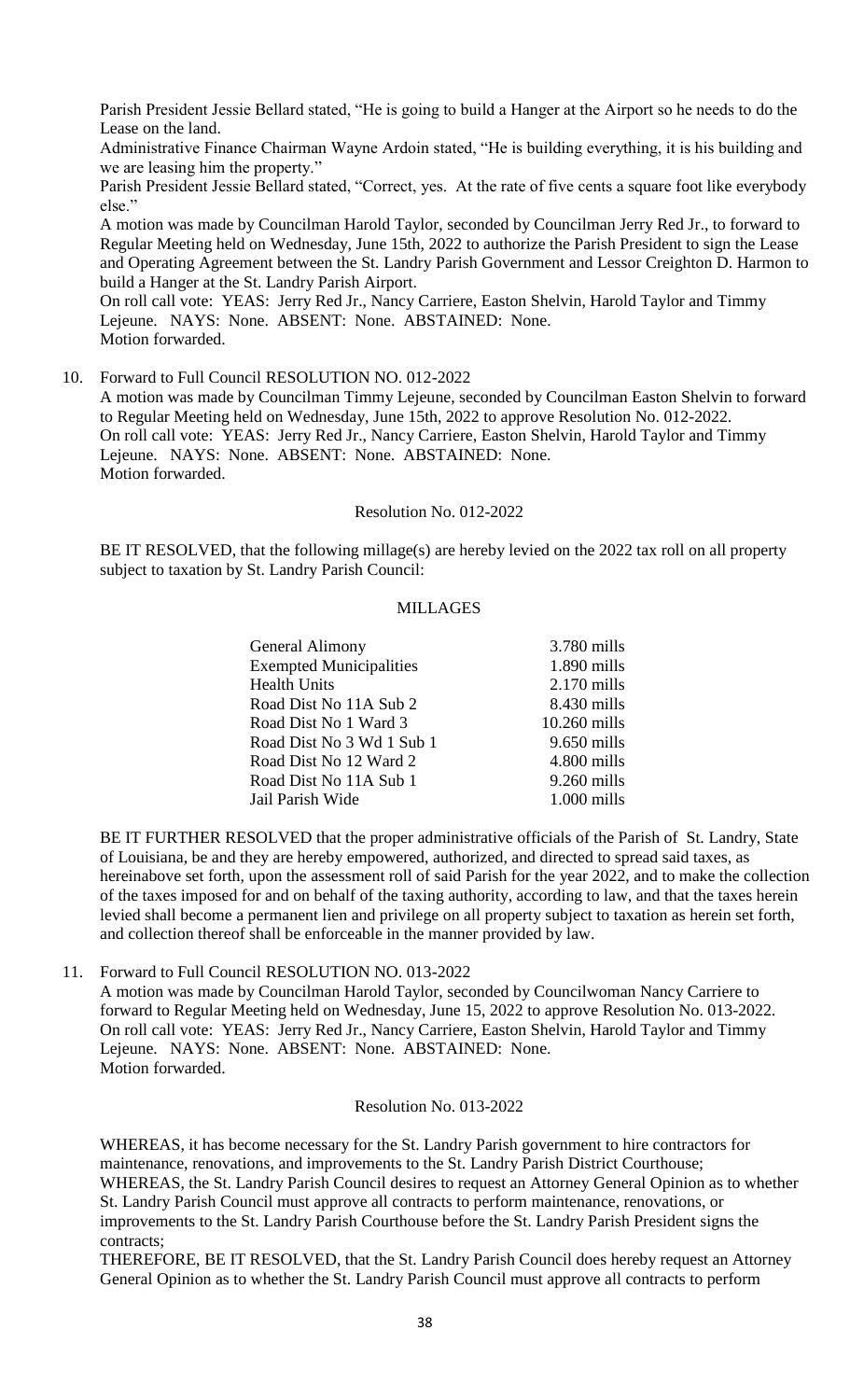maintenance, renovations, or improvements to the St. Landry Parish Courthouse before the St. Landry Parish President signs the contracts;

BE IT FURTHER RESOLVED, that the Parish Attorney is hereby directed and authorized to seek said Attorney General Opinion.

#### 12. Forward to Full Council RESOLUTION NO. 014-2022

Councilman Harold Taylor stated, "We need to make reference to the Home Rule Charter." Legal Counsel Garett Duplechain stated, "Everybody has a copy of the letter and the Resolution that will be sent to the Attorney General. Two weeks from today Parish Council Full Council votes to pass a Resolution asking the opinion from the Attorney General. The only change I was asked to make is in the letter that will be sent whether it should reference the Home Rule Charter Section 3-10 - No. 5: 'Sign Contracts, Acts of Sale and other obligations as may be authorized by Council' in the letter that is sent. That is only change I was asked to make if every wants."

Councilman Jerry Red Jr., questioned, "Is this pertaining to the Attorney General's Opinion?" Legal Counsel Garett Duplechain stated, "That is right. Council is going to vote to forward this Resolution to Full Council Meeting two weeks from today. Two weeks from today the Full Council will vote. If they vote to pass the Resolution, this Resolution and this letter asking for the opinion will go to the Attorney General's Civil Division and they will send their opinion to us."

A motion was made by Councilman Harold Taylor, seconded by Councilman Easton Shelvin to forward to Regular Meeting held on Wednesday, June 15, 2022 to approve Resolution No. 014-2022.

On roll call vote: YEAS: Jerry Red Jr., Nancy Carriere, Easton Shelvin, Harold Taylor and Timmy Lejeune. NAYS: None. ABSENT: None. ABSTAINED: None.

Motion forwarded.

#### Resolution No. 014-2022

WHEREAS, it has become necessary for the Town of Arnaudville to extend the underground water line further down Roy Road in St. Landry Parish;

WHEREAS, Roy Road in St. Landry Parish is a public parish road and therefore the St. Landry Parish government has a legal servitude on both sides of Roy Road for maintenance and drainage purposes; WHEREAS, St. Landry Parish government shall grant the Town of Arnaudville permission and an easement along the sides of Roy Road in St. Landry Parish for the purpose of extending the underground water line alongside Roy Road.

THEREFORE, BE IT RESOLVED, by the St. Landry Parish Council that the St. Landry Parish government hereby grants the Town of Arnaudville permission and an easement along the sides of Roy Road in St. Landry Parish for the purpose of extending the underground water line alongside Roy Road. BE IT FURTHER RESOLVED, by the St. Landry Parish Council that St. Landry Parish President Jessie Bellard is authorizes to sign any agreements or documents that are necessary to grant the Town of Arnaudville permission and an easement along the sides of Roy Road in St. Landry Parish for the purpose of extending the underground water line alongside Roy Road.

#### 13. Forward to Full Council RESOLUTION NO. 015-2022

Administrative Finance Chairman Wayne Ardoin questioned, "Whose District is that in, May I ask?"

Councilwoman Nancy Carriere stated, "Mr. Alvin Stelly District."

A motion was made by Councilman Jerry Red Jr., seconded by Councilman Harold Taylor to forward to Regular Meeting held on Wednesday, June 15, 2022 to approve Resolution No. 015-2022.

On roll call vote: YEAS: Jerry Red Jr., Nancy Carriere, Easton Shelvin, Harold Taylor and Timmy Lejeune. NAYS: None. ABSENT: None. ABSTAINED: None. Motion forwarded.

Resolution No. 015-2022

A resolution approving the holding of an election in Coulee Croche Gravity Drainage District No. 22 of St. Landry Parish, Louisiana, on Tuesday, November 8, 2022, to authorize the renewal of special taxes therein.

WHEREAS, the Board of Commissioners of Coulee Croche Gravity Drainage District No. 22 of St. Landry Parish, Louisiana (the "Governing Authority"), acting as the governing authority of Coulee Croche Gravity Drainage District No. 22 of St. Landry Parish, Louisiana (the "District"), adopted a resolution on June 1, 2022, calling a special election in the District on Tuesday, November 8, 2022, to authorize the renewal of special taxes therein; and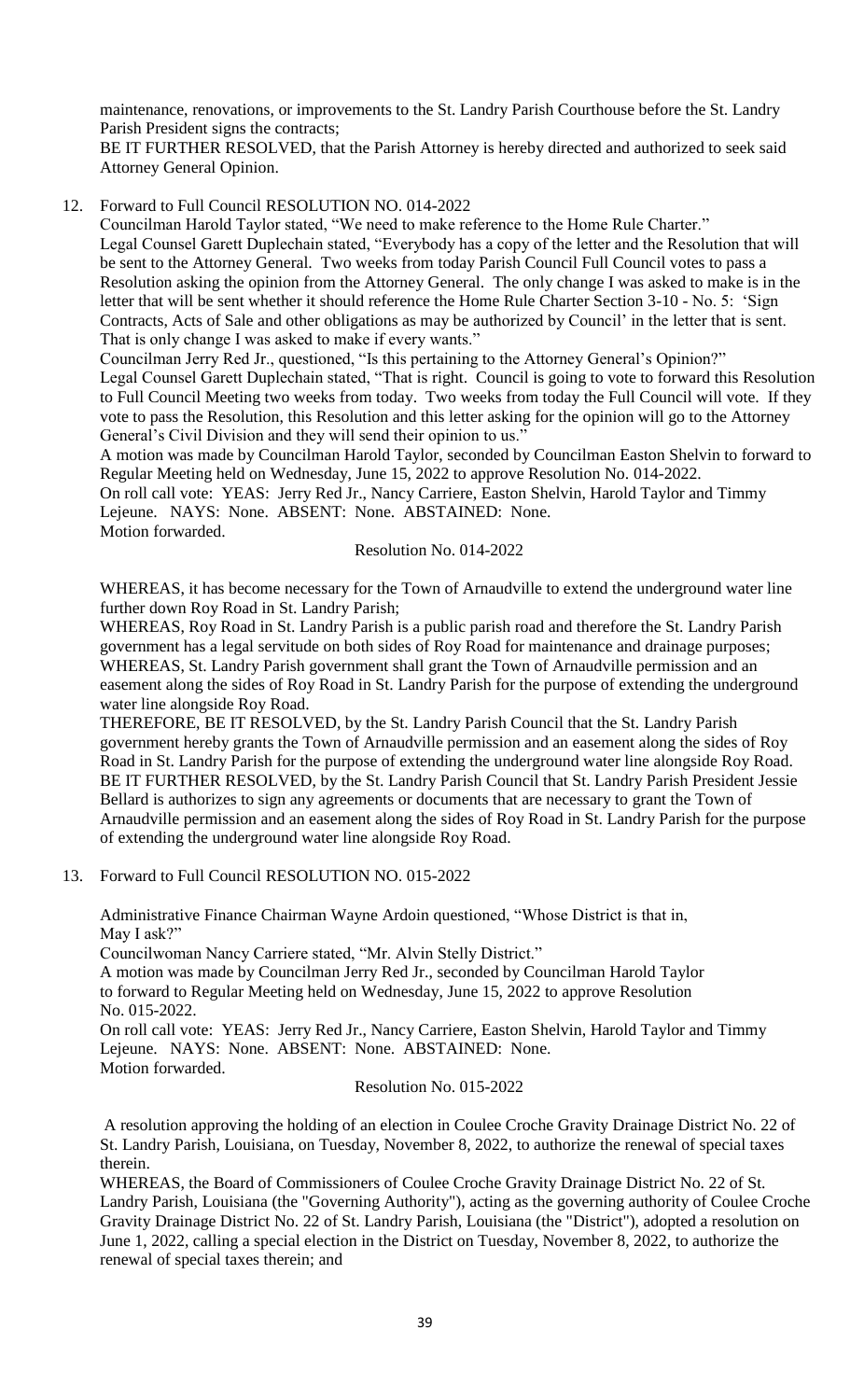WHEREAS, the governing authority of the District has requested that this Parish Council, acting as the governing authority of the Parish of St. Landry, State of Louisiana, give its consent and authority for the District to hold the aforesaid election, and in the event that the election carries to continue to levy and collect the special taxes provided for therein; and

WHEREAS, as required by Article VI, Section 15 of the Constitution of the State of Louisiana of 1974, it is now the desire of this Parish Council to approve the holding of said election and in the event that the election carries, to continue to levy and collect the special taxes provided for therein;

NOW, THEREFORE, BE IT RESOLVED by the Parish Council of the Parish of St. Landry, State of Louisiana, acting as the governing authority of said Parish, that:

SECTION 1. In compliance with the provisions of Article VI, Section 15 of the Constitution of the State of Louisiana of 1974, and in accordance with the request of the Board of Commissioners of Coulee Croche Gravity Drainage District No. 22 of St. Landry Parish, Louisiana, this Parish Council hereby approves the holding of an election in the District, on Tuesday, November 8, 2022, at which election there will be submitted the following propositions, to-wit:

#### PROPOSITION NO. 1 OF 2

#### (MILLAGE RENEWAL)

Shall Coulee Croche Gravity Drainage District No. 22 of St. Landry Parish, Louisiana (the "District"), continue to levy a special tax of four and seventy-two hundredths (4.72) mills on all property subject to taxation within the District (an estimated \$61,660 reasonably expected at this time to be collected from the levy of the tax for an entire year), for a period of ten (10) years, beginning with the year 2024 and ending with the year 2033, for the purpose of constructing, improving, and maintaining gravity drainage works within and for the District?

# PROPOSITION NO. 2 OF 2

#### (MILLAGE RENEWAL)

Shall Coulee Croche Gravity Drainage District No. 22 of St. Landry Parish, Louisiana (the "District"), continue to levy a special tax of four and fifty hundredths (4.50) mills on all property subject to taxation within the District (an estimated \$58,780 reasonably expected at this time to be collected from the levy of the tax for an entire year), for a period of ten (10) years, beginning with the year 2023 and ending with the year 2032, for the purpose of constructing, improving, and maintaining gravity drainage works within and for the District?

SECTION 2. In the event the election carries, this Parish Council does hereby further consent to and authorize the District to continue to levy and collect the special taxes provided for therein.

#### 14. Forward to Full Council RESOLUTION NO. 016-2022

Councilman Jerry Red Jr., stated, "Mr. Chairman, I will make a motion and I will advise everyone to look and make sure that all your precincts are up to date in your Districts."

Parish President Jessie Bellard stated, "We discussed a couple of them at the meeting the other night. I want to make sure with our Legal Advisor that we can make the changes at the hearing. Just like No. 16, on here is still showing Port Barre and it should be in Krotz Springs. I just want to make sure. Do we have to do it now or do we do it at the hearing. I just want to make sure that it gets done."

Legal Counsel Garett Duplechain stated, "The changes that need to be done needs to be done by the full council meeting two weeks from today. By State Statue, when it comes to the Precincts, they are established by Ordinance and when it comes to the Polling Places, it is established by a vote of the council. Once the Polling Places established, it may only be changed by a vote of the Parish Council. That means a Resolution for Polling Places where the people vote and an Ordinance for the Precincts. Now I think the Precincts already are set by our Ordinance. This one is our Resolution for the Polling Places. When the council meets two weeks from today, Full Council Meeting for a Full Council vote, all the polling places need to be in their place right and then they will pass this ordinance."

Councilman Jerry Red Jr., stated, "But this is a Resolution right?"

Legal Counsel Garett Duplechain stated, "I mean the Resolution, then they will pass this Resolution." Councilman Jerry Red Jr., stated, "So we need to do it as an Ordinance or can it be done as a Resolution?" Legal Counsel Garett Duplechain stated, "A Resolution. The polling places where people vote are done by a Resolution and the Precincts are set by Ordinance."

A motion was made by Councilman Jerry Red Jr., seconded by Councilman Harold Taylor to forward to Regular Meeting held on Wednesday, June 15, 2022 to approve Resolution No. 016-2022.

On roll call vote: YEAS: Jerry Red Jr., Nancy Carriere, Easton Shelvin, Harold Taylor and Timmy Lejeune. NAYS: None. ABSENT: None. ABSTAINED: None. Motion forwarded.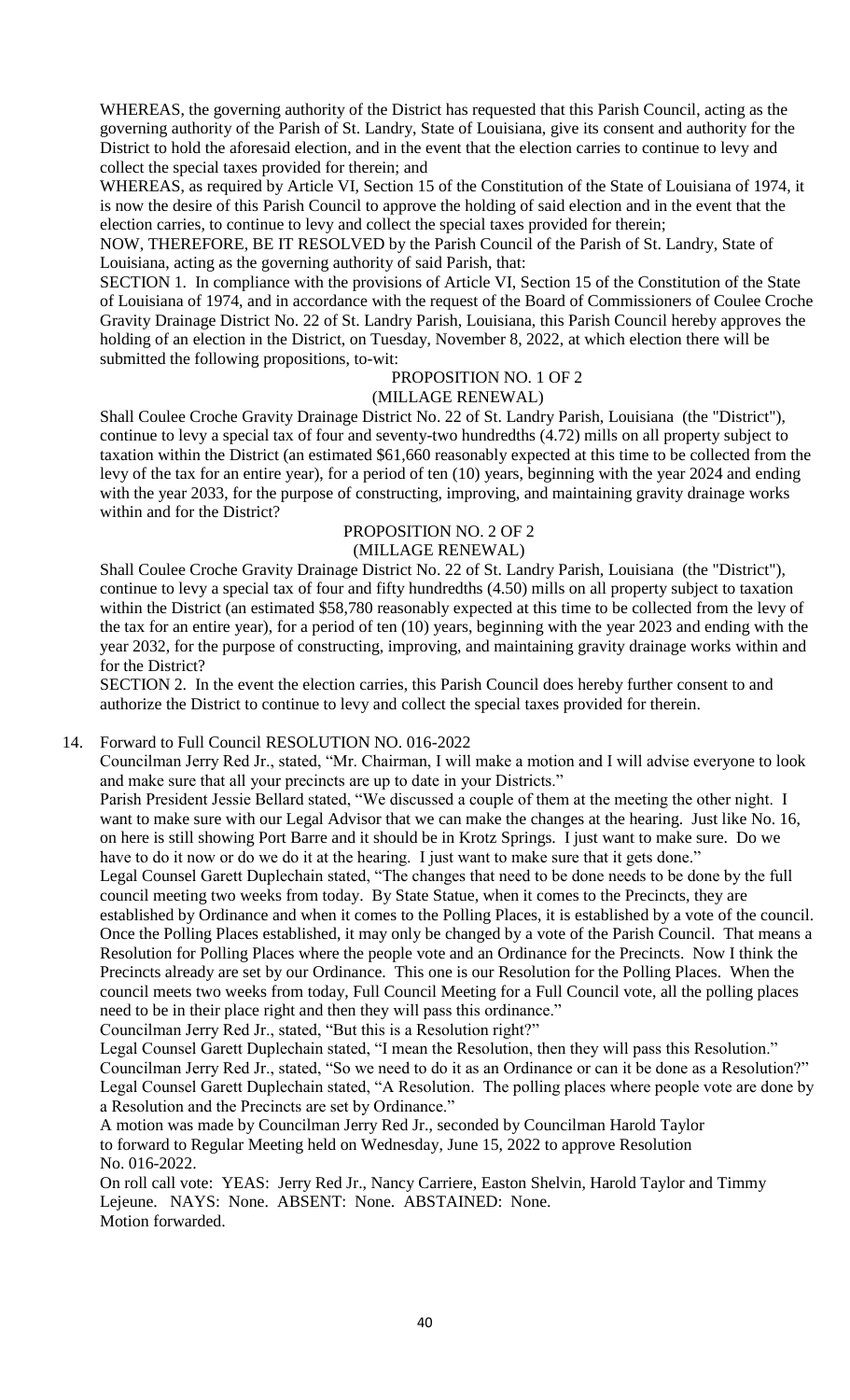#### A RESOLUTION TO ASSIGN POLLING LOCATIONS FOR THE PRECINCTS CREATED UNDER REDISTRICTING PLAN A

WHEREAS, The Census 2020 count has been completed and the PL 94-171 reapportionment data was delivered to the State of Louisiana on the 12th of August 2021, and:

WHEREAS, The St. Landry Parish Council conducted a study which found the current districts were malapportioned and thereby required redistricting, and:

WHEREAS, The St. Landry Parish Council developed Plan A as the new election plan for the members of the St. Landry Parish Council that was in fulfillment of the requirements of Section 2 of the Voting Rights Act, the requirements of the State of Louisiana, and the Louisiana Secretary of State, and:

WHEREAS, The new election plan is hereby designated as Reapportionment Plan A, and:

WHEREAS, The precinct splits contained in Reapportionment Plan A meet the requirements for splitting precincts as promulgated by the State of Louisiana such as, but not limited to using census tabulation blocks that contain visible features for split precinct boundaries, and:

WHEREAS, The precincts created by Reapportionment Plan A and adopted via ordinance required polling locations to be assigned.

NOW, THEREFORE BE IT RESOLVED That the St. Landry Parish Council, in Regular Session assembled, does hereby assign the following polling locations to the precincts contained in Reapportionment Plan A and re-describes the remaining precincts as hereby described to-wit in the attached Exhibit A.

#### EXHIBIT A

## POLLING LOCATION ASSIGNMENTS FOR PRECINCTS CREATED AND MODIFIED UNDER ST. LANDRY PARISH COUNCIL PLAN A

| Precinct       | <b>PC/SB District</b> | <b>Polling Location</b>             | <b>Address</b>           | City             |
|----------------|-----------------------|-------------------------------------|--------------------------|------------------|
| 10A            | $\mathbf{1}$          | Lawtell Elementary                  | 1010 School Rd.          | Opelousas        |
| 18             | 1                     | Lawtell Elementary                  | 1010 School Rd.          | <b>Opelousas</b> |
| 19             | $\mathbf{1}$          | Grolee Elementary School            | 1540 W. Grolee St.       | Opelousas        |
| 21A            | 1                     | Fire District #3 Sub Station        | 4210 Prairie Rhonde Hwy. | Opelousas        |
| 22             | 1                     | Grolee Elementary School            | 1540 W. Grolee St.       | Opelousas        |
| 22A            | 1                     | Grolee Elementary School            | 1540 W. Grolee St.       | <b>Opelousas</b> |
| 32A            | 1                     | St. Ann Parish Hall                 | 473 Bourque Rd           | Lewisburg        |
| 26A            | $\mathbf 1$           | Opelousas Jr High                   | 730 S. Market St.        | Opelousas        |
| 13B            | $\overline{2}$        | Opelousas Civic Center              | 1638 Creswell Ln         | Opelousas        |
| 14A            | 2                     | Ft. Hamilton/Coteau Sub Station     | 7706 Hwy 31              | Opelousas        |
| 14B            | $\overline{2}$        | Ft. Hamilton/Coteau Sub Station     | 7706 Hwy 31              | Opelousas        |
| 20             | $\overline{2}$        | Louis Butler Sr. Community Center   | 1648 N. Market St.       | <b>Opelousas</b> |
| 21             | $\overline{2}$        | <b>Opelousas Civic Center</b>       | 1638 Creswell Ln         | Opelousas        |
| 23             | $\overline{2}$        | <b>MACA</b>                         | 1100 Leo St              | Opelousas        |
| 23A            | 2                     | Williams Insurance Company          | 323 S. Academy St.       | Opelousas        |
| 10             | 3                     | Northwest HS                        | 3746 State Hwy 104       | Opelousas        |
| 11             | 3                     | St. Landry Public Service Center    | 1065 Hwy 749             | Opelousas        |
| 12             | 3                     | <b>SLATS School</b>                 | 152 Violet Dr.           | Opelousas        |
| 18B            | 3                     | Lawtell Elementary                  | 1010 School Rd.          | Opelousas        |
| 19A            | 3                     | Ford and Joseph Funeral Home        | 907 N. Market St.        | <b>Opelousas</b> |
| 20B            | 3                     | Louis Butler Sr. Community Center   | 1648 N. Market St.       | Opelousas        |
| 11B            | 4                     | St. Landry Public Service Center    | 1065 Hwy 749             | <b>Opelousas</b> |
| 4              | 4                     | Grand Prairie Elementary School Gym | 669 State Hwy. 363       | Washington       |
| 4B             | 4                     | <b>Washington Elementary</b>        | 1530 State Hwy 10        | Washington       |
| 6              | 4                     | Washington Town Hall                | 405 N. Washington St.    | Washington       |
| 8              | 4                     | Northwest High School               | 3746 State Hwy 104       | Opelousas        |
| 9              | 4                     | Plaisance Elementary School         | 3264 U.S. Hwy 167        | Opelousas        |
| 1              | 5                     | North Central HS                    | 6579 Hwy 10              | Lebeau           |
| 13             | 5                     | <b>Washington Elementary</b>        | 1530 State Hwy 10        | Washington       |
| 1A             | 5                     | Whiteville Community Center         | 18021 State Hwy 182      | <b>Bunkie</b>    |
| 1B             | 5                     | Morrow Community Center             | 189 Hwy 107              | Morrow           |
| 1 <sup>C</sup> | 5                     | District 7 Fire Station             | 3449 Hwy 361             | Morrow           |
| 1D             | 5                     | <b>Washington Elementary</b>        | 1530 State Hwy 10        | Washington       |
| $\mathbf 2$    | 5                     | North Central HS                    | 6579 Hwy 10              | Lebeau           |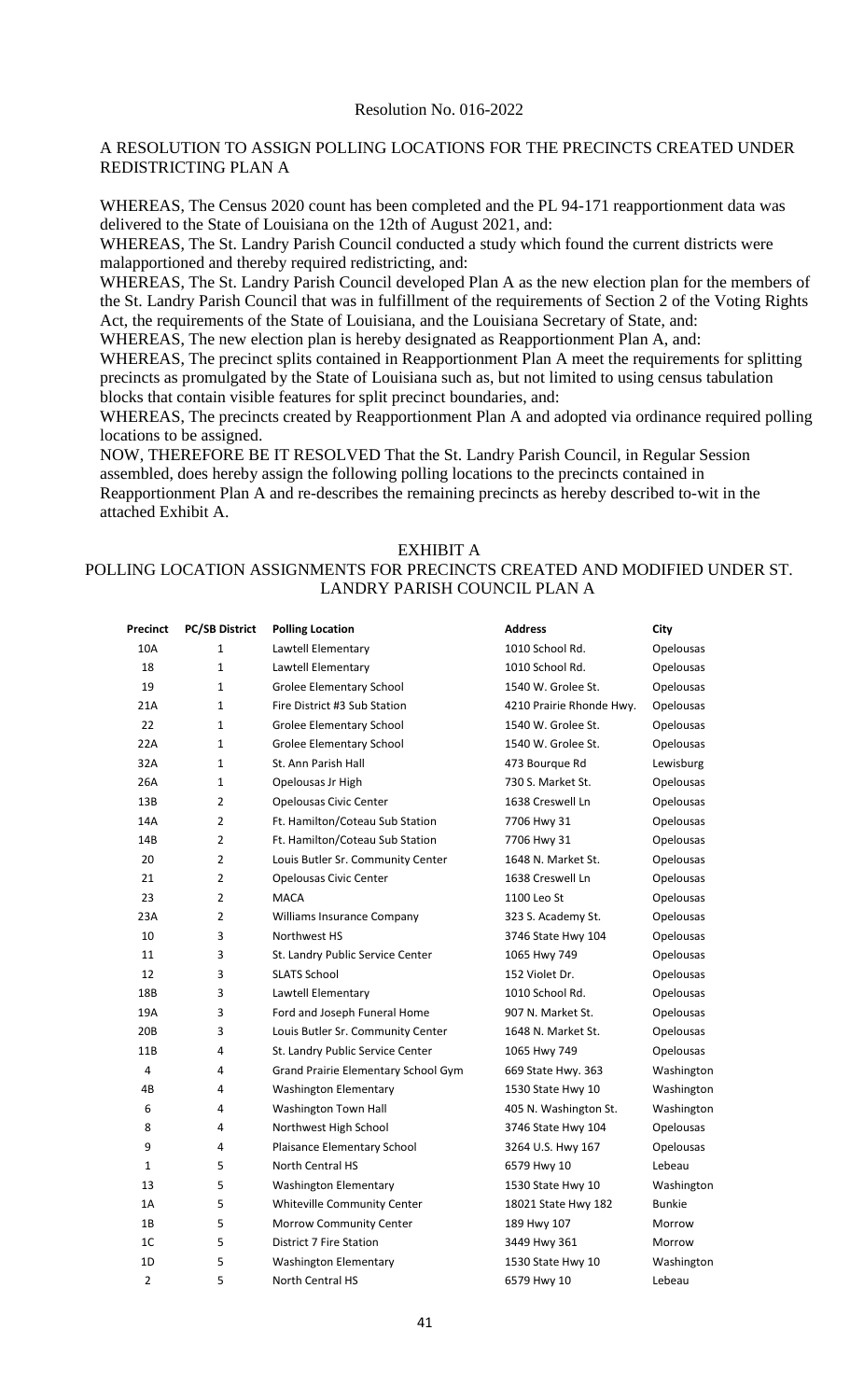| 20A   | Washington Elementary | 1530 State Hwy 10    | Washington |
|-------|-----------------------|----------------------|------------|
| - 2A  | Melville Library      | 722 Ollie St         | Melville   |
| - 2 B | Palmetto Fire Hall    | 224 E. Railroad Ave. | Palmetto   |

| Precinct  | <b>PC/SB District</b> | <b>Polling Location</b>                 | <b>Address</b>          | City                 |
|-----------|-----------------------|-----------------------------------------|-------------------------|----------------------|
| 2C        | 5                     | Palmetto Fire Hall                      | 224 E. Railroad Ave.    | Palmetto             |
| 3         | 5                     | Melville Library                        | 722 Ollie St            | <b>Melville</b>      |
| 4A        | 5                     | <b>Washington Elementary</b>            | 1530 State Hwy 10       | Washington           |
| 5         | 5                     | Palmetto Fire Hall                      | 224 E. Railroad Ave.    | Palmetto             |
| 7         | 5                     | Krotz Springs Community Center          | 216 Park St.            | <b>Krotz Springs</b> |
| 7A        | 5                     | Port Barre Elementary                   | 199 O.G. Tract Rd.      | Port Barre           |
| <b>9A</b> | 5                     | <b>Washington Elementary</b>            | 1530 State Hwy 10       | Washington           |
| 13A       | 6                     | Port Barre HS                           | 846 Saizan Ave.         | Port Barre           |
| 14        | 6                     | Port Barre HS                           | 846 Saizan Ave.         | Port Barre           |
| 15        | 6                     | Port Barre Elementary                   | 199 O.G. Tract Rd.      | Port Barre           |
| 16        | 6                     | Port Barre HS                           | 846 Saizan Ave.         | Port Barre           |
| 16A       | 6                     | Krotz Springs Community Center          | 216 Park St.            | Krotz Springs        |
| 17        | 6                     | Krotz Springs Community Center          | 216 Park St.            | Krotz Springs        |
| 30        | 6                     | Leonville Town Hall                     | 3722 Hwy 31             | Leonville            |
| 30B       | 6                     | Leonville Town Hall                     | 3722 Hwy 31             | Leonville            |
| 39A       | 6                     | Krotz Springs Community Center          | 216 Park St.            | Krotz Springs        |
| 29A       | 7                     | <b>IFBS Lodge</b>                       | 6240 Hwy 31             | Opelousas            |
| 30A       | 7                     | American Legion Hall                    | 2711 Hwy 347            | Leonville            |
| 31        | 7                     | American Legion Hall                    | 2711 Hwy 347            | Leonville            |
| 37A       | 7                     | Fire District No. 5                     | 7209 Hwy 93             | Arnaudville          |
| 38        | 7                     | Fire District No. 5                     | 7209 Hwy 93             | Arnaudville          |
| 39        | 7                     | Arnaudville Elementary                  | 120 W. Railroad Ave.    | Arnaudville          |
| 40        | 7                     | Arnaudville Town Hall                   | 107 Rue De Jausiers St. | Arnauldville         |
| 34        | 8                     | <b>Sunset Community Center</b>          | 108 Leo Richard Ln.     | Sunset               |
| 35        | 8                     | Fire District No. 5                     | 7209 Hwy 93             | Arnaudville          |
| 36        | 8                     | <b>Grand Coteau Town Hall</b>           | 231 Burleigh Lane       | <b>Grand Coteau</b>  |
| 41A       | 8                     | Cankton Village Hall                    | 107 Dandurand St.       | Cankton              |
| 42        | 8                     | Cankton Village Hall                    | 107 Dandurand St.       | Cankton              |
| 43        | 8                     | Cankton Village Hall                    | 107 Dandurand St.       | Cankton              |
| 27        | 9                     | Park Vista Elementary                   | 1000 Abdalla Blvd       | Opelousas            |
| 28        | 9                     | Opelousas HS                            | 1014 Judson Walsh Dr.   | Opelousas            |
| 29        | 9                     | <b>IFBS Lodge</b>                       | 6240 Hwy 31             | Opelousas            |
| 33A       | 9                     | Christ the King Cafeteria               | 369 Christ the King Rd. | Opelousas            |
| 34A       | 9                     | <b>Sunset Community Center</b>          | 108 Leo Richard Ln.     | Sunset               |
| 37        | 9                     | <b>Sunset Community Center</b>          | 108 Leo Richard Ln.     | Sunset               |
| 22B       | 10                    | Community Chapel Church of God & Christ | 1606 W. College Ave     | Opelousas            |
| 24        | 10                    | Living Water Christian Center           | 946 South Bullard St    | Opelousas            |
| 25        | 10                    | Living Water Christian Center           | 946 South Bullard St    | Opelousas            |
| 26        | 10                    | Opelousas Jr High                       | 730 S. Market St.       | <b>Opelousas</b>     |
| 18A       | 11                    | Lawtell Elementary                      | 1010 School Rd.         | Opelousas            |
| 24B       | 11                    | Christ the King Cafeteria               | 369 Christ the King Rd. | Opelousas            |
| 32        | 11                    | St. Ann Parish Hall                     | 473 Bourque Rd          | Lewisburg            |
| 33        | 11                    | Christ the King Cafeteria               | 369 Christ the King Rd. | Opelousas            |
| 41        | 11                    | Cankton Village Hall                    | 107 Dandurand St.       | Cankton              |
| 44A       | 11                    | Fire Station No. 6                      | 1398 Guillory Rd.       | Eunice               |
| Precinct  | <b>PC/SB District</b> | <b>Polling Location</b>                 | <b>Address</b>          | City                 |
| 44        | 12                    | <b>Highland Elementary</b>              | 1341 Duck Ave           | Eunice               |
| 44B       | 12                    | Fire Station No. 6                      | 1398 Guillory Rd.       | Eunice               |
| 48        | 12                    | East Elementary                         | 501 Brother J Rd.       | Eunice               |
| 49        | 12                    | <b>Highland Elementary</b>              | 1341 Duck Ave           | Eunice               |
| 50        | 12                    | Eunice City Hall                        | 300 S. Second St.       | Eunice               |
| 51        | 12                    |                                         |                         | Eunice               |
|           |                       | Southeast Community Center              | 101 City Ave            |                      |
| 45        | 13                    | Glendale Elementary School              | 900 W. Dean St.         | Eunice               |
| 46        | 13                    | Northwest Community Center              | 140 Samuel Dr.          | Eunice               |
| 47        | 13                    | <b>Eunice Vocational Center</b>         | 421 S. Tenth St.        | Eunice               |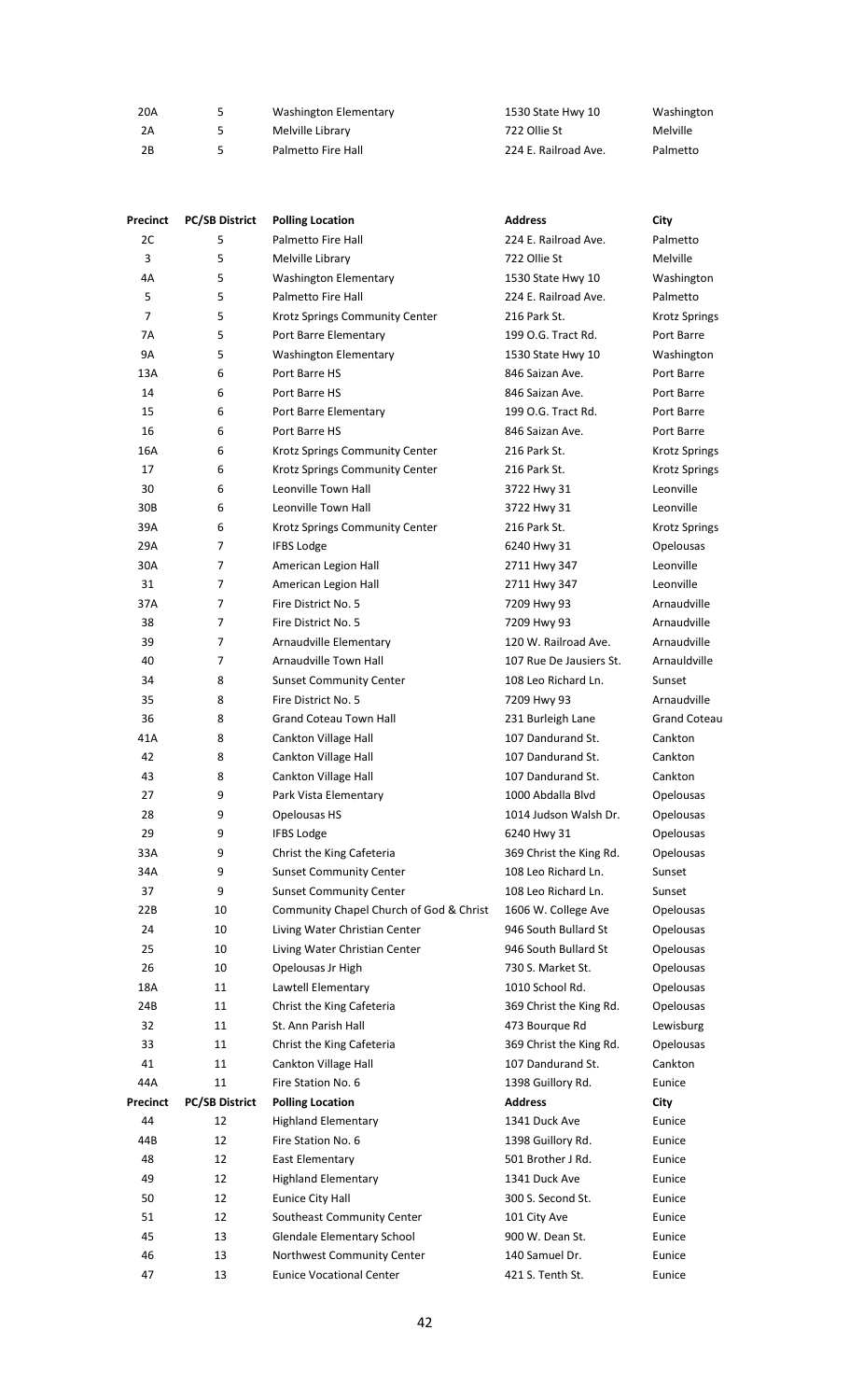| 50A  | 13 | Eunice City Hall   | 300 S. Second St. | Eunice |
|------|----|--------------------|-------------------|--------|
| 51A  | 13 | Eunice City Hall   | 300 S. Second St. | Eunice |
| - 52 | 13 | Eunice High School | 301 S. Bobcat Dr. | Eunice |

#### 15. Forward to Full Council RESOLUTION NO. 017-2022

Legal Counsel Garett Duplechain stated, "If the council passes this Resolution two weeks from today, the Resolution does not obligate the parish to pay the allotted amount. It merely states the will of the Parish Council to go forward with the New Acadiana Crime Lab and they will try to appropriate the money, their share of the money to build a new Crime Lab but it does not obligate them to do so. There are eight (8) Parishes within the Acadiana Crime Lab District with St. Landry Parish being one of them. This Resolution has gone out to the eight Parishes. If all eight Parishes pass the Resolution, then it is another step in the process where all eight Parishes are going forward to try to fund new facilities for the Acadiana Crime Lab. This is just a step in the process with this Resolution here. The full amount allotted to St. Landry Parish is \$450,660.00. The plan if it comes together is for the Municipalities to contribute money into it so that the Parish Government would not be picking up the whole bill for this, so to speak. We will have to get with the Municipalities along the way. It is a process and it will take time. This is one of the steps to funding the new facility for the Acadiana Crime Lab which is in Iberia Parish." A motion was made by Councilman Harold Taylor, seconded by Councilman Jerry Red Jr., to forward to Regular Meeting held on Wednesday, June 15th, 2022 to approve Resolution No. 017-2022. On roll call vote: YEAS: Jerry Red Jr., Nancy Carriere, Easton Shelvin, Harold Taylor and Timmy Lejeune. NAYS: None. ABSENT: None. ABSTAINED: None. Motion forwarded.

#### Resolution No. 017-2022

A RESOLUTION IN SUPPORT OF THE ACADIANA CRIMINALISTICS LABORATORY DISTRICT CAPITAL OUTLAY REQUEST FOR FUNDS TO CONSTRUCT AND EQUIP A NEW ACADIANA CRIMINALISTICS LABORATORY; COMMITTING TO PROVIDE MATCHING FUNDS IN AN AMOUNT NOT TO EXCEED \$81,360.00 SHOULD SAID CAPITAL OUTLAY REQUEST BE FUNDED BY THE STATE OF LOUISIANA AND LOCAL MATCHING FUNDS BE REQUIRED; PROVIDING FOR THE EFFECTIVE DATE THEREOF; AND OTHERWISE PROVIDING WITH RESPECT THERETO.

WHEREAS, the Acadiana Criminalistics Laboratory District is a political subdivision of the State of Louisiana operating the Acadiana Criminalistics Laboratory for the purpose of crime detection, prevention, investigation and other related criminal investigative services; and WHEREAS, the Acadiana Criminalistics Laboratory District boundaries include the parishes of Acadiana, Evangeline, Iberia, Lafayette, St. Landry, St. Martin, St. Mary, and Vermilion; and

WHEREAS, the current Acadiana Criminalistics Laboratory facility is in need of repairs, expansion and upgrading to meet the increased demand for its services by the law enforcement, prosecutorial, and judicial community; and

WHEREAS, the Acadiana Criminalistics Laboratory District has submitted a Capital Outlay Request to the State of Louisiana for funding to plan, construct and equip a much-needed new Acadiana Criminalistics Laboratory, including office, evidence storage and laboratory space; and

WHEREAS, the new Acadiana Criminalistics Laboratory will be built on an approximately three (3) acre tract of land owned by the Acadiana Criminalistics Laboratory District located adjacent to or near the current Crime Lab facility; and

WHEREAS, the Acadiana Criminalistics Laboratory Project is extremely important to the health, safety and welfare of the citizens of the Acadiana Region; and

WHEREAS, most Capital Outlay Requests require some level of local matching funds; and

WHEREAS, the St. Landry Parish Council wishes to express its full and complete support of the Acadiana Criminalistics Laboratory District Capital Outlay Request and its commitment to provide its pro-rata share of any required matching funds should the Request be funded.

NOW, THEREFORE, BE IT RESOLVED that the St. Landry Parish Council hereby expresses its full and complete support of the Acadiana Criminalistics Laboratory District Capital Outlay Request to the State of Louisiana for funding to plan, construct and equip a new Acadiana Criminalistics Laboratory facility. BE IT FURTHER RESOLVED, that the St. Landry Parish Council also commits to cooperate with the Administrative Branch of the Parish of St. Landry to use their best efforts to provide funding of up to \$81,360.00 should the Capital Outlay Request made by the Acadiana Criminalistics Laboratory District be funded by the State of Louisiana and local matching funds required.